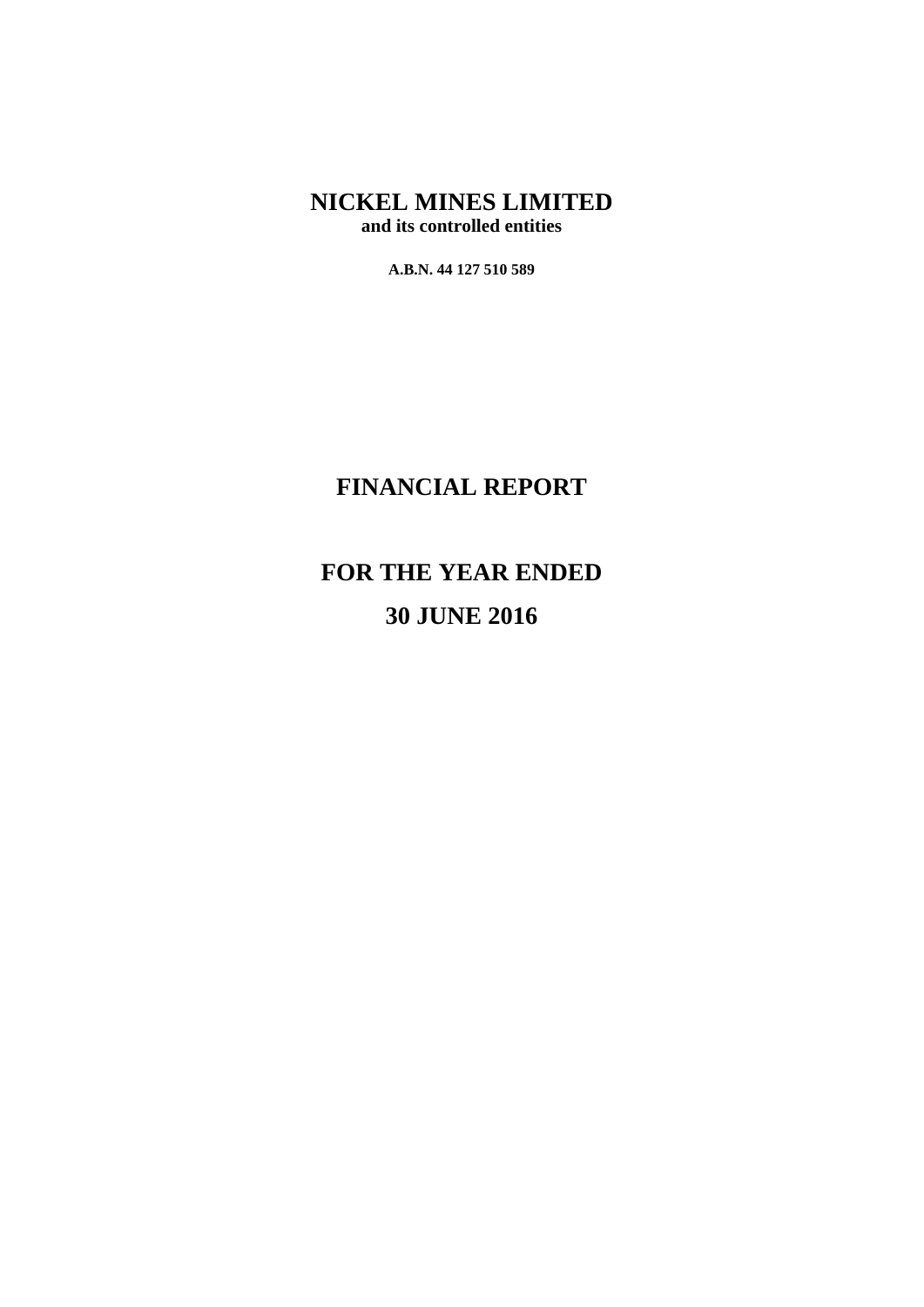### **CONTENTS**

**Page**

| Directors' Report                                                       | 3  |
|-------------------------------------------------------------------------|----|
| Lead Auditor's Independence Declaration                                 | 12 |
| Consolidated Statement of Profit or Loss and Other Comprehensive Income | 13 |
| <b>Consolidated Statement of Financial Position</b>                     | 14 |
| Consolidated Statement of Changes in Equity                             | 15 |
| <b>Consolidated Statement of Cash Flows</b>                             | 16 |
| Notes to the Consolidated Financial Statements                          | 17 |
| Directors' Declaration                                                  | 47 |
| <b>Independent Auditor's Report</b>                                     | 48 |
| Corporate Directory                                                     | 50 |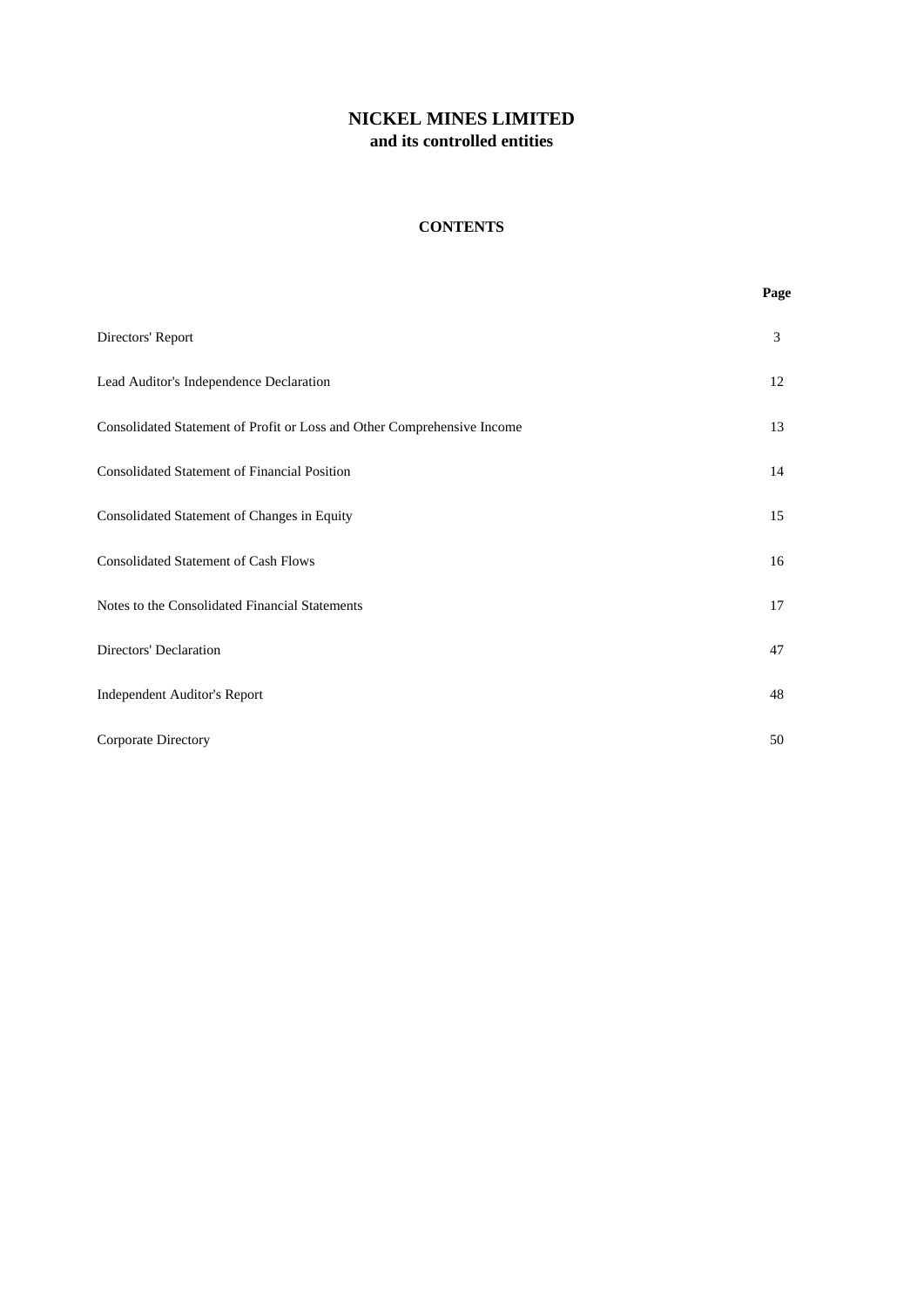# **DIRECTORS' REPORT**

The Directors present their report together with the financial report of Nickel Mines Group, being Nickel Mines Limited ('the Company' or 'Nickel Mines') and its controlled entities ("the Group"), for the year ended 30 June 2016 and the auditor's report thereon:

#### **Directors**

The names and particulars of the Directors of the Company at any time during or since the end of the period are:

#### **Norman Alfred Seckold - Executive Chairman**

Director since 12 September 2007.

Norman Seckold graduated with a Bachelor of Economics degree from the University of Sydney in 1970. He has spent more than 30 years in the full time management of natural resource companies, both in Australia and overseas.

Mr Seckold has been the Chairman of a number of publicly listed companies including Moruya Gold Mines (1983) N.L., which acquired the Golden Reward heap leach gold deposit in South Dakota, USA, Pangea Resources Limited, which acquired and developed the Pauper's Dream gold mine in Montana, USA, Timberline Minerals, Inc. which acquired and completed a feasibility study for the development of the MacArthur copper deposit in Nevada, USA, Perseverance Corporation Limited, which discovered and developed the Nagambie gold mine in Victoria, Valdora Minerals N.L., which developed the Rustler's Roost gold mine in the Northern Territory and the Ballarat East Gold Mine in Victoria, Viking Gold Corporation, which discovered a high grade gold deposit in northern Sweden, Mogul Mining N.L., which drilled out the Magistral and Ocampo gold deposits in Mexico and Bolnisi Gold N.L, which discovered and developed the Palmarejo and Guadalupe gold and silver mines in Mexico.

Mr Seckold is currently Chairman of Augur Resources Ltd, a minerals exploration and development company operating in Australia and Indonesia, Planet Gas Limited, an energy explorer with interests in conventional and unconventional oil and gas resources, Santana Minerals Ltd., a precious metals exploration company with projects in Mexico, and unlisted public company Mekong Minerals Limited.

#### **Peter James Nightingale - Executive Director**

Director since 12 September 2007.

Peter Nightingale graduated with a Bachelor of Economics degree from the University of Sydney and is a member of the Institute of Chartered Accountants in Australia. He has worked as a chartered accountant in both Australia and the USA.

As a director or company secretary Mr Nightingale has, for more than 25 years, been responsible for the financial control, administration, secretarial and in-house legal functions of a number of private and public listed companies in Australia, the USA and Europe including Pangea Resources Limited, Timberline Minerals Inc., Perseverance Corporation Limited, Valdora Minerals N.L., Mogul Mining N.L., Bolnisi Gold N.L, Callabonna Uranium Limited, Cockatoo Coal Limited and Sumatra Copper & Gold plc. Mr Nightingale is currently a director of ASX Listed Argent Minerals Limited, Augur Resources Ltd and Planet Gas Limited and unlisted public company Prospech Limited.

#### **Justin Werner – Executive Director**

Director since 23 August 2012.

Justin, who has a bachelor of management from the University of Sydney, has been involved in mining industry for more than 15 years. He was a founding partner of PT Gemala Borneo Utama, a private Indonesian exploration and mining company, which developed a heap leach gold mine in West Kalimantan and which discovered the highly prospective Romang Island project with Robust Resources Limited which was acquired by Indonesian business man Anthony Salim.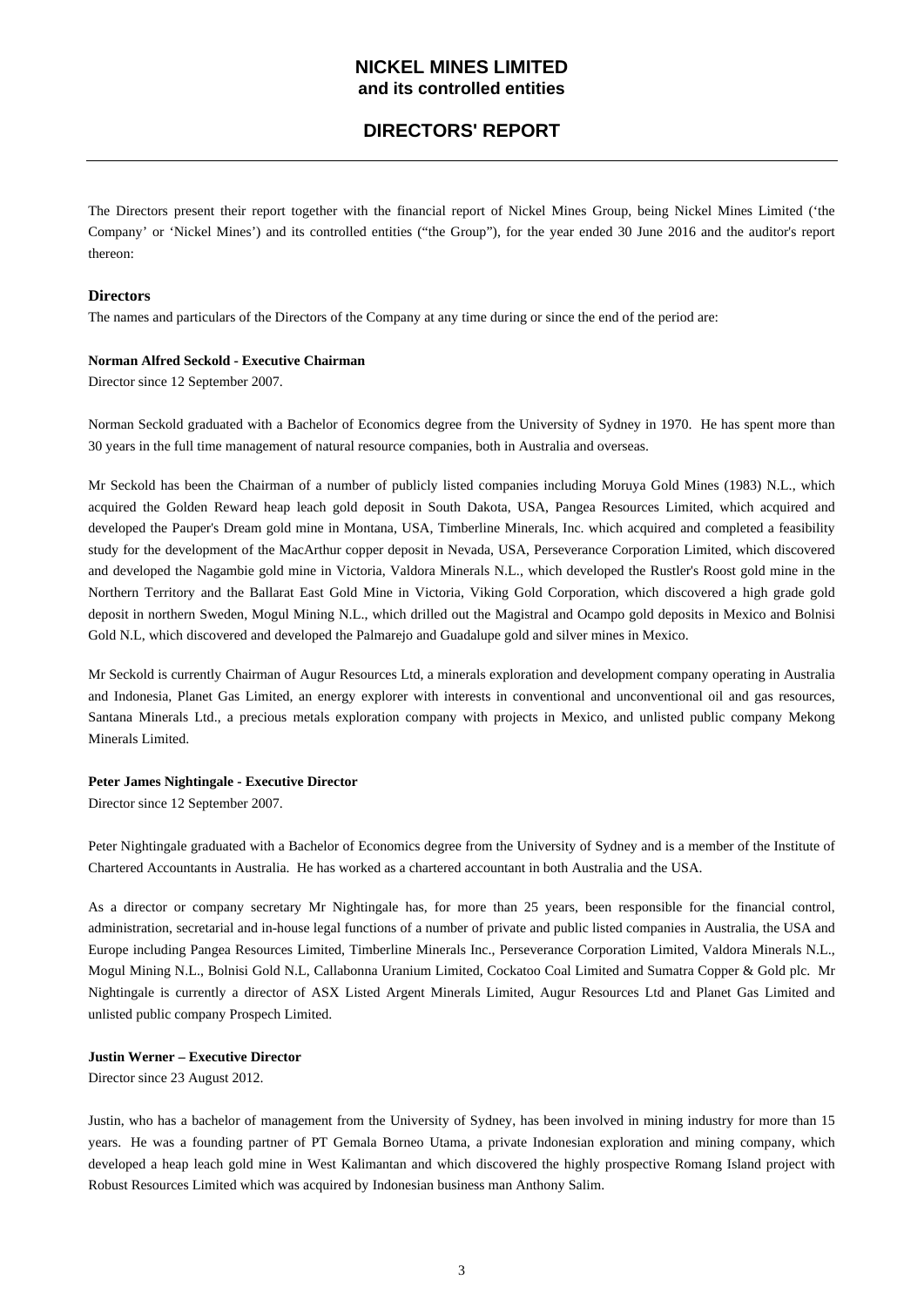# **DIRECTORS' REPORT**

Prior to focusing on developing projects in Indonesia, Justin worked as a consultant for specialist mining consultancies GPR Dehler, Jamieson Consulting and Partners in Performance, leading many successful turnaround projects for blue chip mining companies including Freeport McMoran (Grassberg deposit, Indonesia where he spent 2 years), Lihir Gold (Lihir mine, Papua New Guinea), Placer Dome (Nevada, USA), BHP Billiton (Ingwe Coal, South Africa), Rio Tinto (West Angeles Iron Ore, Australia), Nickel West (Western Australia) and QNI Yabulu refinery (Queensland, Australia). Mr Werner is currently Managing Director of ASX Listed Augur Resources Ltd.

#### **James Crombie - Director**

Director since 23 May 2008.

Jim Crombie graduated from the Royal School of Mines, London, in 1980 with a B.Sc. (Hons) in Mining Engineering, having been awarded an Anglo American Scholarship. Mr. Crombie held various positions with DeBeers Consolidated Mines and the Anglo American Corporation in South Africa and Angola between 1980 and 1986. He spent the next thirteen years as a Mining Analyst and Investment Banker with Shepards, Merrill Lynch, James Capel & Co. and finally with Yorkton Securities. Mr. Crombie was the Vice President, Corporate Development of Hope Bay Mining Corporation Inc. from February 1999 through May 2002 and President and CEO of Ariane Gold Corp. from August 2002 to November 2003. Mr. Crombie was President, CEO and a director of Palmarejo Silver and Gold Corporation until the merger with Coeur d'Alene Mines Corporation, one of the world's leading silver companies, in December 2007. He was a director of Sherwood Copper Corporation until its business combination with Capstone Mining Corp. in November 2008. Currently, Mr. Crombie is President and CEO of Odyssey Resources Corp., and a director of Arain Silver and Torex Gold Resources Inc.

#### **Anthony McClure - Director**

Director since 23 May 2008.

Anthony McClure graduated with a Bachelor of Science (Geology) degree from Macquarie University in 1986. Mr McClure has over 25 years technical, management and financial experience in the resource sector worldwide in project management and executive development roles. He has also worked in the financial services sector and stockbroking, primarily as a resource analyst covering both mineral and energy sectors. He is the current managing director of Silver Mines Limited, a director of Planet Gas Limited and a director of unlisted public company Mekong Minerals Limited.

#### **Terence Willsteed - Director**

Director from 23 May 2008 to 21 October 2015.

Terence Willsteed holds a Bachelor of Engineering (Mining) with Honours and a Bachelor of Arts and is a Fellow of the Australasian Institute of Mining and Metallurgy. Since 1973 he has been the principal of consulting mining engineers Terence Willsteed & Associates. His 50 year career in the mining industry has included senior operational and engineering management positions with large gold and base metal mining companies. In his consulting experience, he has been involved in the assessment, financing and development of a wide range of mineral, coal and oil shale projects, and has participated in the management of developing and operating mineral projects both in Australia and internationally.

His corporate involvement in the mining industry included non-executive directorships in ASX listed Vantage Goldfields Limited, Goldsearch Limited, Takoradi Gold Limited, and LSE listed International Ferro Metals Limited and Chairmanships of ASX listed South American Ferro Metals Limited and Niuminco Group Limited, and unlisted public company Austral Resources Limited.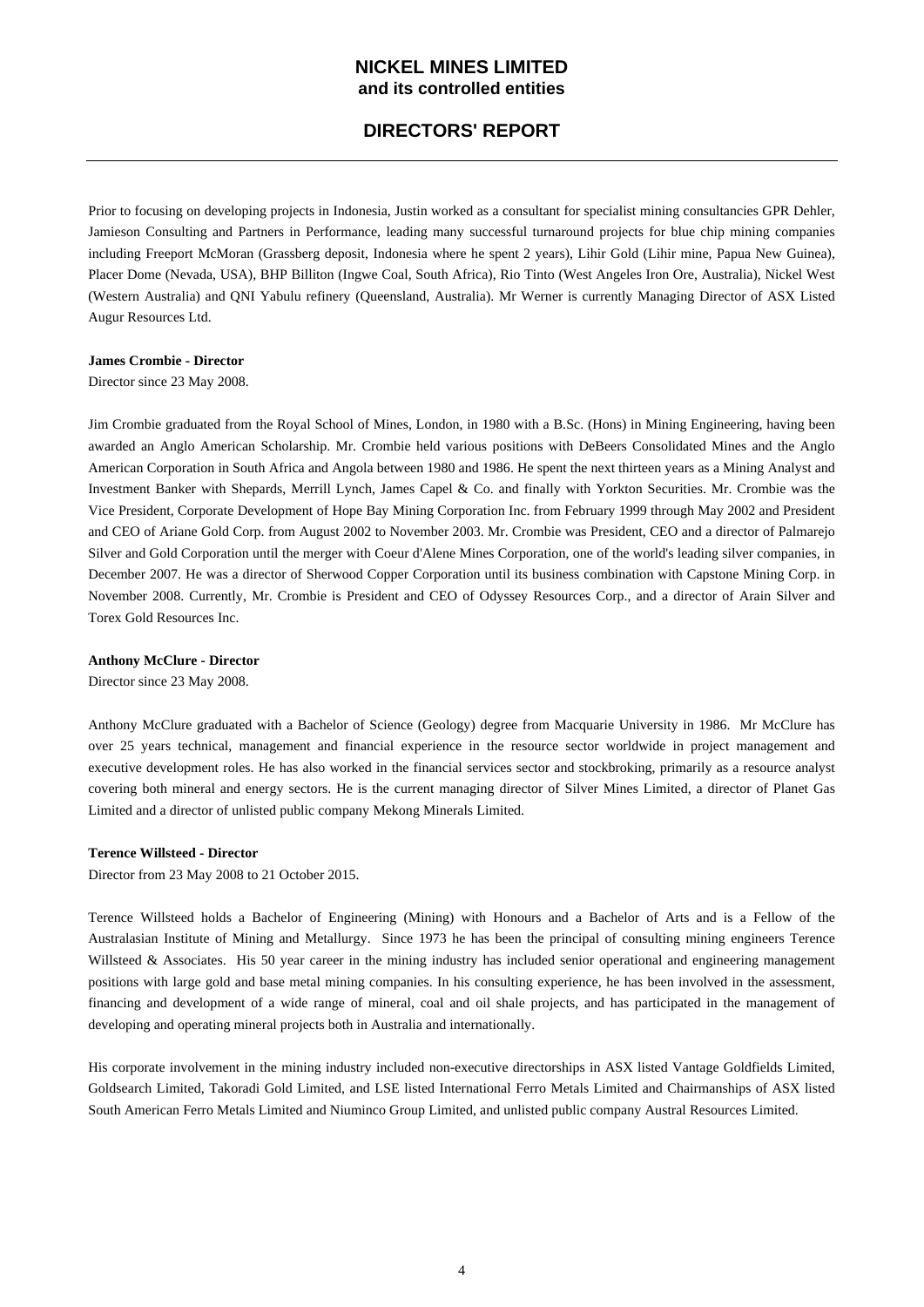# **DIRECTORS' REPORT**

#### **Richard James Edwards - Company Secretary**

Company Secretary since 28 March 2012.

Richard Edwards graduated with a Bachelor of Commerce degree from the University of New South Wales, is a Fellow of the Governance Institute of Australia, a member of CPA Australia and holds a Graduate Diploma of Applied Finance and Investment from FINSIA. Following eight years as an owner/manager of his own business Mr Edwards has worked for over ten years providing financial reporting and company secretarial services to a range of publicly listed companies in Australia with a focus on the mining sector, including as CFO and Company Secretary of Indonesia focused Sumatra Copper & Gold plc. He is also Company Secretary of ASX listed Augur Resources Ltd, Indo Mines Limited and unlisted public company Prospech Limited.

#### **Directors' Meetings**

The number of Directors' meetings held and number of meetings attended by each of the Directors of the Company, while they were a Director, during the year are:

| <b>Director</b>        | <b>Board meetings</b>       |                 |  |
|------------------------|-----------------------------|-----------------|--|
|                        | Held                        | <b>Attended</b> |  |
| Norman Seckold         | 3                           | 3               |  |
| Peter Nightingale      | 3                           | 3               |  |
| James Crombie          | 3                           | 1               |  |
| <b>Anthony McClure</b> | 3                           | 3               |  |
| Justin Werner          | 3                           | 3               |  |
| Terence Willsteed      | $\mathcal{D}_{\mathcal{A}}$ |                 |  |

#### **Directors' Interests**

The beneficial interests of each director of the Company in the issued share capital of the Company are:

|                            | 1 July 2015 | <b>Purchased</b>         | <b>Sold</b>              | Date of this |
|----------------------------|-------------|--------------------------|--------------------------|--------------|
| <b>Specified directors</b> |             |                          |                          | report       |
| Norman Seckold             | 115,272,673 | $\overline{\phantom{0}}$ | $\overline{\phantom{0}}$ | 115,272,673  |
| Peter Nightingale          | 16,286,787  |                          |                          | 16,286,787   |
| James Crombie              | 5,775,000   | $\overline{\phantom{0}}$ | -                        | 5,775,000    |
| <b>Anthony McClure</b>     | 4,125,000   |                          | $\overline{\phantom{0}}$ | 4,125,000    |
| Justin Werner              | 21,099,491  | -                        | -                        | 21,099,491   |
| Terence Willsteed          | 3,000,000   |                          | -                        | 3,000,000    |

No shares were granted to key management personnel during the reporting period as compensation.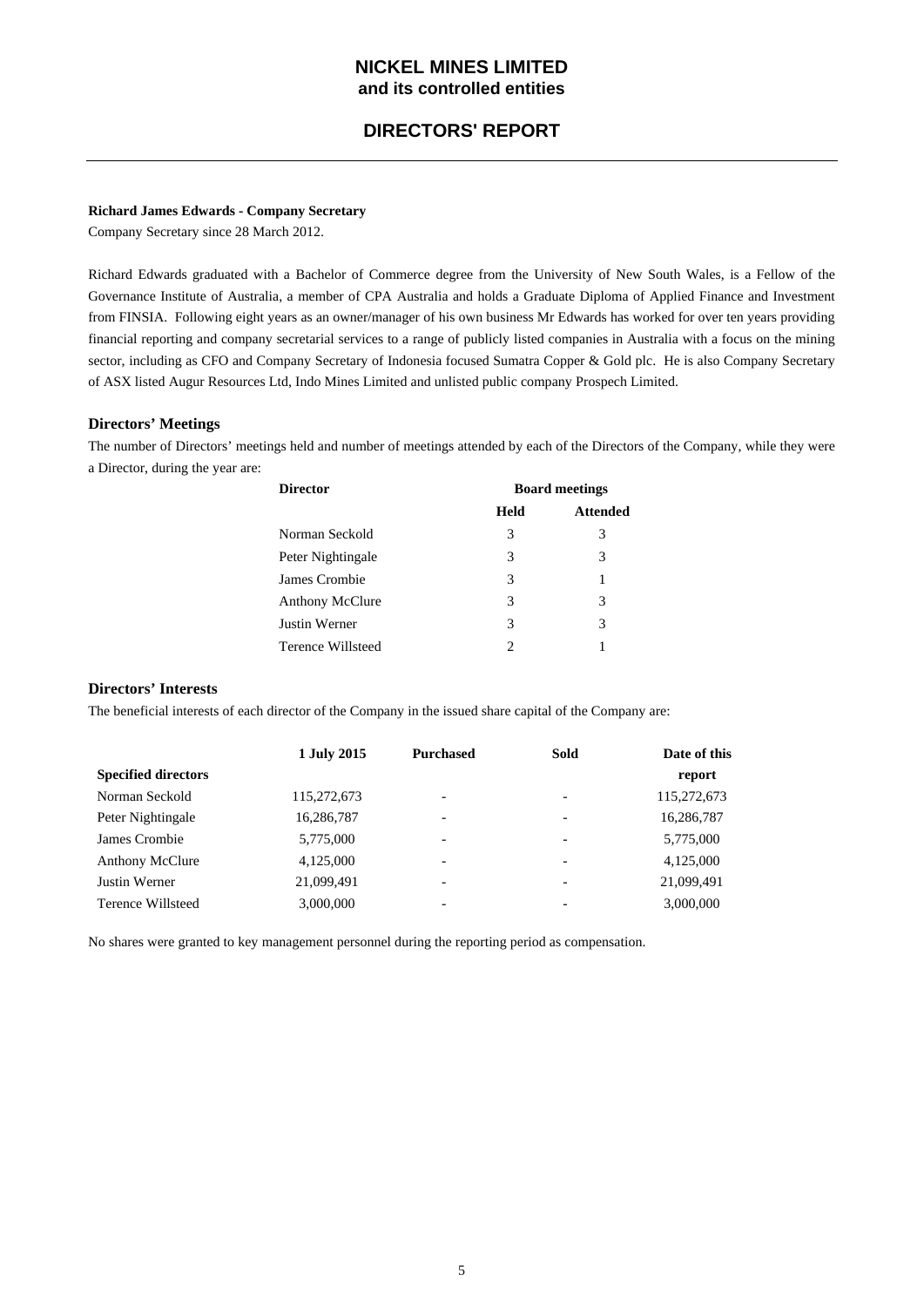# **DIRECTORS' REPORT**

### **Principal Activities and Review of Operations** (all amounts in US\$ unless otherwise stated)

The operating loss of the Group for the year ended 30 June 2016 after income tax was \$1,520,727 (2015 - \$4,726,671)

The Company was incorporated on 12 September 2007, under the laws of the State of New South Wales, Australia. The Group is involved in the acquisition, exploration and development of nickel mining projects and no significant change in the nature of those activities has occurred during the period.

During and following the year ended 30 June 2016 milestones were achieved as follows:

#### **Highlights:**

- In September 2015 an offtake agreement was signed with PT Sulawesi Mining Investment ('SMI'), a subsidiary of the Tsingshan Group, to supply 30,000 wet metric tonnes ('wmt') per month of nickel ore at a cut off grade of 1.90% Nickel for six months and mining operations were recommenced at the Hengjaya project. The offtake contract was extended for a further 12 months from March 2016 to March 2017 and the Company is in the process of finalising an updated offtake agreement to supply 50,000 wmt per month of nickel ore.
- Since the recommencement of mining a total of 232,443 wmt were mined from October 2015 to end of September 2016 with an average stripping ratio of 1.09.
- A total of 262,041 wmt have been delivered to SMIs jetty at an average grade of 2.04% Nickel.
- Additional resource delineation drilling in the Bete Bete mine area was completed prior to the restart of mining operations.
- PT GMT Indonesia completed a JORC 2012 resource estimate update in August of 2015. The updated resource estimate is 73,587,000 dry metric tonnes at an average grade of 1.58% nickel, using a 1.3% nickel cut-off grade, or 37,523,000 dry metric tonnes at an average grade of 1.81% nickel, using a 1.5% nickel cut-off grade.
- Drafting of a definitive binding agreement reflecting terms contained in the Tri-partite framework agreement signed on July 2015 with the Tsingshan Group and their technology partner for a joint venture to construct a new smelter in Sulawesi, adopting proprietary pyrometallurgical and hydrometallurgical processes is progressing.
- Tsingshan has notified Nickel Mines that commissioning of the first phase of the new smelter is underway with a planned capacity of 4,000 tonnes of nickel metal produced per annum as a Nickel Hydroxide of roughly 52% purity.
- The Group issued 3,768,881 shares at A\$0.15 each for cash totalling A\$565,332 (\$411,618).

#### **Operations:**

#### *Offtake Agreement*

Since the recommencement of mining at Bete Bete a total of 232,443 wmt have been mined from October 2015 to end of September 2016 with an average stripping ratio of 1.09. A total of 262,041 wmt of ore have been delivered to the SMI jetty with an average grade of 2.04% Nickel and 47.81% Moisture Content ('MC').

High MC is a problem from the Bete Bete pits. Manual ore drying has been implemented to attempt to bring all barges MC down below 45% and work has been carried out including consultation with a supplier in China to build a rotary ore dryer to further reduce MC to 35%, the level at which no MC penalties would be incurred. The Company is currently looking at options for funding one or a number of rotary ore dryers. The Company is also in the process of finalising an updated offtake agreement to supply 50,000 wmt per month of nickel ore with a higher sale price and reduced MC penalties.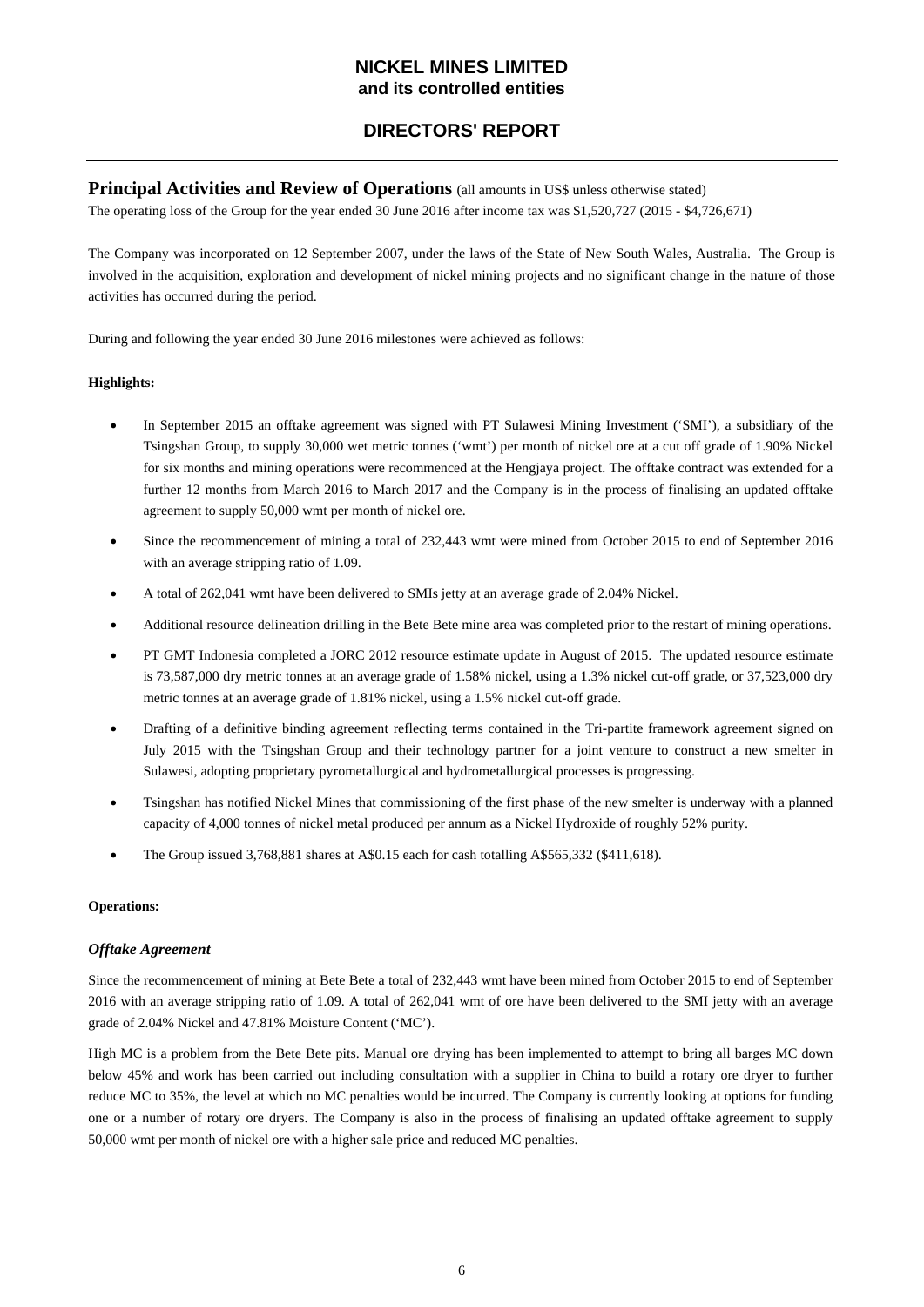# **DIRECTORS' REPORT**



**Map showing Hengjaya IUP and Mining area and distance to SMI Jetty** 

#### *Tsingshan Group*

#### *Collaboration*

During the year the Company progressed a commercial definitive binding agreement in relation to the tri-partite Framework agreement with Shanghai Decent Investment (Group) Co., Ltd, a subsidiary of the Tsingshan Group ('Tsingshan') and its partner, Shanxi Zhonghao Nickel Industry Co., Ltd ('Zhonghao') which was signed in July 2015. Tsingshan Group is the largest producer of stainless steel in China with total assets over US\$6 billion under six business groups with more than 80 branches and offices worldwide and over 20,000 employees. In Indonesia Tsingshan, through its Indonesian subsidiary SMI has built a number of Rotary Kiln Electric Furnaces ('RKEF') with a current capacity of 90,000 tonnes of nickel metal per year as Nickel Pig Iron ('NPI') with further expansion planned to a total of 150,000 tonnes per year.

Tsingshan and Zhonghao through a local subsidiary PT Broly Nickel Industry Co., Ltd, are currently commissioning the first phase of a new smelter technology in Sulawesi, which will produce 4,000 tonnes of nickel metal per annum as a high grade 52% Nickel Hydroxide. Subject to successful commissioning this is planned to ramp up to 8,000 tonnes of nickel metal per annum. Nickel Mines will have the opportunity to acquire 51% of phase 1 for the issue of US\$21 million Nickel Mines shares with Nickel Mines starting valuation to be US\$80 million (on a debt free basis).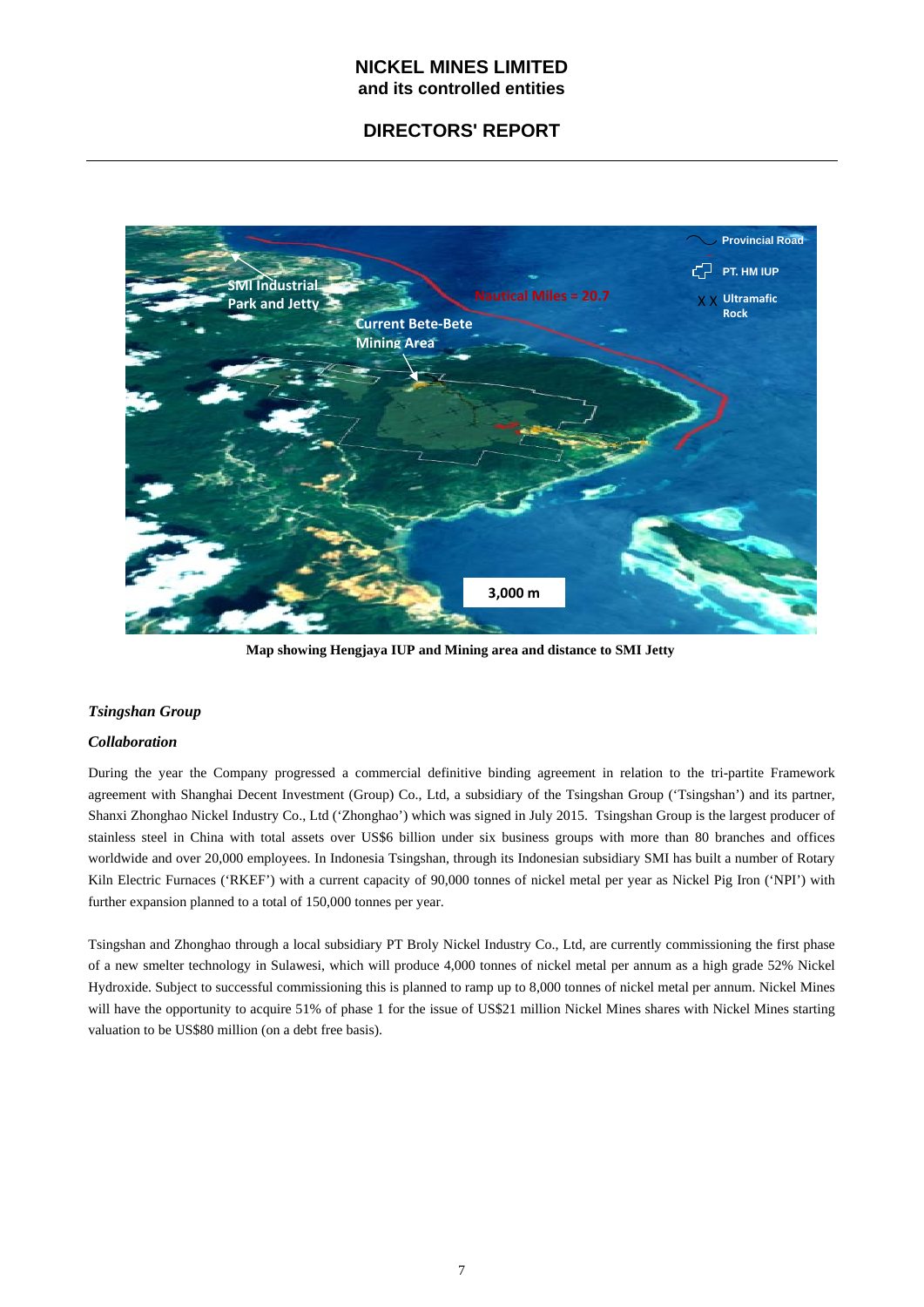# **DIRECTORS' REPORT**

#### *Forestry*

#### *Pinjam Pakai Application*

The Group successfully reclassified an area of the concession that was previously protected forest to production forest in August 2014. In order to be able to mine this area an application for an Ijin Pinjam Pakai (Borrow and Use Permit) for an area of 1,576 hectares in relation to this reclassified forest area was made, subject to feedback from the forestry department this area has been reduced to 998 hectares as the Indonesian law does not allow for a borrow use licence of greater than 1,000 hectares. This application now sits on the Director General's desk awaiting his signature, having passed all of the reviews and conditions from the various departments involved in the issuance of a pinjam pakai. The Company remains optimistic of the new Pinjam Pakai being issued before calendar year end which will enable a significantly expanded resource area to be mined in closer proximity to the coast which will reduce current mining and hauling costs significantly.



**Forest classification map for the Hengjaya project area.** 

#### *Exploration and Geotechnical Drilling Activity*

During the second half of 2015, 71 drill holes for a total of 1,114 metres were completed with the objective to delineate additional nickel resources within the issued Ijin Pinjam Pakai permit area. The drilling was successful, identifying additional resources in the previously underexplored Bete Bete South, West Bete Bete and Far West areas. The drill results have been incorporated into an updated resource estimate completed by PT GMT Indonesia, a qualified independent resource expert, in accordance with JORC 2012 requirements. Total drilling completed to date within the Hengjaya project IUP concession areas is 1,402 holes totalling 30,296 metres.

In addition to exploration drilling, 18 holes totalling 592 metres were drilled in the jetty stockpile area to provide geotechnical information in support of a blast furnace feasibility study.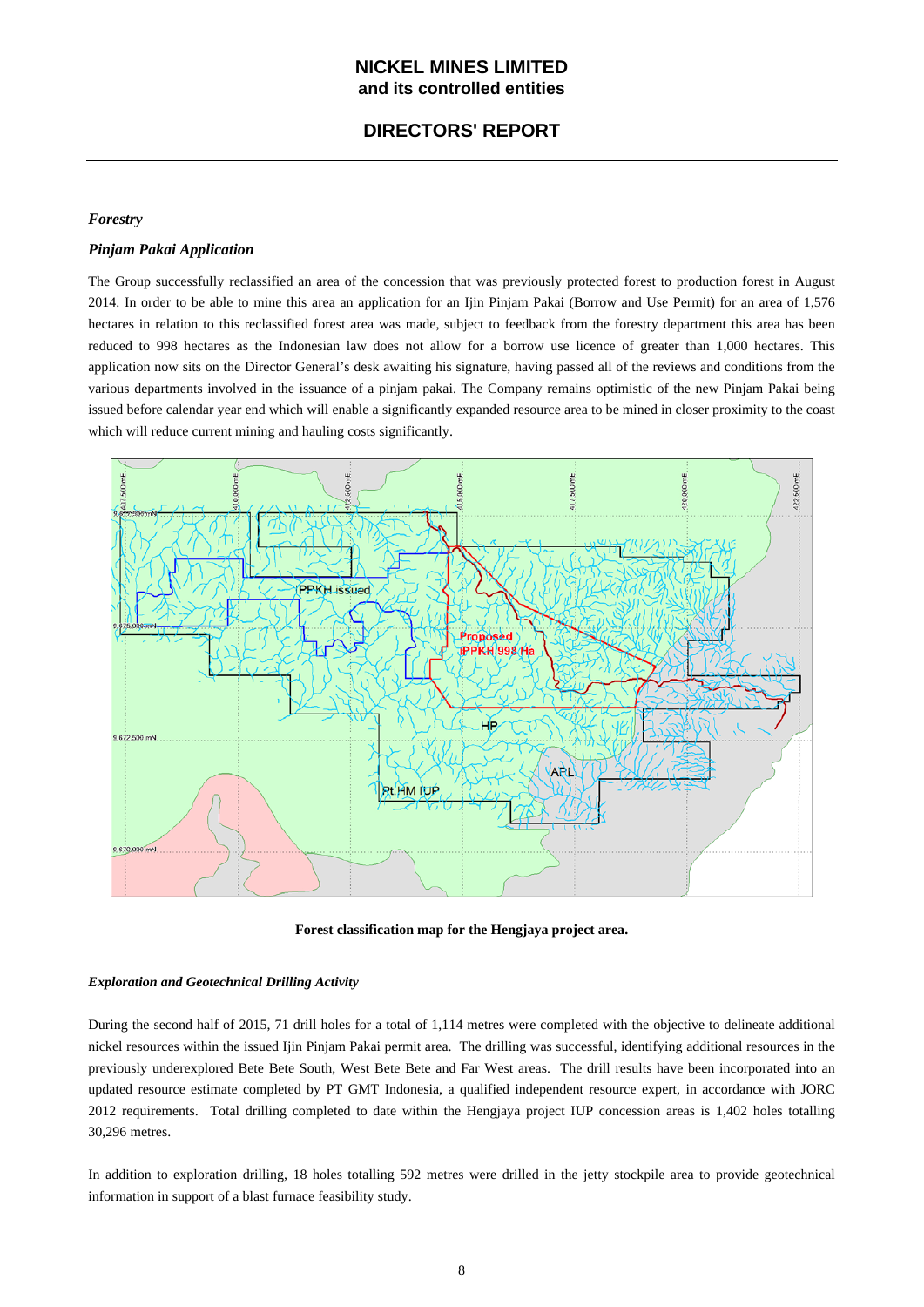# **DIRECTORS' REPORT**

#### *Updated Resource Estimate*

PT GMT Indonesia has reported JORC compliant resources within the Hengjaya project concession area to total 73,587,000 dry metric tonnes at an average grade of 1.58% nickel, using a 1.3% nickel cut-off grade as follows:

| <b>Category</b>        | <b>Block</b>     | <b>Dry Tonnes</b> | Ni (%) | Co(%) | Fe (%) |
|------------------------|------------------|-------------------|--------|-------|--------|
| <b>Measured</b>        | <b>Block B</b>   | 98,000            | 1.44   | 0.03  | 15.73  |
|                        | <b>Block C</b>   | 1,199,000         | 1.56   | 0.06  | 16.65  |
|                        | Stockpile        | 51,000            | 1.76   | 0.04  | 18.94  |
| <b>Total Measured</b>  |                  | 1,297,000         | 1.62   | 0.06  | 17.33  |
|                        |                  |                   |        |       |        |
| <b>Indicated</b>       | <b>Bete Bete</b> | 7,190,000         | 1.77   | 0.04  | 15.04  |
|                        | West Bete Bete   | 2,050,000         | 1.62   | 0.05  | 6.63   |
|                        | Central          | 590,000           | 1.61   | 0.08  | 21.88  |
|                        | Central 2        | 12,960,000        | 1.57   | 0.08  | 22.67  |
|                        | <b>Block A</b>   | 950,000           | 1.77   | 0.09  | 37.77  |
|                        | <b>Block B</b>   | 450,000           | 1.54   | 0.03  | 15.70  |
| <b>Total Indicated</b> |                  | 24,190,000        | 1.64   | 0.06  | 19.49  |
|                        |                  |                   |        |       |        |
| <b>Inferred</b>        | <b>Bete Bete</b> | 700,000           | 1.64   | 0.04  | 16.61  |
|                        | West Bete Bete   | 2,200,000         | 1.56   | 0.05  | 11.61  |
|                        | Central          | 36,100,000        | 1.55   | 0.06  | 21.56  |
|                        | Central 2        | 7,400,000         | 1.50   | 0.07  | 20.05  |
|                        | <b>Block A</b>   | 200,000           | 1.70   | 0.08  | 35.89  |
|                        | <b>Block B</b>   | 900,000           | 1.78   | 0.04  | 19.46  |
|                        | Block C          | 600,000           | 1.45   | 0.06  | 20.10  |
| <b>Total Inferred</b>  |                  | 48,100,000        | 1.55   | 0.06  | 20.81  |
|                        |                  |                   |        |       |        |
| <b>Grand Total</b>     |                  | 73,587,000        | 1.58   | 0.06  | 20.31  |

**PT GMT Indonesia compilation of total compliant resources within the Hengjaya project concession area. The Mineral Resource Statement as at 22 August 2015 has been prepared in accordance with the JORC Code 2012.**

Using a cut-off grade of 1.5% nickel gives a total resource for the concession area of 37,523,000 tonnes @1.81% nickel.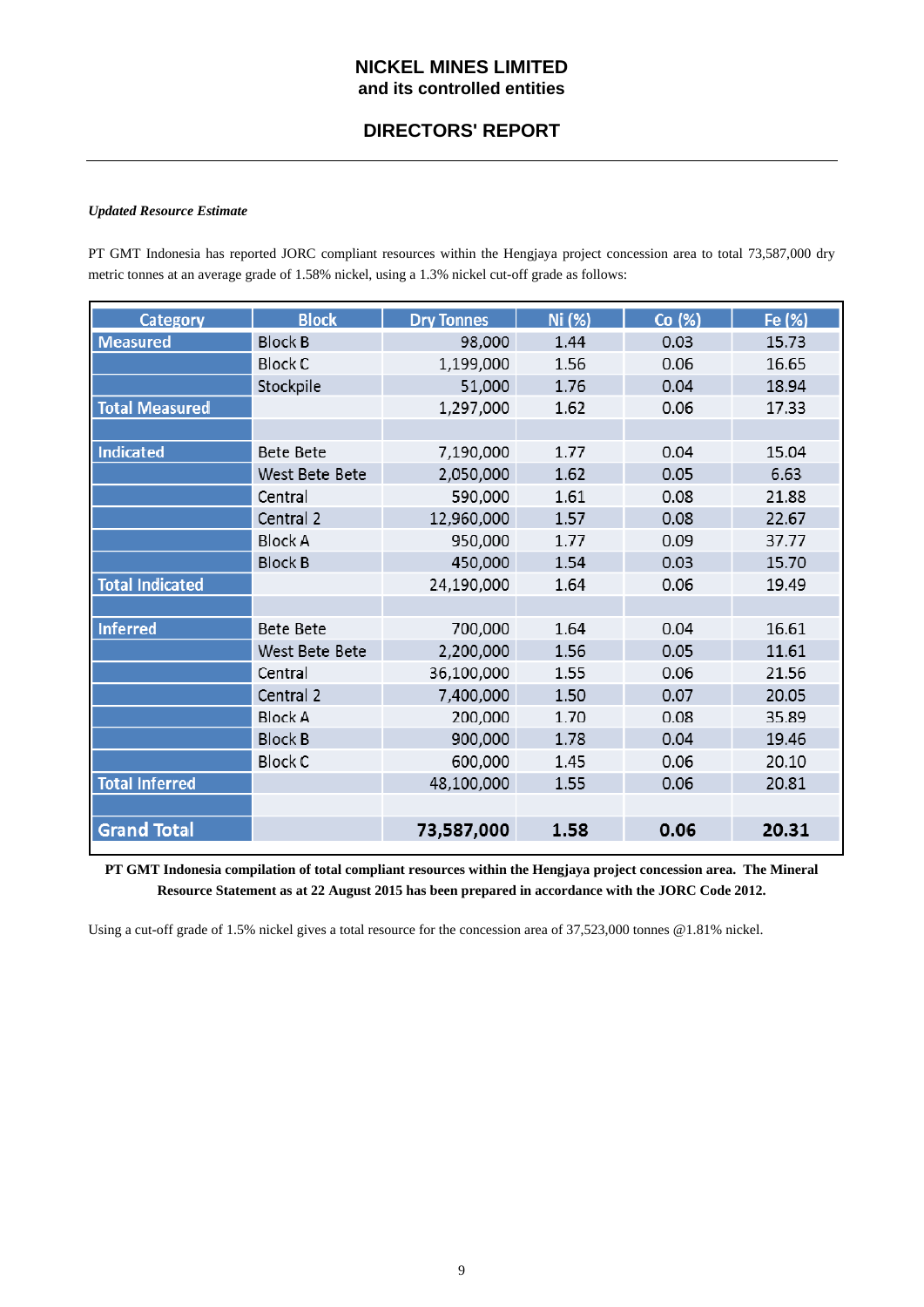# **DIRECTORS' REPORT**

#### **Corporate**

As outlined above during the year the Company progressed a commercial definitive binding agreement in relation to the tri-partite Framework agreement with Tsingshan and its partner Zhonghao, which was signed on July 2015. As negotiations were ongoing through the year, the due diligence process for an IPO of the Company's shares in Singapore, which was well progressed was slowed. The Company anticipates that once a definitive binding agreement is signed with Tsingshan and Zhonghao, coupled with the consensus forecast recovery in the nickel price, already well underway, that the IPO due diligence process will be able to completed ahead of an anticipated IPO in 2017.

The Group issued 3,768,881 shares at A\$0.15 each for cash totalling A\$565,332 (\$411,618). There were no amounts unpaid on the shares issued. Share issue costs totalled \$7,526.

#### **Dividends**

The Directors do not recommend the payment of a dividend in respect of the year ended 30 June 2016. No dividends have been paid or declared during the period or in prior periods.

#### **State of Affairs**

The Company at balance date was supplying unprocessed nickel ore under an offtake agreement with SMI, a subsidiary of Tsingshan, to supply 30,000 wmt per month of nickel ore at a cut off grade of 1.90% Nickel. The offtake agreement has been extended by twelve months to March 2017 and the Company is in the process of finalising an updated offtake agreement to supply 50,000 wmt per month of nickel ore. Concurrently the Company is progressing a definitive binding agreement with Tsingshan and its partner Zhonghao, to acquire through the issue of Nickel Mines shares a 51% interest in the first phase of a new smelter technology in Sulawesi, which will produce 4,000 tonnes of nickel metal as a high grade 52% Nickel Hydroxide.

The Company awaits the signature of the Director General on the forestry permit for an area covering 998 hectares, which will enable a significantly expanded resource area to be mined in closer proximity to the coast which will reduce current mining and hauling costs significantly.

The Company has prepared cash flow projections that support the ability of the Group to continue as a going concern.

Further, the ability of the Group to continue as a going concern is dependent upon the following:

- the Group continuing to defer payment commitments to trade and other creditors through informal arrangements; and
- the Group successfully negotiating a suitable repayment arrangement for the R&D tax liability; and
- the Group generating positive cash flows from operations and/or raising additional funds through the issue of debt and/or equity.

In the opinion of the Directors, there were no other significant changes in the state of affairs of the Group during the year ended 30 June 2016 other than as disclosed in this Directors' Report, or in the financial statements.

#### **Impact of Legislation and Other External Requirements**

On 12 January 2014 the Indonesian Government introduced a ban on the export of unprocessed minerals. As a consequence the mining operations at the Hengjaya project were ceased. Whilst the ban on the export of unprocessed minerals remains in place, mining operations were recommenced in October 2015 following the signing of an ore offtake agreement to supply ore to PT Sulawesi Mining Investment as detailed above. There were no environmental or other legislative requirements during the year that have significantly impacted the results or operations of the Group.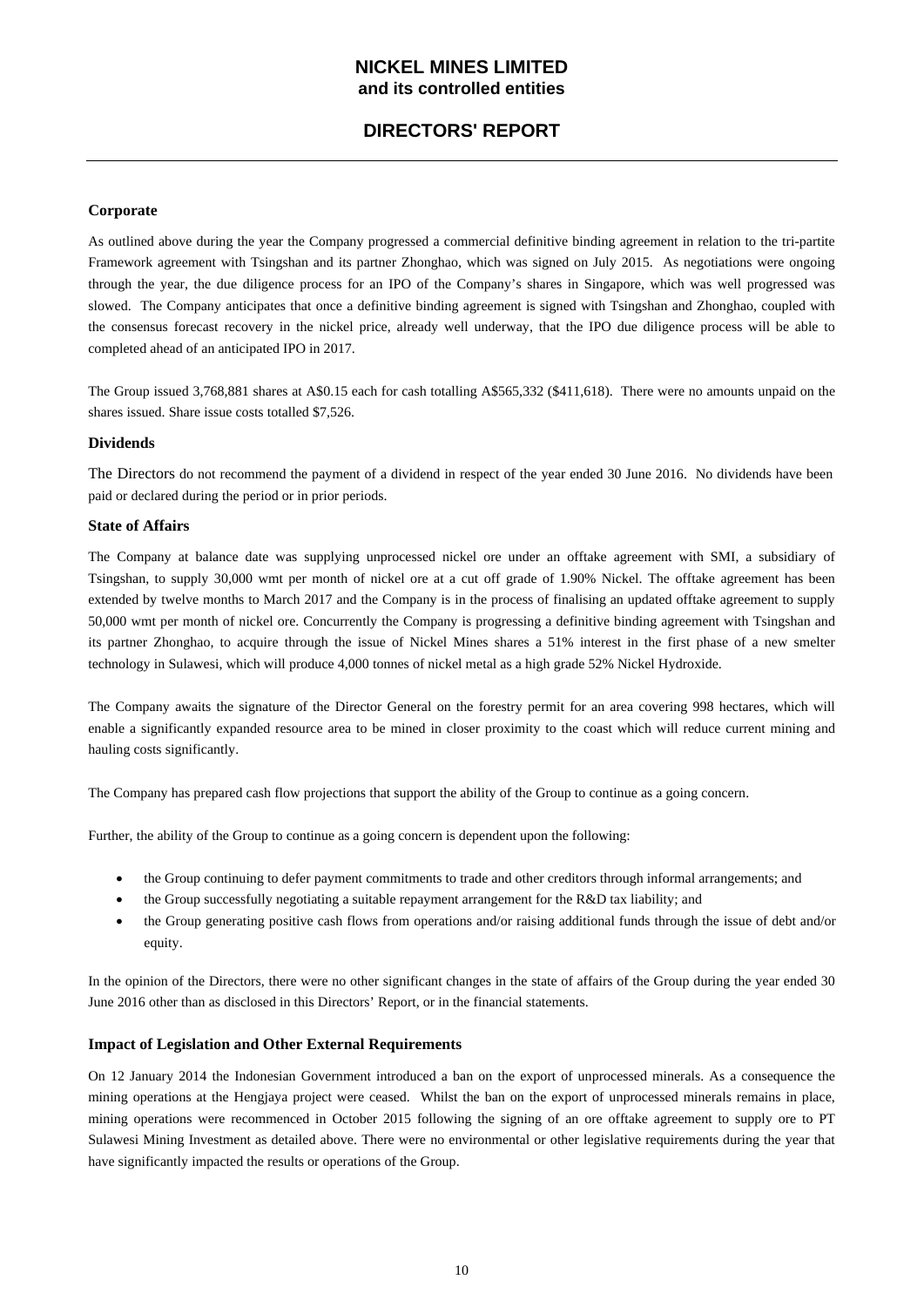# **DIRECTORS' REPORT**

#### **Environmental Regulations**

The Group's operations are subject to environmental regulations in the Republic of Indonesia.

The Board of Directors regularly monitors compliance with environmental regulations. The Directors are not aware of any significant breaches of these regulations during the year covered by this report.

#### **Likely Developments**

Information as to likely developments in the operations of the Group and the expected results of those operations in subsequent years has not been included in this report because disclosure of this information would be likely to result in unreasonable prejudice to the Group.

#### **Indemnification of Officers and Auditors**

During or since the end of the year, the Company has not indemnified or made a relevant agreement to indemnify an officer or auditor of the Company against a liability incurred by such an officer or auditor. In addition, the Company has not paid or agreed to pay, a premium in respect of a contract insuring against a liability incurred by an officer or auditor.

#### **Events Subsequent to Balance Date**

Subsequent to the end of the year a review of the R&D claims made by the Company for the 2015 financial year concluded that the claims do not meet the criteria of eligible R&D expenditure. Consequently the Company has taken up an accrual of \$487,212, equal to the estimated amount repayable were it to be determined that there was no eligible R&D expenditure claimable. There is uncertainty in relation to interest and penalties, if any, which may be payable in relation to these R&D claims. The Company is in the process of finalising a voluntary tax amendment and repayment arrangement with the Australian Taxation Office.

Subsequent to the end of the year the Group has negotiated an updated offtake agreement with PT Sulawesi Mining Investment, a subsidiary of the Tsingshan Group, to supply 50,000 wet metric tonnes per month of nickel ore at a cut off grade of 1.90% nickel for twelve months.

Other than the matters detailed above, there has not arisen in the interval between the end of the financial year and the date of this report any other item, transaction or event of a material and unusual nature likely, in the opinion of the Directors of the Company, to affect significantly the operations of the Group, the results of those operations, or the state of affairs of the Group, in future financial years.

#### **Lead Auditor's Independence Declaration under Section 307C of the Corporations Act 2001**

The lead auditor's independence declaration is set out on page 12 and forms part of the Directors' Report for the period ended 30 June 2016.

Signed at Sydney this 31st day of October 2016 in accordance with a resolution of the Board of Directors:

**Chairman** Director

**Norman Seckold Peter Nightingale**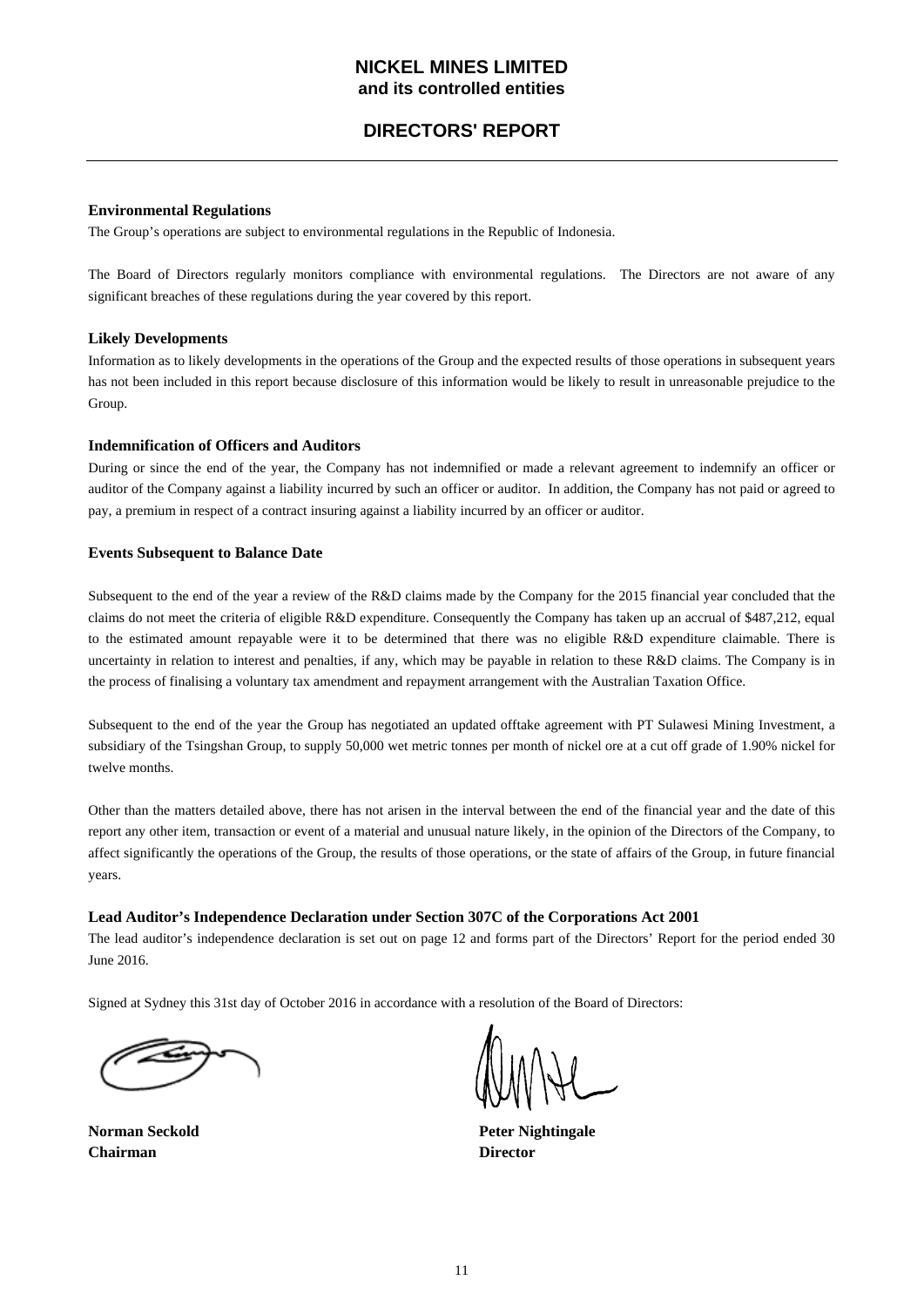

### **Lead Auditor's Independence Declaration under Section 307C of the Corporations Act 2001 to the Directors of Nickel Mines Limited**

I declare that, to the best of my knowledge and belief, in relation to the audit for the year ended 30 June 2016, there have been:

- no contraventions of the auditor independence requirements as set out in the Corporations Act 2001 in relation to the audit; and
- no contraventions of any applicable code of professional conduct in relation to the audit.

WAN

**KPMG** 

**Adam Twemlow Partner** 

31 October 2016

KPMG, an Australian partnership and a member firm of the KPMG network of independent member firms affiliated with KPMG International Liability limited by a scheme approved under<br>Cooperative ("KPMG International"), a Swiss entity.<br>Professional Standards Legislation. Cooperative ("KPMG International"), a Swiss entity.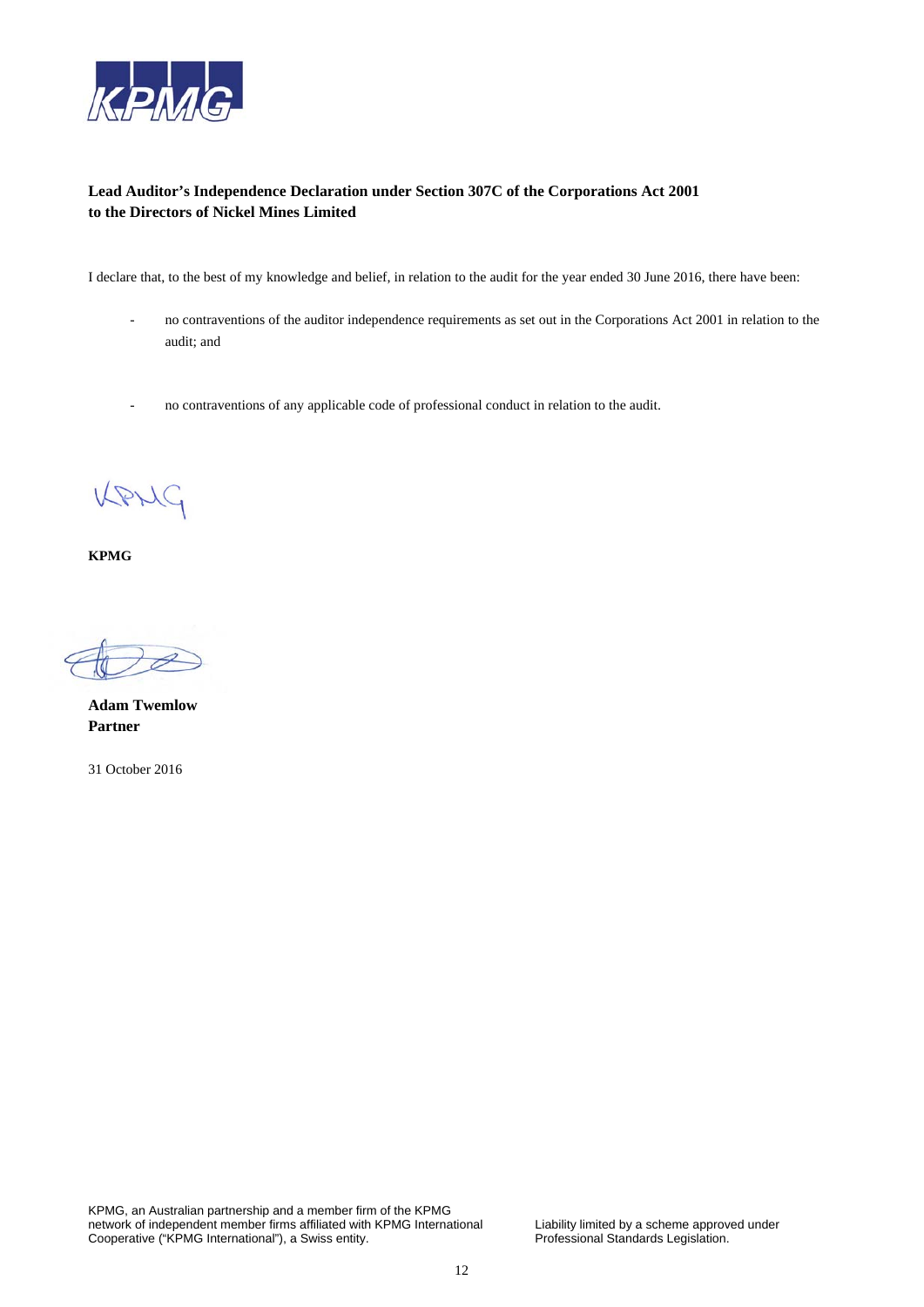# **CONSOLIDATED STATEMENT OF PROFIT OR LOSS AND OTHER COMPREHENSIVE INCOME FOR THE YEAR ENDED 30 JUNE 2016**

|                                                             | <b>Notes</b> | 2016        | 2015        |
|-------------------------------------------------------------|--------------|-------------|-------------|
| <b>USD</b>                                                  |              | \$          | \$          |
|                                                             |              |             |             |
| Nickel Ore sales revenue                                    |              | 4,538,523   | 224,266     |
| Cost of sales                                               |              | (4,551,777) | (310, 164)  |
| Gross loss                                                  |              | (13,254)    | (85,898)    |
|                                                             |              |             |             |
| Administration and consultants' expenses                    |              | (1,303,823) | (1,210,584) |
| Depreciation and amortisation                               |              | (40, 493)   | (600)       |
| Inventory write-down                                        | 10           | (805,315)   | (275, 170)  |
| Impairment of tax receivable                                |              |             | (103,065)   |
| Withholding tax charges/(reversals)                         |              | 859,278     | (976, 075)  |
| Other expenses                                              | 5            | (143, 587)  | (137, 217)  |
| <b>Results from operating activities</b>                    |              | (1,447,194) | (2,788,609) |
|                                                             |              |             |             |
| Financial income                                            | 6            | 12,858      | 455,624     |
| Financial expense                                           | 6            | (458, 691)  | (1,842,039) |
| Finance costs                                               |              | (445, 833)  | (1,386,415) |
| Loss before income tax                                      |              | (1,893,027) | (4,175,024) |
| Income tax (expense)/benefit                                | 8            | 372,300     | (551, 647)  |
|                                                             |              |             |             |
| Loss for the year                                           |              | (1,520,727) | (4,726,671) |
|                                                             |              |             |             |
| Other comprehensive income                                  |              |             |             |
| Items that may be classified subsequently to profit or loss |              |             |             |
| Exchange differences on translation of foreign operations   |              |             |             |
|                                                             |              |             |             |
| Total comprehensive loss for the year                       |              | (1,520,727) | (4,726,671) |
|                                                             |              |             |             |
| Loss attributable to:                                       |              |             |             |
| Owners of the Company                                       |              | (1,377,084) | (3,732,242) |
| Non-controlling interest                                    |              | (143, 643)  | (994, 429)  |
|                                                             |              |             |             |
| Loss for the year                                           |              | (1,520,727) | (4,726,671) |
|                                                             |              |             |             |
| Total comprehensive loss attributable to:                   |              |             |             |
| Owners of the Company                                       |              | (1,377,084) | (3,732,242) |
| Non-controlling interest                                    |              | (143, 643)  | (994, 429)  |
| Total comprehensive loss for the year                       |              | (1,520,727) | (4,726,671) |
| Earnings per share                                          |              |             |             |
| Basic and diluted loss per share (cents)                    | 9            | (0.44)      | (1.25)      |
|                                                             |              |             |             |

The above consolidated statement of profit or loss and other comprehensive income should be read in conjunction with the accompanying notes.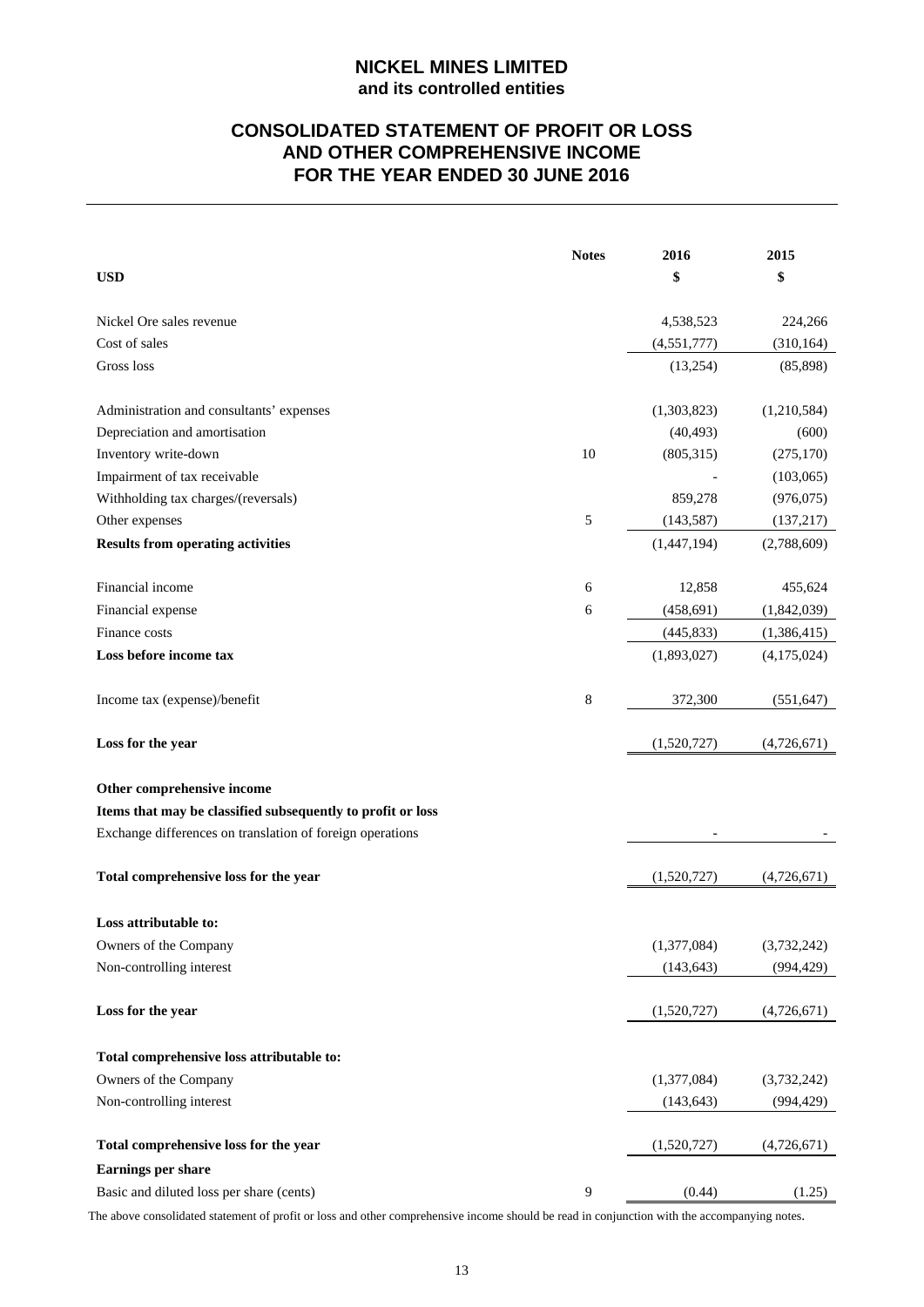# **CONSOLIDATED STATEMENT OF FINANCIAL POSITION AS AT 30 JUNE 2016**

|                                                            | <b>Notes</b> | 2016           | 2015           |
|------------------------------------------------------------|--------------|----------------|----------------|
| <b>USD</b>                                                 |              | \$             | \$             |
| <b>Current assets</b>                                      |              |                |                |
| Cash and cash equivalents                                  | 17           | 218,207        | 423,731        |
| Trade and other receivables                                | 7            | 833,919        | 260,640        |
| Inventory                                                  | 10           | 430,344        | 1,046,157      |
| Other                                                      |              | 137,497        | 297,261        |
| <b>Total current assets</b>                                |              | 1,619,967      | 2,027,789      |
|                                                            |              |                |                |
| <b>Non-current assets</b>                                  |              |                |                |
| Property, plant and equipment                              | 11           | 26,474,575     | 26, 146, 797   |
| <b>Total non-current assets</b>                            |              | 26,474,575     | 26, 146, 797   |
|                                                            |              |                |                |
| <b>Total assets</b>                                        |              | 28,094,542     | 28, 174, 587   |
|                                                            |              |                |                |
| <b>Current liabilities</b>                                 |              |                |                |
| Trade and other payables                                   | 12           | 9,426,364      | 7,530,227      |
| Provision - employee's benefit obligation                  |              | 133,966        | 131,097        |
| Provision - rehabilitation                                 |              |                | 72,858         |
| <b>Borrowings</b>                                          | 13           | 1,227,383      | 1,118,637      |
| <b>Total current liabilities</b>                           |              | 10,787,713     | 8,852,819      |
|                                                            |              |                |                |
| <b>Non-current liabilities</b>                             |              |                |                |
| Trade and other payables                                   | 12           |                | 1,572,073      |
| Deferred tax liabilities                                   | 8            | 179,348        | 551,647        |
| Provision – rehabilitation                                 |              | 268,375        |                |
| <b>Borrowings</b>                                          | 13           | 12,051,024     | 11,751,024     |
| <b>Total non-current liabilities</b>                       |              | 12,498,747     | 13,874,744     |
|                                                            |              |                |                |
| <b>Total liabilities</b>                                   |              | 23,286,460     | 22,727,563     |
|                                                            |              |                |                |
| Net assets                                                 |              | 4,808,082      | 5,447,024      |
| <b>Equity</b>                                              |              |                |                |
| Share capital                                              | 14           | 26,103,169     | 25,699,077     |
| Foreign currency translation reserve                       |              | (595, 498)     | (595, 498)     |
| <b>Accumulated losses</b>                                  |              | (22, 129, 169) | (19, 843, 435) |
| Total equity attributable to equity holders of the Company |              | 3,378,502      | 5,260,144      |
| Non-controlling interest                                   |              | 1,429,580      | 186,880        |
|                                                            |              |                |                |
| <b>Total equity</b>                                        |              | 4,808,082      | 5,447,024      |

The above consolidated statement of financial position should be read in conjunction with accompanying notes.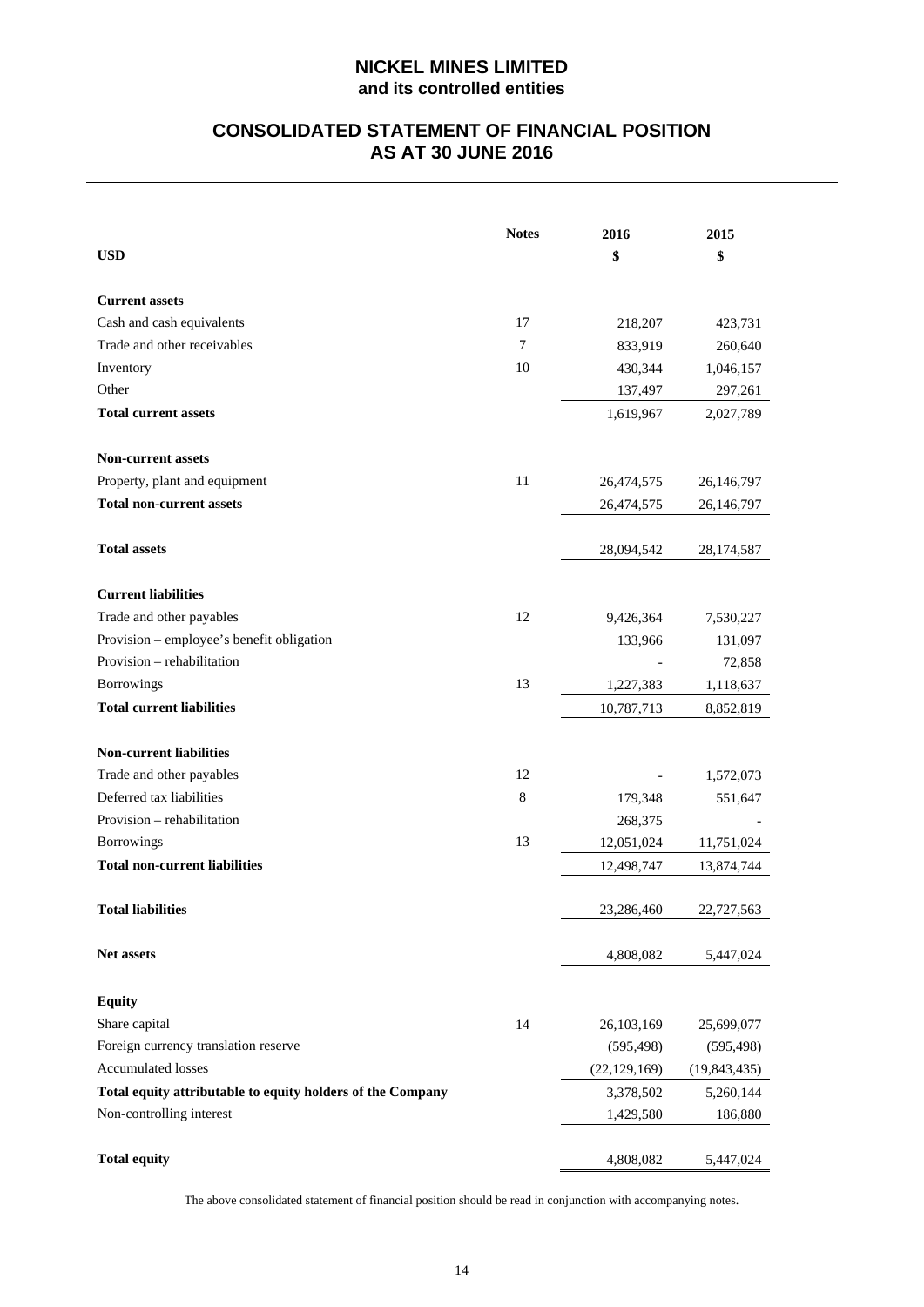# **CONSOLIDATED STATEMENT OF CHANGES IN EQUITY FOR THE YEAR ENDED 30 JUNE 2016**

|                                                       |              |                          |                | <b>Foreign currency</b>  |               | Non-        |                     |
|-------------------------------------------------------|--------------|--------------------------|----------------|--------------------------|---------------|-------------|---------------------|
|                                                       |              | <b>Share</b>             | Accumulated    | translation              |               | controlling |                     |
|                                                       | <b>Notes</b> | capital                  | losses         | reserve                  | <b>Total</b>  | interest    | <b>Total equity</b> |
| <b>USD</b>                                            |              | S                        | \$             | \$                       | \$            | \$          | \$                  |
| <b>Balance at 1 July 2014 (Represented)</b>           |              | 23,327,617               | (16, 111, 193) | (595, 498)               | 6,620,926     | (1,533,966) | 5,086,960           |
| Total comprehensive income for the year               |              |                          |                |                          |               |             |                     |
| Loss for the year                                     |              |                          | (3, 732, 242)  |                          | (3, 732, 242) | (994, 429)  | (4,726,671)         |
| Total comprehensive loss for the year                 |              | $\overline{\phantom{a}}$ | (3,732,242)    | $\overline{\phantom{a}}$ | (3,732,242)   | (994, 429)  | (4,726,671)         |
| Transactions with owners, recorded directly in equity |              |                          |                |                          |               |             |                     |
| Issue of shares                                       | 14           | 2,557,267                |                |                          | 2,557,267     |             | 2,557,267           |
| Costs of issue                                        | 14           | (185, 807)               |                |                          | (185, 807)    |             | (185, 807)          |
| Contribution by non-controlling interest              | 13           |                          |                |                          |               | 2,715,275   | 2,715,275           |
| <b>Balance at 30 June 2015</b>                        |              | 25,699,077               | (19, 843, 435) | (595, 498)               | 5,260,144     | 186,880     | 5,447,024           |
| <b>Balance at 1 July 2015</b>                         |              | 25,699,077               | (19, 843, 435) | (595, 498)               | 5,260,144     | 186,880     | 5,447,024           |
| Total comprehensive income for the year               |              |                          |                |                          |               |             |                     |
| Loss for the year                                     |              |                          | (1,377,084)    |                          | (1,377,084)   | (143, 643)  | (1,520,727)         |
| Total comprehensive loss for the year                 |              | $-$                      | (1,377,084)    |                          | (1,377,084)   | (143, 643)  | (1,520,727)         |
| Transactions with owners, recorded directly in equity |              |                          |                |                          |               |             |                     |
| Issue of shares                                       | 14           | 411,618                  |                |                          | 411,618       |             | 411,618             |
| Costs of issue                                        | 14           | (7,526)                  |                |                          | (7,526)       |             | (7,526)             |
| Contribution by owner                                 | 13           |                          | (908, 650)     |                          | (908, 650)    | 1,386,343   | 477,693             |
| <b>Balance at 30 June 2016</b>                        |              | 26,103,169               | (22, 129, 169) | (595, 498)               | 3,378,502     | 1,429,580   | 4,808,082           |

The above consolidated statement of changes in equity is to be read in conjunction with the accompanying notes.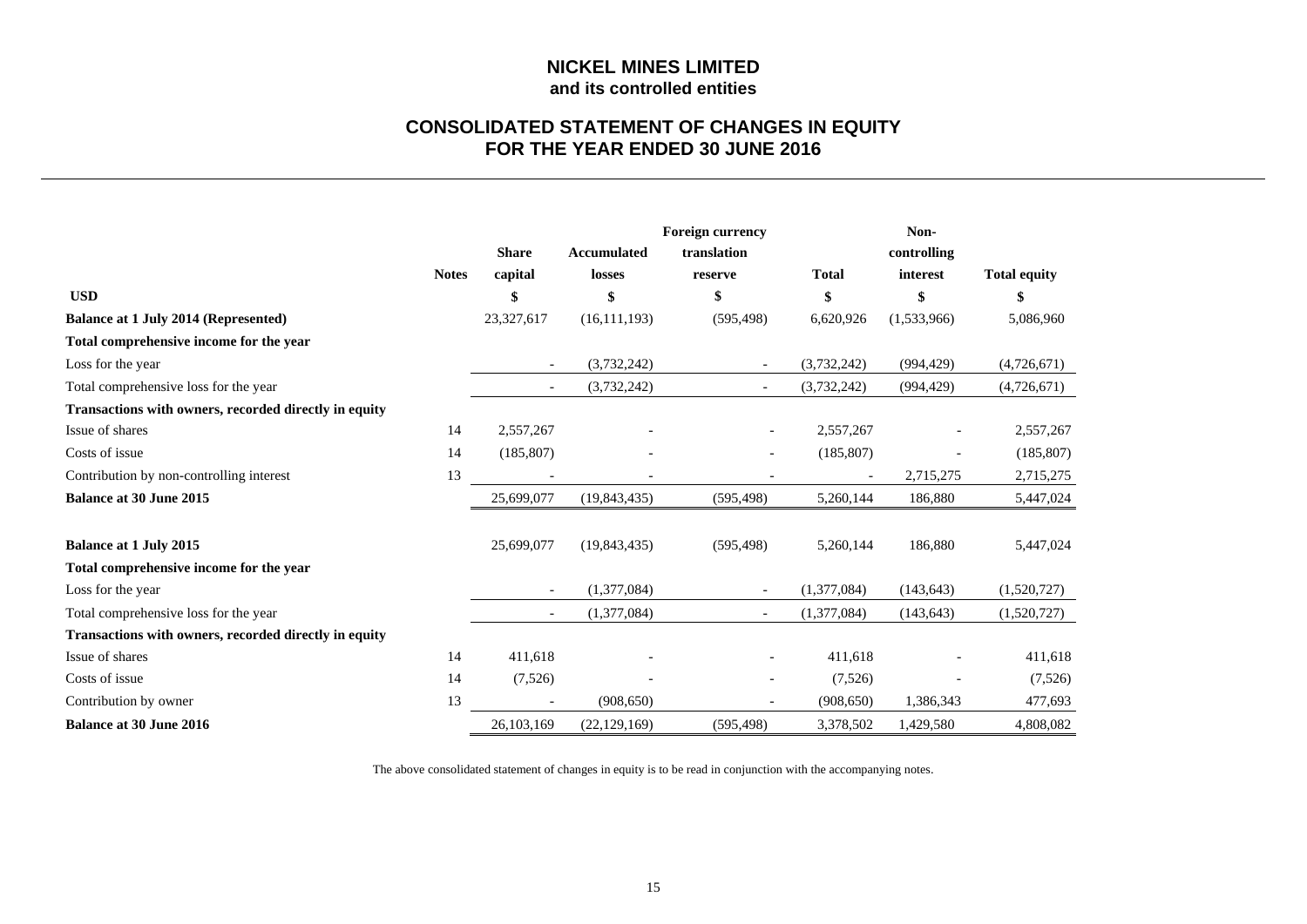# **CONSOLIDATED STATEMENT OF CASH FLOWS FOR THE YEAR ENDED 30 JUNE 2016**

| <b>USD</b>                                             | <b>Notes</b> | 2016        | 2015        |
|--------------------------------------------------------|--------------|-------------|-------------|
|                                                        |              | \$          | \$          |
| <b>Cash flows from operating activities</b>            |              |             |             |
| Cash receipts from customers                           |              | 3,930,552   | 224,266     |
| Cash payments in the course of operations              |              | (4,506,127) | (1,119,705) |
| Interest received                                      |              | 12,858      | 14,307      |
| Research and development refund                        |              | 487,212     |             |
| Net cash used in operating activities                  | 17           | (75,505)    | (881, 132)  |
| <b>Cash flows from investing activities</b>            |              |             |             |
| Payments for property, plant and equipment             |              | (472, 502)  | (2,277,918) |
| Payments for the acquisition of assets                 | 12           |             | (1,910,548) |
| Net cash used in investing activities                  |              | (472, 502)  | (4,188,466) |
| <b>Cash flows from financing activities</b>            |              |             |             |
| Issue of shares                                        | 14           | 411,618     | 2,557,267   |
| Costs of issue                                         |              | (7,526)     | (183, 893)  |
| Proceeds from issue of convertible note                | 13           |             | 3,000,000   |
| Repayment of borrowings                                | 13           |             | (296, 941)  |
| Loans from related parties                             | 13           |             | 356,023     |
| Net cash from financing activities                     |              | 404,092     | 5,432,456   |
|                                                        |              |             |             |
| Net increase/(decrease) in cash and cash equivalents   |              | (143, 915)  | 362,858     |
| Effect of exchange rate adjustments on cash held       |              | (61, 609)   | (968)       |
| Cash and cash equivalents at the beginning of the year |              | 423,731     | 61,841      |
| Cash and cash equivalents at the end of the year       |              | 218,207     | 423,731     |

The above consolidated statement of cash flows should be read in conjunction with the accompanying notes.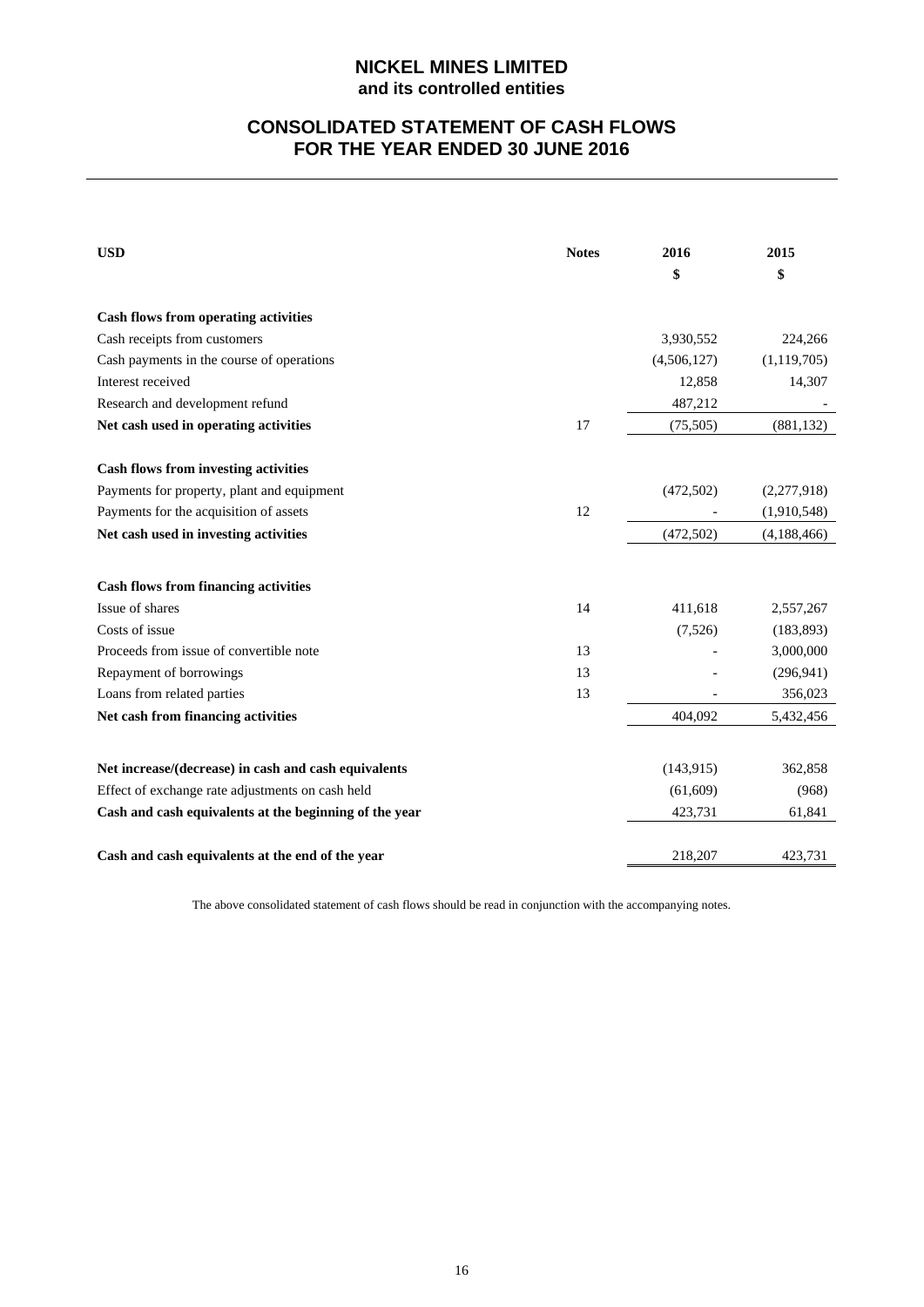# **NOTES TO THE CONSOLIDATED FINANCIAL STATEMENTS FOR THE YEAR ENDED 30 JUNE 2016**

#### **NOTE 1 - REPORTING ENTITY**

Nickel Mines Limited (the 'Company') is a company domiciled in Australia. The consolidated financial report for the year ended 30 June 2016 comprises the Company and its subsidiaries (together referred to as the 'Group'). The Group is a for-profit entity and is involved in nickel mining operations.

### **NOTE 2 - BASIS OF PREPARATION**

#### **Statement of compliance**

The financial report is a general purpose financial report which has been prepared in accordance with Australian Accounting Standards ('AASBs') adopted by the Australian Accounting Standards Board ('AASB') and the Corporations Act 2001. The consolidated financial report of the Group complies with International Financial Reporting Standards (IFRS) and interpretations adopted by the International Accounting Standards Board ('IASB').

The financial report has been prepared on a going concern basis which is further outlined in Note 4.

The financial report was authorised for issue by the Directors on 31 October 2016.

#### **Basis of measurement**

The consolidated financial statements have been prepared on the historical cost basis except for financial instruments which are measured at fair value.

#### **Functional and presentation currency**

These consolidated financial statements are presented in United States dollars, which is the Company's functional currency.

#### **Use of estimates and judgements**

The preparation of financial statements requires management to make judgements, estimates and assumptions that affect the application of accounting policies and the reported amounts of assets, liabilities, income and expenses. Actual results may differ from these estimates. Estimates and underlying assumptions are reviewed on an ongoing basis. Revisions to accounting estimates are recognised in the period in which the estimate is revised and in any future periods affected.

In particular, information about significant areas of estimation uncertainty and critical judgements in applying accounting policies that have the most significant effect on the amount recognised in the financial statements are described in the following notes:

- Note  $4 -$  Going concern
- Note 8 Recognition of deferred tax assets and liabilities
- Note  $10$  Inventory
- Note 11 Recoverability of property, plant and equipment
- Note 12 Trade and other payables
- Note 13 Convertible notes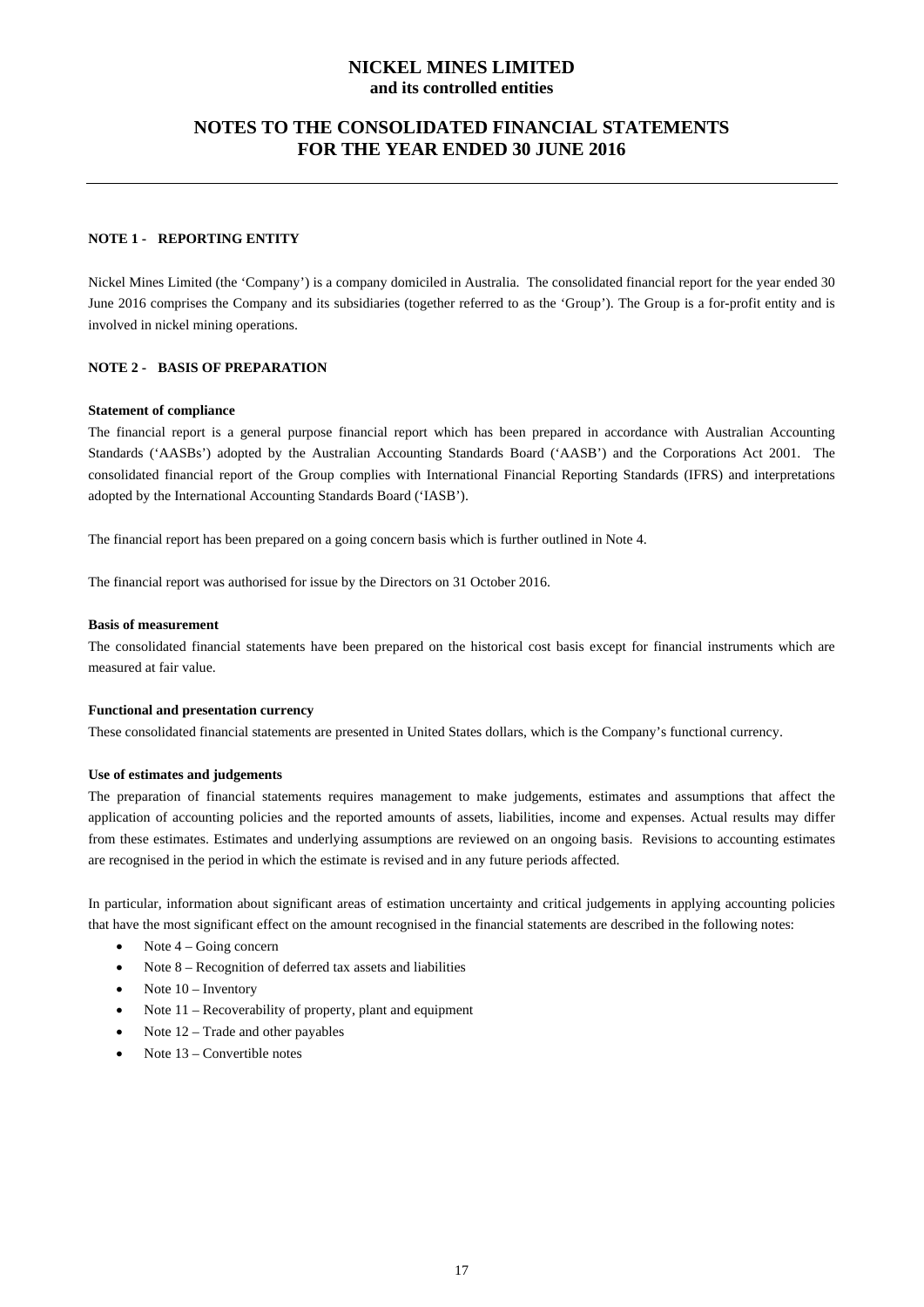# **NOTES TO THE CONSOLIDATED FINANCIAL STATEMENTS FOR THE YEAR ENDED 30 JUNE 2016**

#### **NOTE 3 - SIGNIFICANT ACCOUNTING POLICIES**

The accounting policies set out below have been applied consistently to all periods presented in these consolidated financial statements, and have been applied consistently by all entities in the Group.

#### **Basis of consolidation**

#### *Subsidiaries*

Subsidiaries are entities controlled by the Group. The Group controls an entity when it is exposed to, or has rights to, variable returns from its involvement with the entity and has the ability to affect those returns through its power over the entity. The financial statements of subsidiaries are included in the consolidated financial statements from the date that control commences until the date that control ceases.

#### *Non-controlling interest*

The Group measures any non-controlling interest at its proportionate interest in the identifiable net assets of the acquiree. Acquisitions of non-controlling interests are accounted for as transactions with equity holders in their capacity as equity holders and therefore no goodwill is recognised as a result of such transactions.

#### *Transactions eliminated on consolidation*

Intragroup balances and any unrealised gains and losses or income and expenses arising from intragroup transactions, are eliminated in preparing the consolidated financial statements. Where a controlled entity issues shares to minority interests which does not result in loss of control by the Group, any gain or loss arising on the Group's interest in the controlled entity is recognised directly in equity.

#### **Nickel ore sales revenue**

Nickel ore sales revenue is measured at the fair value of the consideration received or receivable, net of returns, trade discounts and rebates. Revenue is recognised when the significant risks and rewards of ownership have been transferred to the buyer, recovery of the consideration is probable, the associated costs and possible return of goods can be estimated reliably, there is no continuing management involvement with the goods and the amount of revenue can be measured reliably. If it is probable that discounts will be granted and the amount can be measured reliably, then the discount is recognised as a reduction of revenue as the sales are recognised.

#### **Accounting for acquisitions of non-controlling interests**

Acquisitions of non-controlling interests are accounted for as transactions with equity holders in their capacity as equity holders and therefore no goodwill is recognised as a result of such transactions.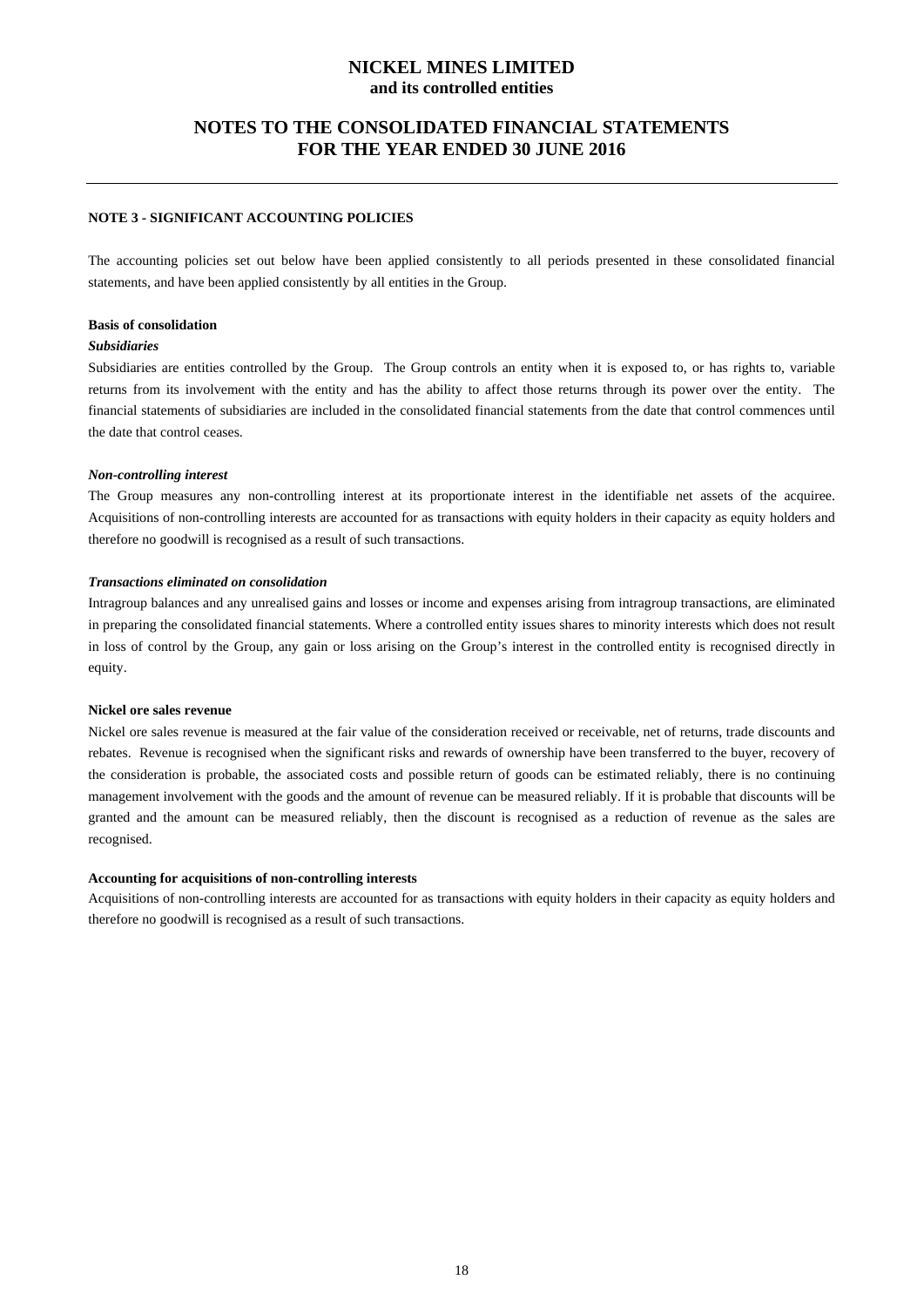# **NOTES TO THE CONSOLIDATED FINANCIAL STATEMENTS FOR THE YEAR ENDED 30 JUNE 2016**

#### **NOTE 3 - SIGNIFICANT ACCOUNTING POLICIES (Con't)**

#### **Foreign currency**

#### *Foreign currency transactions*

Transactions in foreign currencies are translated at the foreign exchange rate ruling at the date of the transaction. Monetary assets and liabilities denominated in foreign currencies at the balance sheet date are translated to United States dollars at the foreign exchange rate ruling at that date. Foreign exchange differences arising on translation are recognised in the income statement. Nonmonetary assets and liabilities that are measured in terms of historical cost in a foreign currency are translated using the exchange rate at the date of the transaction. Non-monetary assets and liabilities denominated in foreign currencies that are stated at fair value are translated to United States dollars at foreign exchange rates ruling at the dates the fair value was determined.

#### *Financial statements of foreign operations*

The assets and liabilities of foreign entities are translated to United States dollars at the foreign exchange rates ruling at the reporting date. The revenues and expenses of foreign operations are translated to United States dollars at rates approximating the foreign exchange rates ruling at the dates of the transactions. Foreign exchange differences arising on retranslation are recognised directly in the foreign currency translation reserve ('FCTR'), a separate component of equity.

Foreign exchange gains and losses arising from a monetary item receivable or payable to a foreign operation, the settlement of which is neither planned nor likely in the foreseeable future, are considered to form part of a net investment in a foreign operation and are recognised directly in the FCTR.

The assets and liabilities of foreign operations, including goodwill and fair value adjustments arising on acquisition, are translated to United States dollars at exchange rates at the reporting date. The income and expenses of foreign operations are translated to United States dollars at exchange rates at the dates of the transactions.

When a foreign operation is disposed of, in part or in full, the relevant amount in the FCTR is transferred to profit or loss as part of the profit or loss on disposal.

#### **Property, plant and equipment**

#### *Owned assets*

Items of property, plant and equipment are stated at cost less accumulated depreciation (see below) and impairment losses (see below accounting policy Impairment).

#### *Depreciation and amortisation*

Depreciation is charged to the income statement using a reducing balance method from the date of acquisition.

Furniture and fittings and plant and machinery are depreciated at 25%.

Land and buildings and infrastructure are depreciated at 5%.

Mine infrastructure assets are depreciated at 5%.

Mining properties amortisation rate is applied on the basis of units of production over the life of the economically recoverable resources.

Office equipment is depreciated at rates of between 25% and 40%.

Plant and machinery are depreciated at 25%.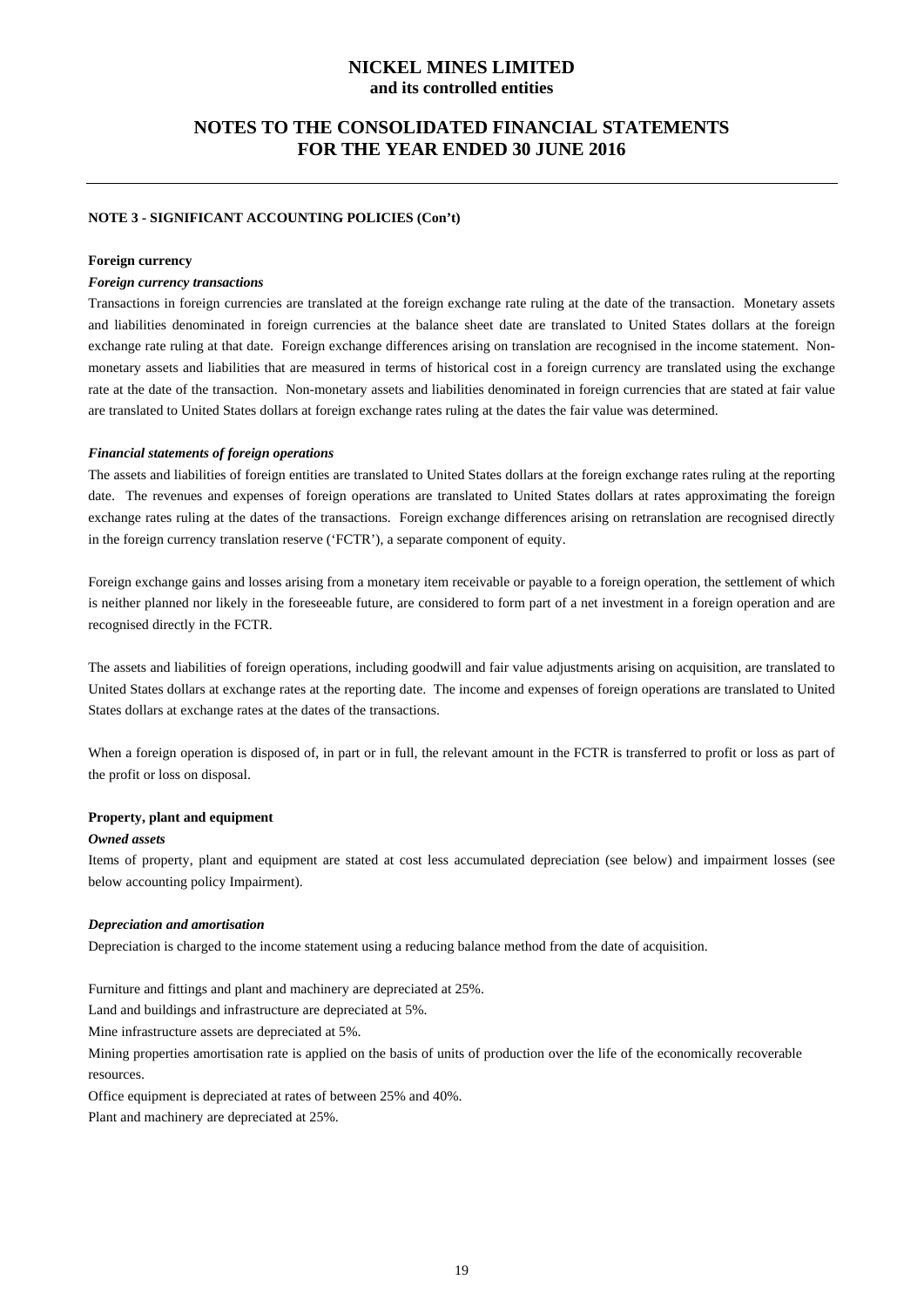# **NOTES TO THE CONSOLIDATED FINANCIAL STATEMENTS FOR THE YEAR ENDED 30 JUNE 2016**

#### **NOTE 3 - SIGNIFICANT ACCOUNTING POLICIES (Con't)**

#### **Impairment**

#### *Financial assets*

A financial asset is assessed at each reporting date to determine whether there is any objective evidence that it is impaired. A financial asset is considered to be impaired if objective evidence indicates that one or more events have had a negative effect on the estimated future cash flows of that asset.

An impairment loss in respect of a financial asset measured at amortised cost is calculated as the difference between its carrying amount, and the present value of the estimated future cash flows discounted at the original effective interest rate.

Individually significant financial assets are tested for impairment on an individual basis. The remaining financial assets are assessed collectively in groups that share similar credit risk characteristics.

#### *Non-financial assets*

The carrying amounts of the Group's assets, other than deferred tax assets, are reviewed at each balance sheet date to determine whether there is any indication of impairment. If any such indication exists, the asset's recoverable amount is estimated.

An impairment loss is recognised whenever the carrying amount of an asset or its cash-generating unit exceeds its recoverable amount. Impairment losses are recognised in the income statement, unless an asset has previously been revalued, in which case the impairment loss is recognised as a reversal to the extent of that previous revaluation with any excess recognised through profit or loss.

#### *Calculation of recoverable amount*

The recoverable amount of assets is the greater of their fair value less costs to sell and value in use. In assessing value in use, the estimated future cash flows are discounted to their present value using a pre-tax discount rate that reflects current market assessments of the time value of money and the risks specific to the asset. For an asset that does not generate largely independent cash inflows, the recoverable amount is determined for the cash-generating unit to which the asset belongs.

#### *Reversals of impairment*

An impairment loss is reversed only to the extent that the asset's carrying amount does not exceed the carrying amount that would have been determined, net of depreciation or amortisation, if no impairment loss had been recognised.

#### **Share capital**

#### *Transaction costs*

Transaction costs of an equity transaction are accounted for as a deduction from equity, net of any related income tax benefit.

#### *Dividends*

Dividends are recognised as a liability in the period in which they are declared.

#### **Trade and other payables**

Trade and other payables are stated at their amortised cost. Trade payables are non-interest bearing and are normally settled on 30 day terms.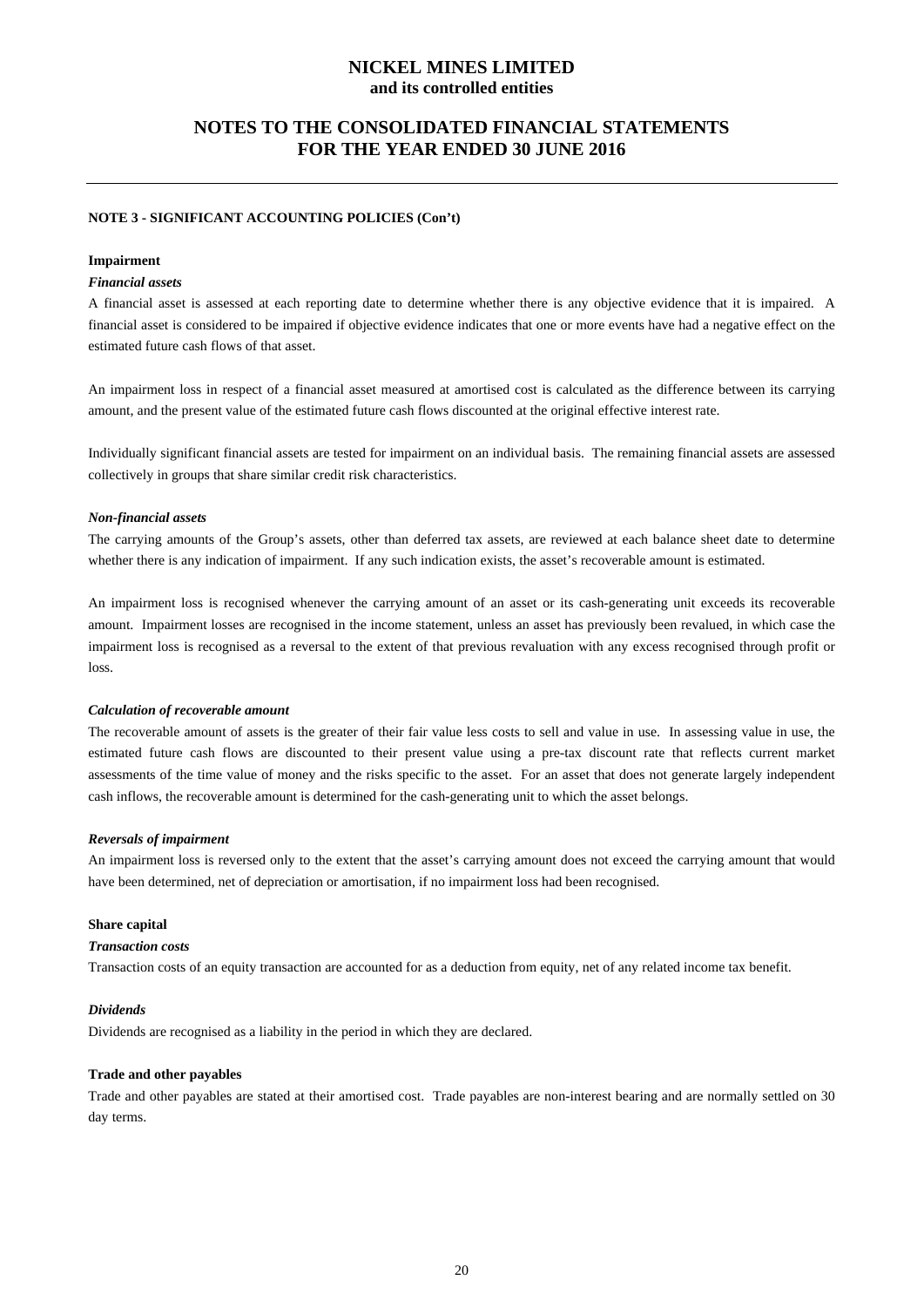# **NOTES TO THE CONSOLIDATED FINANCIAL STATEMENTS FOR THE YEAR ENDED 30 JUNE 2016**

#### **NOTE 3 - SIGNIFICANT ACCOUNTING POLICIES (Con't)**

#### **Expenses**

#### *Net financing income*

Net financing costs comprise interest payable on borrowings calculated using the effective interest method, interest earned and foreign exchange gains and losses.

Interest income is recognised in the income statement as it accrues, using the effective interest method. Dividend income is recognised in the income statement on the date the entity's right to receive payment is established.

#### **Borrowings**

Borrowings are initially recognised at fair value, net of transaction costs incurred. Borrowings are subsequently measured at amortised cost. Any difference between the proceeds (net of transaction costs) and the redemption amount is recognised in the income statement over the period of the borrowings using the effective interest method.

Borrowings are classified as current liabilities unless the Company has an unconditional right to defer settlement of the liability for at least 12 months after the balance sheet date.

Borrowing costs which are directly attributable to the Group's exploration and evaluation and development activities are capitalised in relation to qualifying assets.

#### **Income tax**

Income tax on the income statement for the year comprises current and deferred tax. Income tax is recognised in the income statement except to the extent that it relates to items recognised directly in equity, in which case it is recognised in equity.

Current tax is the expected tax payable on the taxable income for the year, using tax rates enacted or substantially enacted at the balance sheet date, and any adjustment to tax payable in respect of previous years.

Deferred tax is provided using the balance sheet liability method, providing for temporary differences between the carrying amounts of assets and liabilities for financial reporting purposes and the amounts used for taxation purposes.

The following temporary differences are not provided for: The initial recognition of assets or liabilities that affect neither accounting nor taxable profit and differences relating to investments in subsidiaries to the extent that they will probably not reverse in the foreseeable future. The amount of deferred tax provided is based on the expected manner of realisation or settlement of the carrying amount of assets and liabilities, using tax rates enacted or substantively enacted at the balance sheet date.

A deferred tax asset is recognised only to the extent that it is probable that future taxable profits will be available against which the asset can be utilised. Deferred tax assets are reduced to the extent that it is no longer probable that the related tax benefit will be realised.

Additional income taxes that arise from the distribution of dividends are recognised at the same time as the liability to pay the related dividend.

#### *Tax consolidation*

The Company and its wholly owned Australian resident entities have formed a tax consolidated group and are therefore taxed as a single entity. The head entity within the tax consolidated group is Nickel Mines Limited.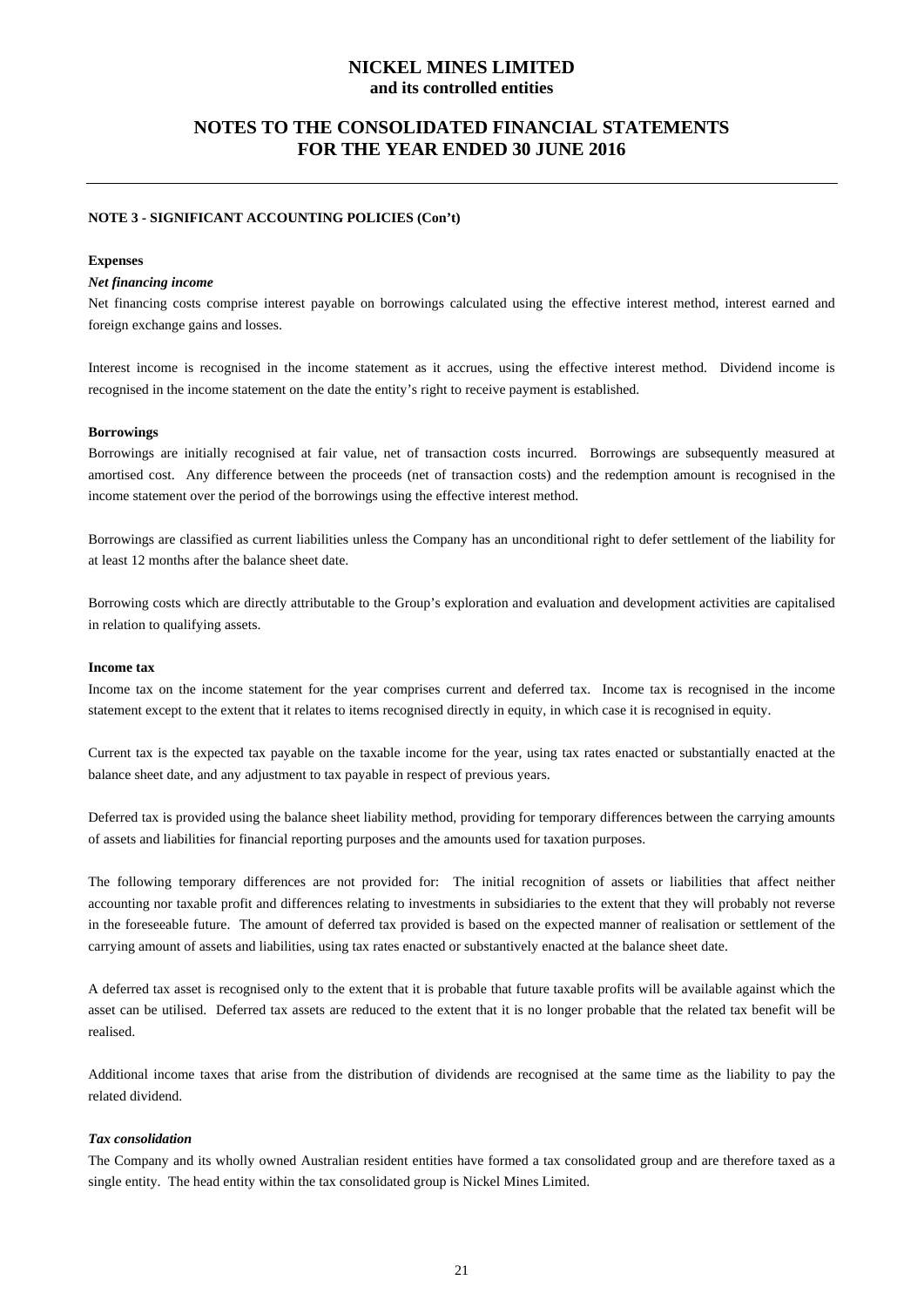# **NOTES TO THE CONSOLIDATED FINANCIAL STATEMENTS FOR THE YEAR ENDED 30 JUNE 2016**

#### **NOTE 3 - SIGNIFICANT ACCOUNTING POLICIES (Con't)**

#### **Goods and services tax**

Revenue, expenses and assets are recognised net of the amount of goods and services tax (GST), except where the amount of GST incurred is not recoverable from the taxation authority. In these circumstances, the GST is recognised as part of the cost of acquisition of the asset or as part of the expense.

Receivables and payables are stated with the amount of GST included. The net amount of GST recoverable from, or payable to, the Australian Taxation Office is included as a current asset or liability in the statement of financial position.

Cash flows are included in the statement of cash flows on a gross basis. The GST components of cash flows arising from investing and financing activities which are recoverable from, or payable to, the Australian Taxation Office are classified as operating cash flows.

#### **Employee benefits**

#### *Wages, salaries, annual leave, sick leave and non-monetary benefits*

Liabilities for employee benefits for wages, salaries, annual leave and sick leave that are expected to be settled within 12 months of the reporting date represent present obligations resulting from employees' services provided to reporting date, are calculated at undiscounted amounts based on remuneration wage and salary rates that the Group expects to pay as at reporting date including related on-costs, such as workers compensation insurance and payroll tax.

#### **Inventories**

Inventories are measured at the lower of cost and net realisable value. The cost of inventories is based on average costs over the relevant period of production, and includes expenditure incurred in acquiring the inventories, production or conversion costs and other costs incurred in bringing them to their existing location and condition.

Net realisable value is the estimated selling price in the ordinary course of business, less the estimated costs of completion and selling expenses.

#### **Provisions**

A provision is recognised in the balance sheet when the Group has a present legal or constructive obligation as a result of a past event, and it is probable that an outflow of economic benefits will be required to settle the obligation. If the effect is material, provisions are determined by discounting the expected future cash flows at a pre-tax rate that reflects current market assessments of the time value of money and, when appropriate, the risks specific to the liability.

#### **Site restoration**

In accordance with the Group's environmental policy and applicable legal requirements, a provision for site restoration in respect of disturbed land, and the related expense, is recognised when the land is disturbed.

#### **Determination of fair values**

A number of the Group's accounting policies and disclosures require the determination of fair value, for both financial and nonfinancial assets and liabilities. Fair values have been determined for measurement and/or disclosure purposes based on the following methods. Where applicable, further information about the assumptions made in determining fair values is disclosed in the notes specific to that asset or liability.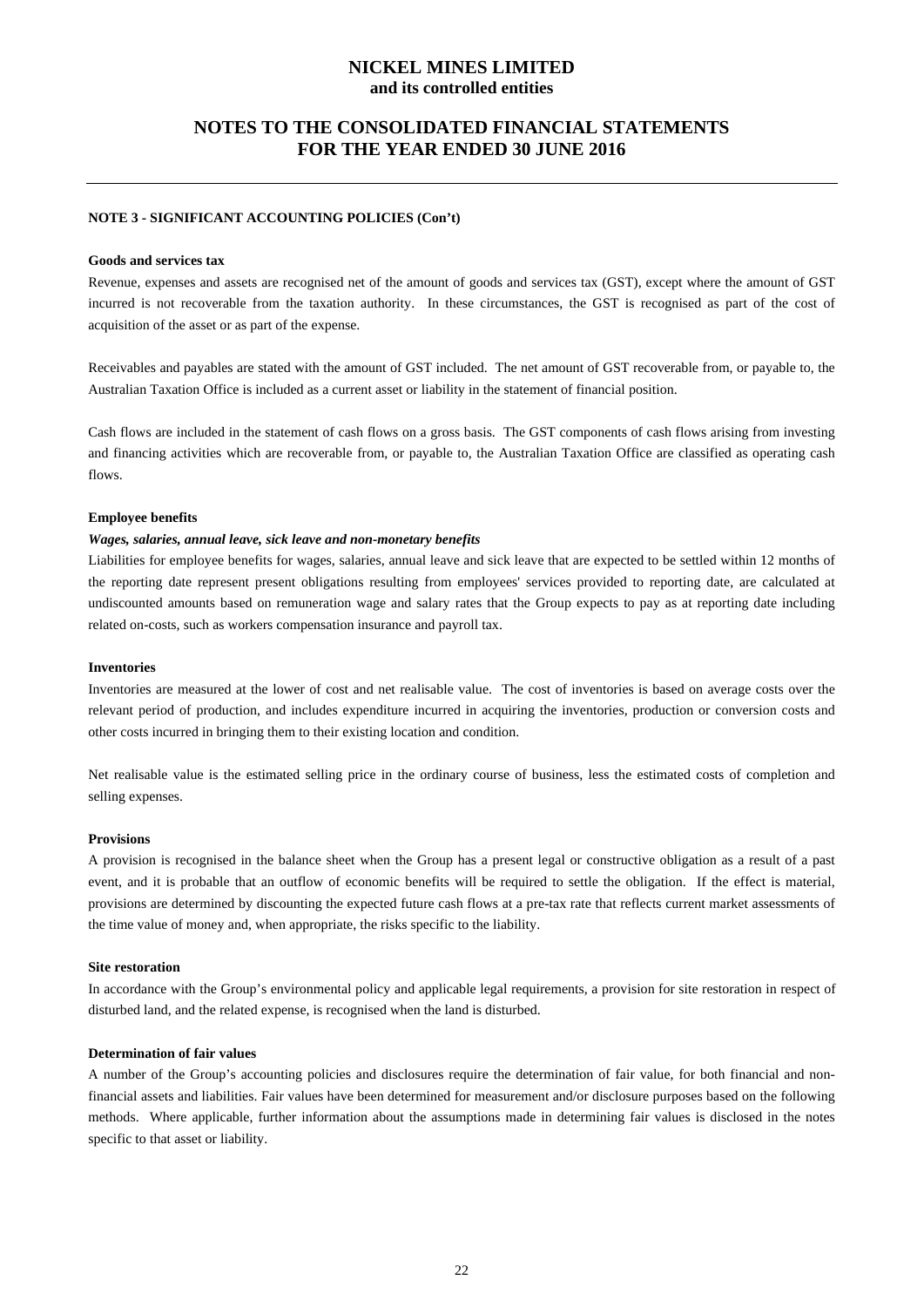# **NOTES TO THE CONSOLIDATED FINANCIAL STATEMENTS FOR THE YEAR ENDED 30 JUNE 2016**

#### **NOTE 3 - SIGNIFICANT ACCOUNTING POLICIES (Con't)**

#### *Trade and other receivables*

The fair value of trade and other receivables is estimated as the present value of future cash flows, discounted at the market rate of interest at the reporting date.

#### *Non-derivative financial liabilities*

Fair value, which is determined for disclosure purposes, is calculated based on the present value of future principal and interest cash flows, discounted at the market rate of interest at the reporting date.

#### *Liabilities classified at fair value through profit or loss*

The fair value of those convertible notes that are measured at fair value through profit or loss have been measured with reference to the terms of the Convertible Loan Facility Agreement ('Loan Facility') using a valuation technique that considers inputs that include risk adjusted discount factor, probability of achieving IPO and US treasury bond rate.

#### **Exploration, evaluation and development expenditure**

Exploration and evaluation costs, including the costs of acquiring licences, are capitalised at cost or fair value, as exploration and evaluation assets on an area of interest basis. Costs incurred before the consolidated entity has obtained the legal rights to explore an area are recognised in the statement of comprehensive income.

Exploration and evaluation assets are only recognised if the rights of the area of interest are current and either:

- (i) the expenditures are expected to be recouped through successful development and exploitation of the area of interest; or
- (ii) activities in the area of interest have not at the reporting date, reached a stage which permits a reasonable assessment of the existence or other wise of economically recoverable reserves and active and significant operations in, or in relation to, the area of interest are continuing.

Exploration and evaluation assets are assessed for impairment if sufficient data exists to determine technical feasibility and commercial viability and facts and circumstances suggest that the carrying amount exceeds the recoverable amount. For the purposes of impairment testing, exploration and evaluation assets are allocated to cash-generating units to which the exploration activity relates. The cash generating unit shall not be larger than the area of interest.

Once the technical feasibility and commercial viability of the extraction of mineral resources in an area of interest are demonstrable, exploration and evaluation assets attributable to that area of interest are first tested for impairment and then reclassified from exploration and evaluation expenditure to mining property and development assets within property, plant and equipment.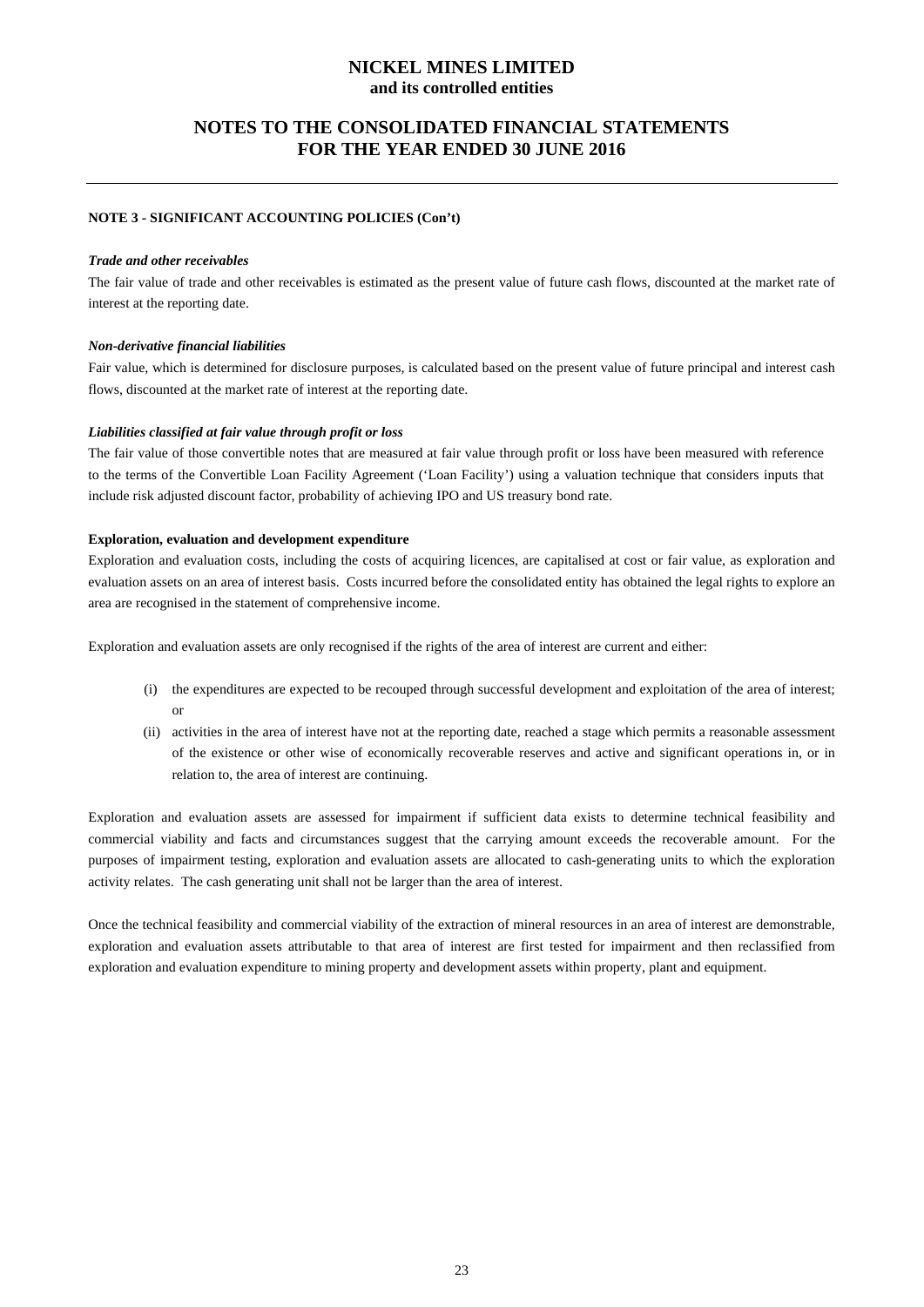# **NOTES TO THE CONSOLIDATED FINANCIAL STATEMENTS FOR THE YEAR ENDED 30 JUNE 2016**

#### **NOTE 3 - SIGNIFICANT ACCOUNTING POLICIES (Con't)**

#### **Financial instruments**

The Group classifies financial instruments, or their component parts, on initial recognition as a financial asset, a financial liability or an equity instrument in accordance with the substance of the contractual arrangement.

Financial assets and financial liabilities are recognised on the Group Statement of Financial Position when the Group becomes a party to the contractual provisions of the instrument.

#### *Loans and receivables*

Loans and receivables are financial assets with fixed or determinable payments that are not quoted in an active market. Such assets are recognised initially at fair value plus any directly attributable transaction costs. Subsequent to initial recognition loans and receivables are measured at amortised cost using the effective interest method, less any impairment losses.

Loans and receivables comprise trade and other receivables.

Cash and cash equivalents comprise cash balances and call deposits with original maturities of three months or less. Bank overdrafts that are repayable on demand and form an integral part of the Group's cash management are included as a component of cash and cash equivalents for the purpose of the statement of cash flows.

#### *Compound financial instruments*

Where a convertible note is issued and can be converted to share capital at the option of the holder, and the options meets the definition of an equity, instrument, the note is treated as a compound financial instrument.

The liability component of a compound financial instrument is recognised initially at the fair value of a similar liability that does not have an equity conversion option. The equity component is recognised initially at the difference between the fair value of the compound financial instrument as a whole and the fair value of the liability component. Any directly attributable transaction costs are allocated to the liability and equity components in proportion to their initial carrying amounts.

Subsequent to initial recognition, the liability component of a compound financial instrument is measured at amortised cost using the effective interest method. The equity component of a compound financial instrument is not remeasured subsequent to initial recognition.

Interest related to the financial liability is recognised in profit or loss, unless it relates to a qualifying asset. On conversion, the financial liability is reclassified to equity and no gain or loss is recognised.

#### *Liabilities classified at fair value through profit or loss*

When a convertible note is identified to contain an embedded derivative that meets the definition of a liability, the whole contract is measured and accounted for at fair value through profit or loss, unless the derivative is able to be measured reliably, in which case it is separated from the host contract and accounted for separately at fair value through profit or loss.

Any gains or losses arising on the instrument upon fair valuing at inception are not immediately recognised as a gain or loss in profit or loss, but are instead deferred and recognised as a gain or loss in profit or loss on a systematic basis over the life of the instrument. Any subsequent movement in the fair value of financial instruments that are carried at fair value through profit or loss are recognised directly in profit or loss within finance expenses.

Transaction costs of financial liabilities that are carried at fair value through profit or loss are expensed in profit or loss.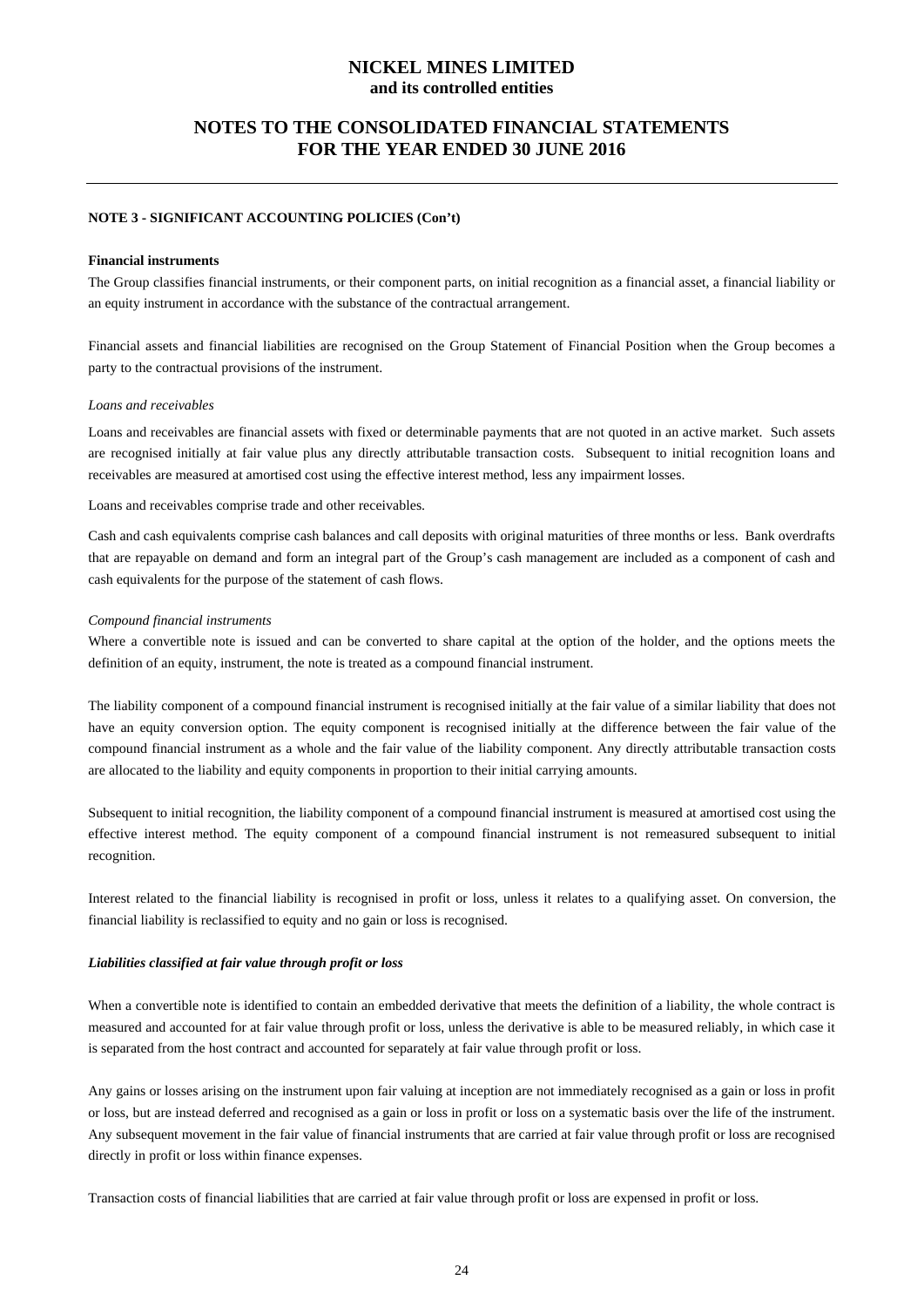# **NOTES TO THE CONSOLIDATED FINANCIAL STATEMENTS FOR THE YEAR ENDED 30 JUNE 2016**

#### **NOTE 3 - SIGNIFICANT ACCOUNTING POLICIES (Con't)**

#### **New standards and interpretations not yet adopted**

A number of new standards, amendments to standards and interpretations are effective for annual periods beginning after 1 July 2015, and have not been applied in preparing these consolidated financial statements. Those which may be relevant to the Group are set out below. The Group does not plan to adopt these standards early.

#### *AASB 9 Financial Instruments*

AASB 9 replaces the existing guidance in AASB 139 Financial Instruments: Recognition and Measurement. AASB 9 includes revised guidance on the classification and measurement of financial instruments, including a new expected credit loss model for calculating impairment on financial assets and the new general hedge accounting requirements. It also carries forward the guidance on recognition and de-recognition of financials instruments from AASB 139.

AASB 9 is effective for the Company's annual reporting period beginning 1 July 2018 and can be early adopted. The Company does not plan to adopt this standard early and the standard is not expected to have a significant effect on the financial statements.

#### **NOTE 4 - GOING CONCERN**

The consolidated financial report has been prepared on a going concern basis which contemplates the realisation of assets and settlement of liabilities in the ordinary course of business.

During the year the Company raised \$404,092 (net of associated costs) through the placement of 3,768,881 shares at A\$0.15 per share.

The Group recorded a loss after tax of \$1,520,727 for the year ended 30 June 2016. At 30 June 2016 the Group had cash and cash equivalents of \$218,207 (2015 - \$423,731), a net current asset deficiency of \$9,167,746 (2015 - \$6,825,030) and net assets of \$4,808,082 at 30 June 2016 (2015 - \$5,447,024). In addition, the Group used \$75,505 of cash in operations for the year ended 30 June 2016.

Included within current liabilities is \$1,227,383 of loans from related parties. These parties have signed confirmations that they will not call for repayment of these loans unless the Group has sufficient working capital to allow repayment without adversely impacting the continuation of the Group as a going concern. In addition, included within trade and other payables is \$614,586 owing to related parties. These parties have also signed confirmations that they will not call for repayment of these amounts unless the Group has sufficient working capital to allow repayment without adversely impacting the continuation of the Group as a going concern.

Furthermore, the deferred project acquisition payment of \$2,800,000 is not yet due and payable and payment can be deferred (refer Note 12). The agency fee payable of \$774,005 can also be deferred however interest charges will apply for amounts not settled by their due date at a rate of 12% per annum (refer Note 12).

The Company also has a convertible note of \$3,900,000 that matures in July 2017. Should this convertible note not convert to equity (refer Note 13 for terms) it will be repayable in cash along with interest charges in July 2017.

The Group has current trade creditors, payables and accruals of \$6,626,364 (refer Note 12) which are generally past due and deferred under informal arrangements with creditors. Included in this amount is an R&D tax liability of \$487,212, in relation to which the Company will be seeking a repayment plan. The Group continues to trade with existing suppliers that have deferred amounts under these informal arrangements. Additional funding will be required to meet the Group's projected cash outflows for a period of 12 months from the date of the directors' declaration.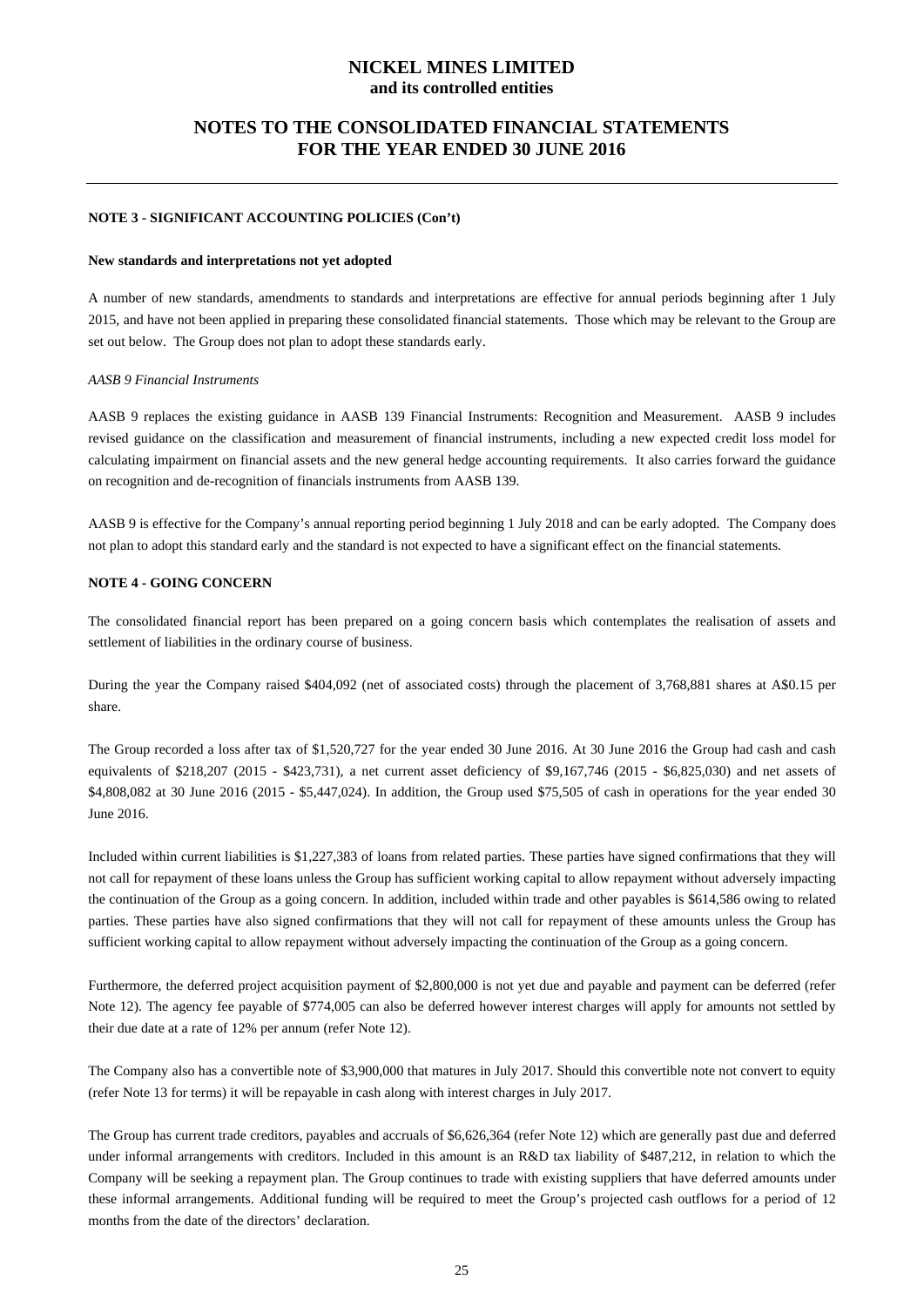# **NOTES TO THE CONSOLIDATED FINANCIAL STATEMENTS FOR THE YEAR ENDED 30 JUNE 2016**

#### **NOTE 4 - GOING CONCERN (Con't)**

In September 2015 the Group entered into a short term off-take agreement with an Indonesian based third party to sell nickel pig iron from Hengjaya which allowed the recommencement of production at the mine. This off-take agreement was extended for a further 12 months in March 2016 and subsequent to the end of the year an updated offtake agreement has been negotiated that will secure an increased volume of nickel ore from the mine through to September 2017.

The Directors have prepared cash flow projections that support the ability of the Group to continue as a going concern. These cash flow projections assume the Group generates positive cash flows from operations in accordance with the recently executed offtake agreement and/or raises additional funding through the issue of debt and/or equity. In the event the group does not generate sufficient positive cash flows from operations and/or additional funding is not obtained, the Directors have assumed that the Group will continue to defer payment commitments to trade and other creditors and renegotiate the repayment terms of the convertible note.

These conditions give rise to a material uncertainty that may cast significant doubt upon the Group's ability to continue as a going concern. The ongoing operation of the Group is dependent upon:

- the Group continuing to defer payment commitments to trade and other creditors through informal arrangements; and
- the Group successfully negotiating a suitable repayment arrangement for the R&D tax liability; and
- the Group generating positive cash flows from operations and/or raising additional funds through the issue of debt and/or equity.

In the event that the Group does not generate positive cash flows from operations and/or raise additional funding it may not be able to continue operations as a going concern and therefore may not be able to realise its assets and extinguish its liabilities in the ordinary course of operations and at the amounts stated in the consolidated financial report.

|                                                                 | 2016       | 2015        |
|-----------------------------------------------------------------|------------|-------------|
|                                                                 | \$         | \$          |
| <b>NOTE 5 - OTHER EXPENSES</b>                                  |            |             |
| Audit fees – KPMG audit of financial report                     | 95,066     | 72,085      |
| Travel                                                          | 39,498     | 57,902      |
| Legal fees                                                      | 9,023      | 7,230       |
|                                                                 | 143,587    | 137,217     |
| NOTE 6 - FINANCIAL INCOME AND FINANCE EXPENSE                   |            |             |
| Interest income                                                 | 12,858     | 14,307      |
| Interest expense                                                | (145,908)  | (1,242,039) |
| Net change in fair value of financial liabilities at fair value | (300,000)  | (600,000)   |
| Foreign exchange gain/(loss)                                    | (12,783)   | 441,317     |
|                                                                 | (445, 833) | (1,386,415) |
|                                                                 |            |             |

#### **NOTE 7 - TRADE AND OTHER RECEIVABLES**

| GST receivable    | 1.682   | 36,374  |
|-------------------|---------|---------|
| Trade receivables | 832,238 | 224,266 |
|                   | 833,919 | 260,640 |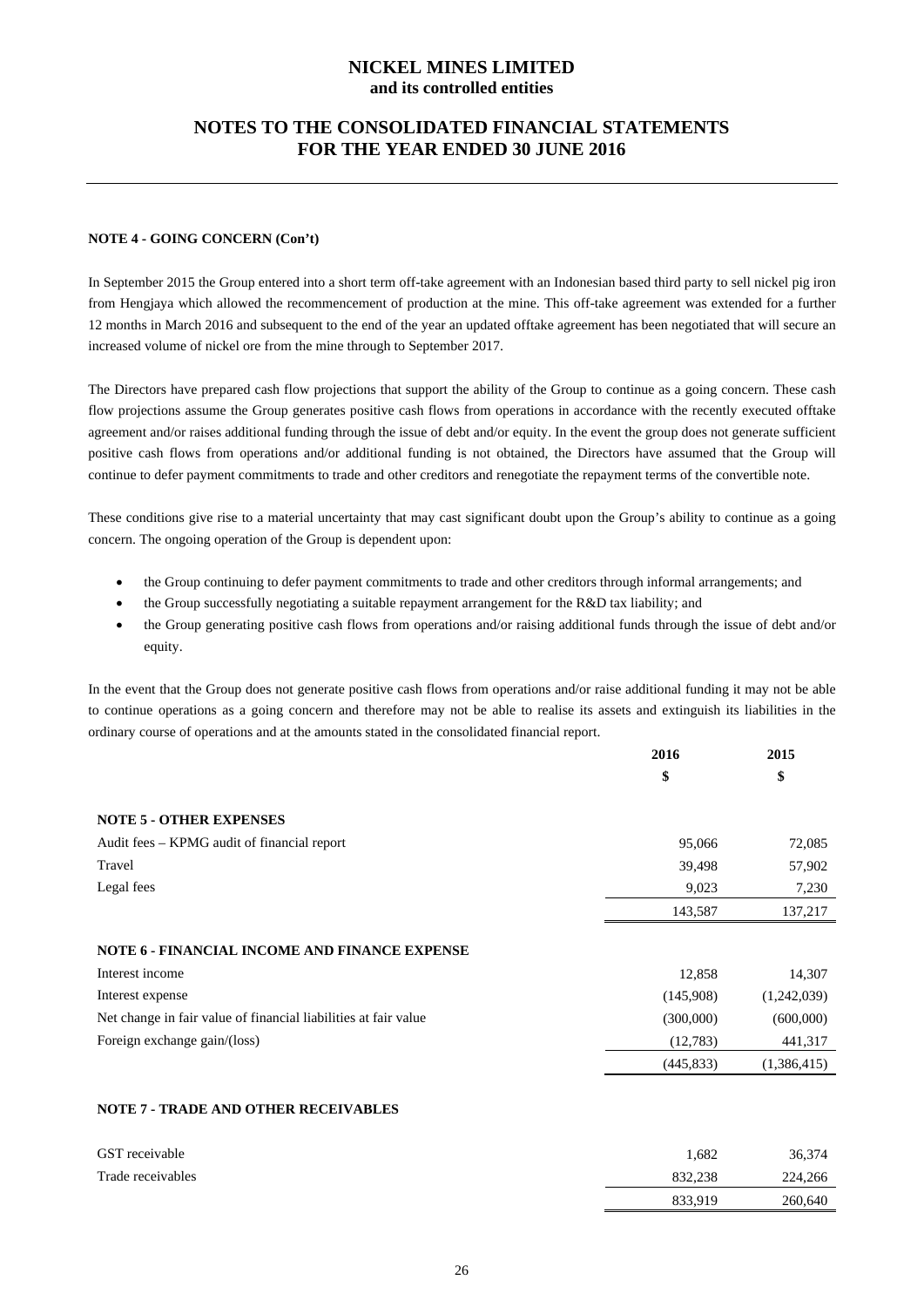# **NOTES TO THE CONSOLIDATED FINANCIAL STATEMENTS FOR THE YEAR ENDED 30 JUNE 2016**

|                                                                       | 2016           | 2015        |
|-----------------------------------------------------------------------|----------------|-------------|
|                                                                       | \$             | \$          |
| <b>NOTE 8 - INCOME TAX EXPENSE</b>                                    |                |             |
| Loss before $tax - continuing$ operations                             | (1,893,027)    | (4,175,024) |
| Prima facie income tax expense at the Australian tax rate of 30%      | (567,908)      | (1,252,507) |
| Increase in income tax expense due to:                                |                |             |
| - Effect of tax rates in foreign jurisdictions                        |                | 248,607     |
| - Non-deductible expenses                                             | 299,671        | 1,737,743   |
| - Effect of deferred tax assets for tax losses not brought to account |                | (102, 012)  |
| - Effect of net deferred tax assets not brought to account            |                |             |
| - Effect of foreign currency conversion                               | (104, 063)     | (80, 184)   |
| Income tax expense – current and deferred                             | (327, 300)     | 551,647     |
| Deferred tax assets/(liabilities) have been recognised in             |                |             |
| respect of the following items:                                       |                |             |
| DTA on Australian tax losses                                          | 317,479        | 1,035,823   |
| DTL net deductible temporary differences                              | (496, 827)     | (1,587,470) |
| Net                                                                   | (179, 348)     | (551, 647)  |
| Deferred tax assets have not been recognised in respect of            |                |             |
| the following items:                                                  |                |             |
| Deductible temporary differences (net)                                |                |             |
| Tax losses                                                            |                |             |
| Net                                                                   | $\overline{a}$ |             |
|                                                                       |                |             |

The deductible temporary differences and tax losses do not expire under the current tax legislation. Deferred tax assets have not been recognised in respect of these items because it is not probable that future taxable profit will be available against which the Company can utilise the benefits of the deferred tax asset. The Company does not have any franking credits.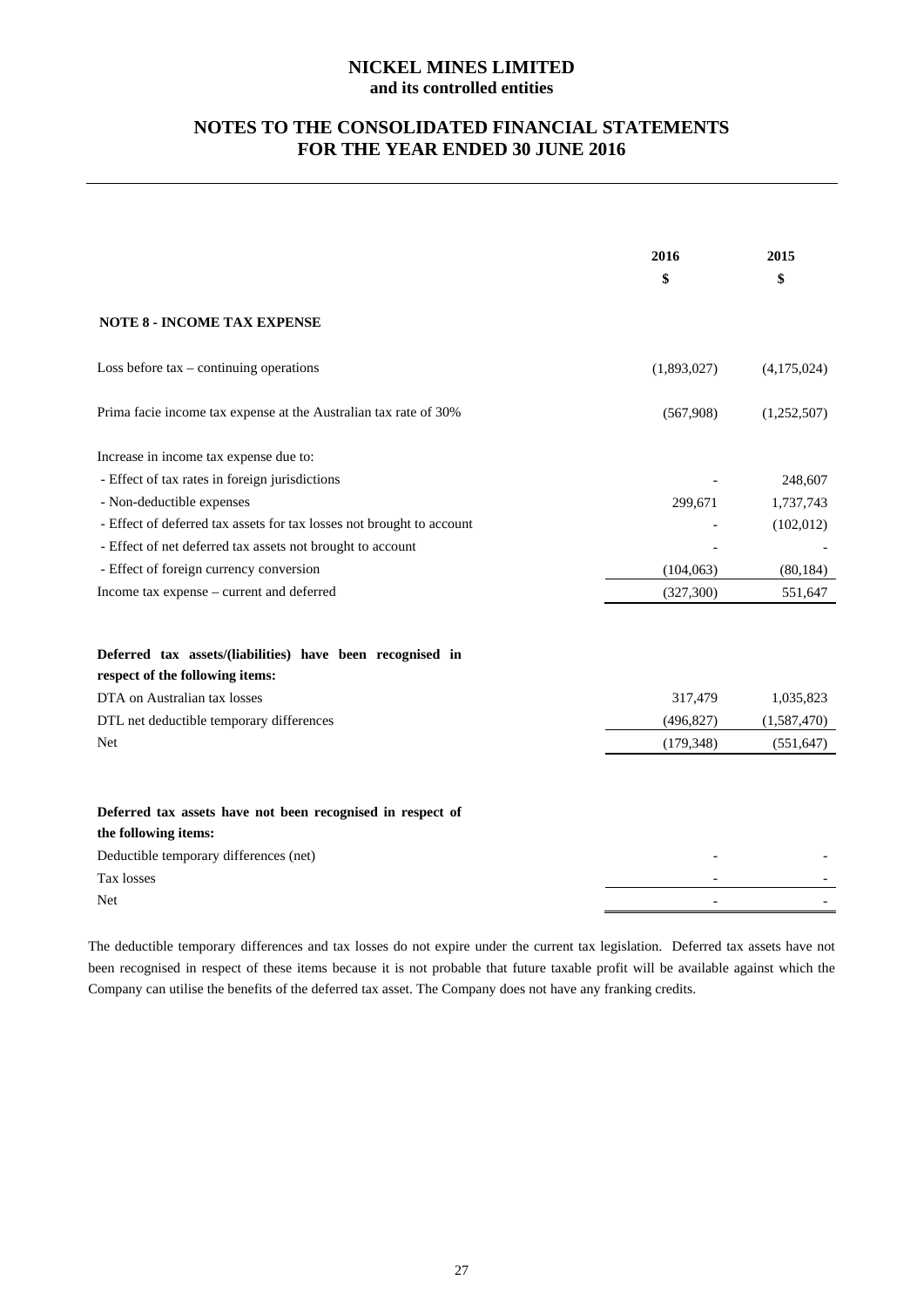# **NOTES TO THE CONSOLIDATED FINANCIAL STATEMENTS FOR THE YEAR ENDED 30 JUNE 2016**

| <b>NOTE 9 - LOSS PER SHARE</b>                                      | 2016<br>\$               | 2015<br>\$               |
|---------------------------------------------------------------------|--------------------------|--------------------------|
| Basic and diluted loss per share have been calculated using:        |                          |                          |
| Net loss for the year attributable to equity holders of the Company | (1,377,084)              | (3,732,242)              |
| Weighted average number of ordinary shares (basic and diluted)      | $N^{\circ}$ of<br>shares | $N^{\circ}$ of<br>shares |
| - Issued ordinary shares at the beginning of the year               | 312,811,635              | 281,670,864              |
| - Effect of shares issued on 2 September 2014                       |                          | 250,710                  |
| - Effect of shares issued on 10 December 2014                       |                          | 16,003,276               |
| - Effect of shares issued on 18 February 2015                       |                          | 543,956                  |
| - Effect of shares issued on 13 May 2015                            |                          | 65,934                   |
| - Effect of shares issued on 26 August 2015                         | 2,821,918                |                          |
| - Effect of shares issued on 19 April 2016                          | 85,916                   |                          |
| Weighted average number of shares at the end of the year            | 315,719,469              | 298,534,740              |

As the Group is loss making, none of the potentially dilutive securities are currently dilutive.

| <b>NOTE 10 - INVENTORY</b> | 2016<br>\$ | 2015<br>\$ |
|----------------------------|------------|------------|
| <b>Current</b>             |            |            |
| Inventory – ore stockpiles | 430,344    | 1,046,157  |
|                            | 430,344    | 1,046,157  |

During the year the Group signed an offtake agreement with PT Sulawesi Mining Investment ('SMI'), an Indonesian subsidiary of Tsingshan Group, to supply 30,000 wet metric tonnes of unprocessed ore per month, initially for a period of six months and then for a further twelve months to March 2017. Inventories are measured at the lower of cost and net realisable value. At 30 June 2016 the carrying value of inventory was assessed and a write-down of inventory of \$805,315 was recorded (2015: \$275,170).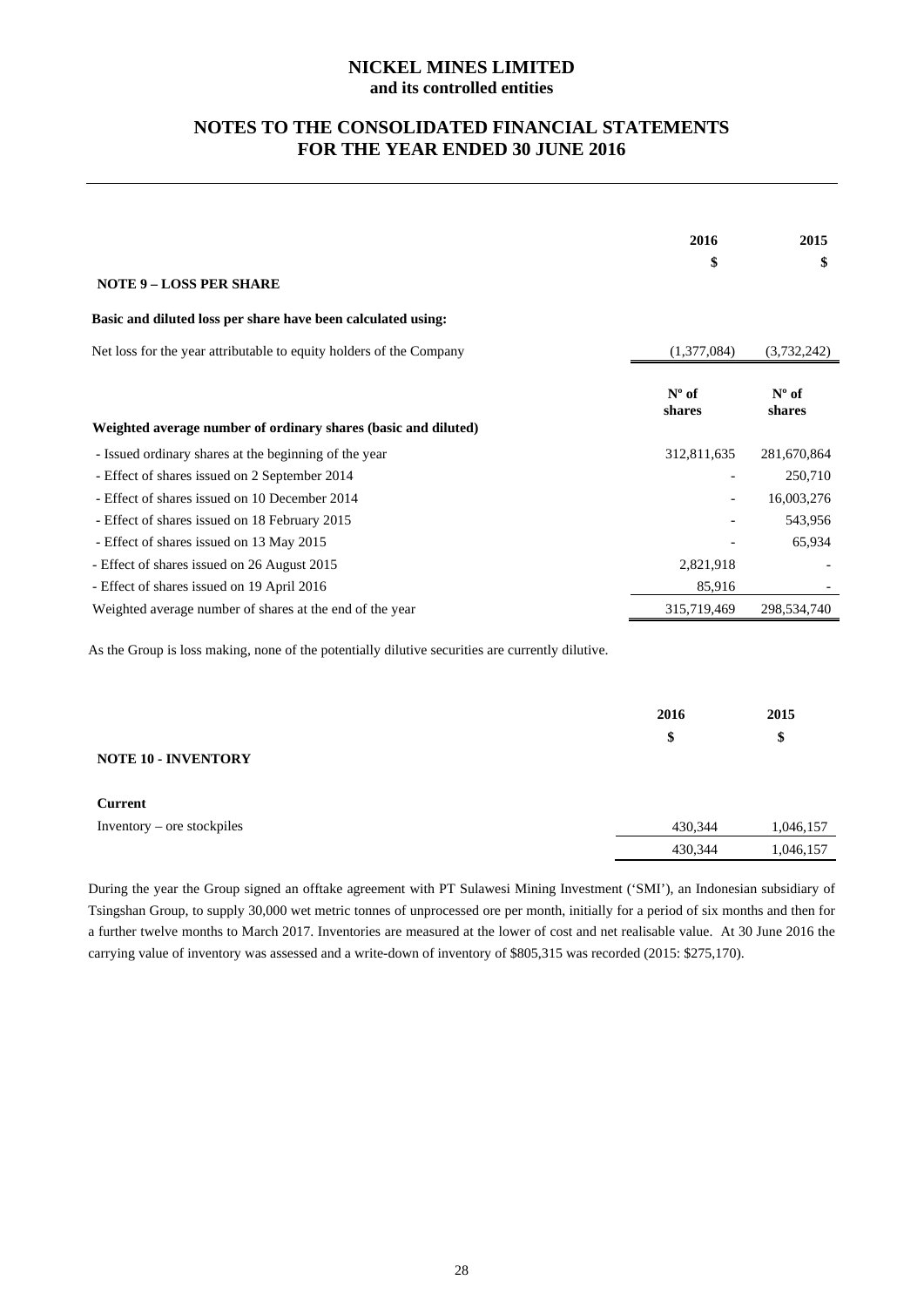# **NOTES TO THE CONSOLIDATED FINANCIAL STATEMENTS FOR THE YEAR ENDED 30 JUNE 2016**

|                                                 | 2016        | 2015        |
|-------------------------------------------------|-------------|-------------|
|                                                 | \$          | \$          |
| NOTE 11 - PROPERTY, PLANT AND EQUIPMENT         |             |             |
| <b>Furniture and fittings</b>                   |             |             |
| Furniture and fittings - cost                   | 41,520      | 41,068      |
| Accumulated depreciation                        | (29,995)    | (22, 459)   |
| Net foreign currency differences on translation | (5,840)     | (5,840)     |
| Net book value                                  | 5,685       | 12,769      |
| Mine infrastructure assets                      |             |             |
| Mine infrastructure assets – cost               | 2,954,049   | 2,954,049   |
| Accumulated depreciation                        | (493,050)   | (388, 425)  |
| Net foreign currency differences on translation | (550, 716)  | (550, 716)  |
| Net book value                                  | 1,910,283   | 2,014,908   |
| <b>Buildings</b>                                |             |             |
| Buildings-cost                                  | 292,897     | 287,408     |
| Accumulated depreciation                        | (42, 846)   | (32, 619)   |
| Net foreign currency differences on translation | (53,948)    | (53, 948)   |
| Net book value                                  | 196,103     | 200,841     |
| <b>Mining properties</b>                        |             |             |
| Mining properties-cost                          | 26,476,264  | 25,818,373  |
| Accumulated amortisation                        | (223,701)   | (149, 786)  |
| Net foreign currency differences on translation | (1,980,965) | (1,980,965) |
| Net book value                                  | 24,271,598  | 23,687,622  |
| Office equipment                                |             |             |
| Office equipment - cost                         | 127,837     | 120,016     |
| Accumulated depreciation                        | (100, 292)  | (86, 788)   |
| Net foreign currency differences on translation | (13, 884)   | (13, 884)   |
| Net book value                                  | 13,661      | 19,344      |
| <b>Plant and machinery</b>                      |             |             |
| Plant and machinery - cost                      | 756,000     | 755,736     |
| Accumulated depreciation                        | (558, 225)  | (423, 893)  |
| Net foreign currency differences on translation | (120, 530)  | (120, 530)  |
| Net book value                                  | 77,245      | 211,313     |
|                                                 |             |             |
| Total property, plant and equipment             | 26,474,575  | 26,146,797  |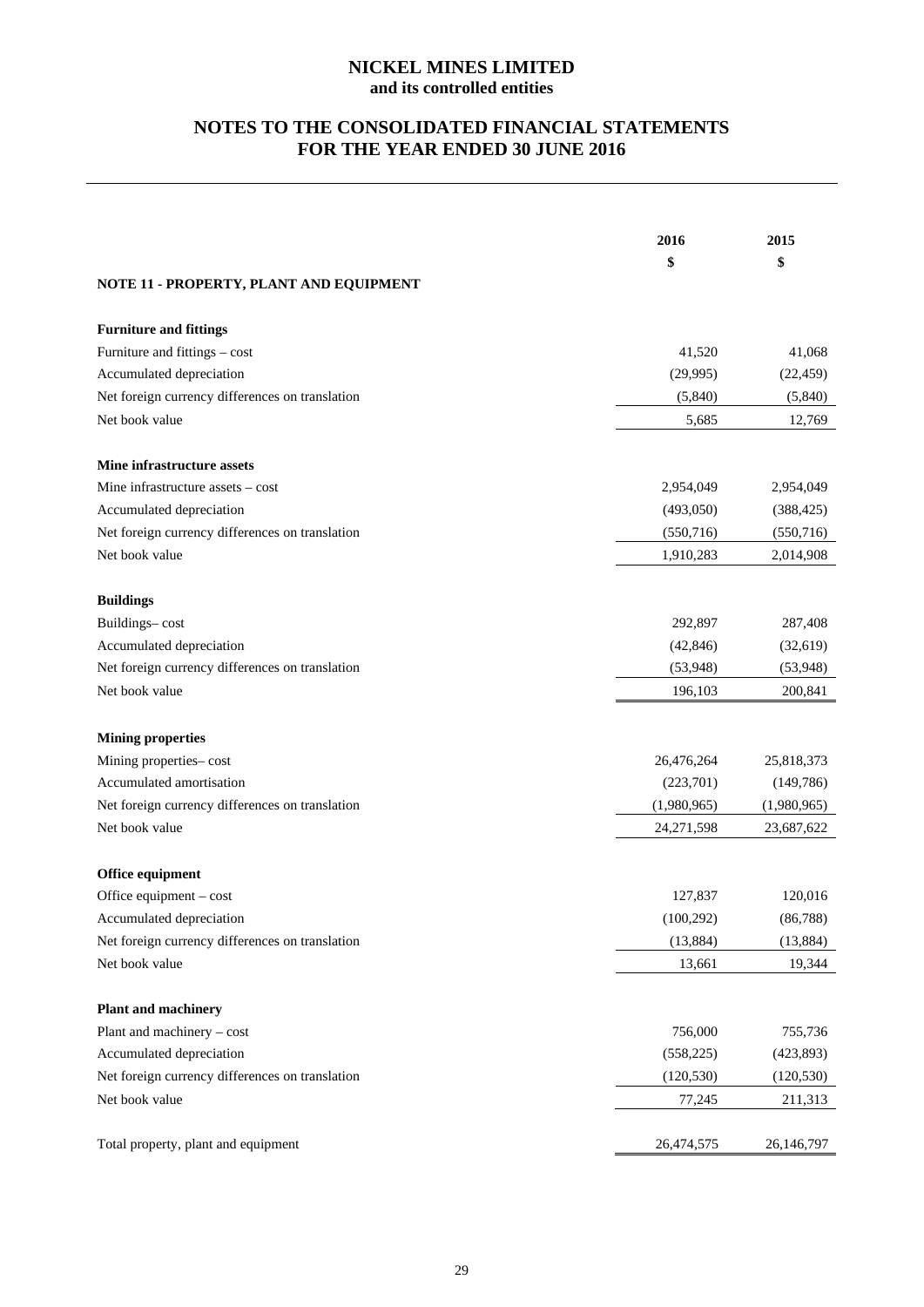# **NOTES TO THE CONSOLIDATED FINANCIAL STATEMENTS FOR THE YEAR ENDED 30 JUNE 2016**

#### **NOTE 11 - PROPERTY, PLANT AND EQUIPMENT (Con't)**

At 30 June 2016 the directors have performed an impairment test on the carrying value of property, plant and equipment. In assessing the value of assets relating to the Hengjaya project, the Group has assessed the recoverable amount at 30 June 2016 based on its fair value less costs of disposal.

The recoverable amount of the Hengjaya project cash generating unit was determined by discounting the future cash flows to be generated from the project on the assumption that the Group enters into and completes a definitive binding agreement with Tsingshan and its partner Zhonghao to acquire a 51% interest in the first phase of a new smelter in Sulawesi, which will produce 4,000 tonnes of nickel metal as a high grade 52% Nickel Hydroxide.

Key assumptions include a 15 year life of mine, nickel price of \$12,500 per tonne, an ore feed grade of 2.0% nickel costing \$20 per tonne of ore, an additive cost of \$1,835 per tonne of nickel, a coal cost of \$1,524 per tonne of nickel, a lime cost of \$97 per tonne of nickel, capital costs to build the processing facilities of \$33.1 million, production of 4,000 tonnes of nickel per annum and a post-tax discount rate of 12% p.a.

Based on this impairment assessment, the directors have determined that the carrying value of property, plant and equipment assets does not exceed the recoverable amount.

|                                      | 2016       | 2015       |
|--------------------------------------|------------|------------|
|                                      | \$         | \$         |
| <b>Furniture and fittings</b>        |            |            |
| Carrying amount at beginning of year | 12,769     | 21,196     |
| <b>Additions</b>                     | 452        |            |
| Depreciation                         | (7, 536)   | (8, 427)   |
| Net book value                       | 5,685      | 12,769     |
| Mine infrastructure assets           |            |            |
| Carrying amount at beginning of year | 2,014,908  | 2,124,141  |
| Additions                            |            |            |
| Depreciation                         | (104, 625) | (109, 233) |
| Net book value                       | 1,910,283  | 2,014,908  |
| <b>Buildings</b>                     |            |            |
| Carrying amount at beginning of year | 200,841    | 211,459    |
| Additions                            | 5,489      |            |
| Depreciation                         | (10, 227)  | (10,618)   |
| Net book value                       | 196,103    | 200,841    |
| <b>Mining properties</b>             |            |            |
| Carrying amount at beginning of year | 23,687,622 | 21,351,077 |
| Additions                            | 458,475    | 2,336,545  |
| Increase in rehabilitation provision | 199,416    |            |
| Amortisation                         | (73, 915)  |            |
| Net book value                       | 24,271,598 | 23,687,622 |
|                                      |            |            |

#### **Reconciliations of the carrying amounts for each class of property, plant and equipment are set out below.**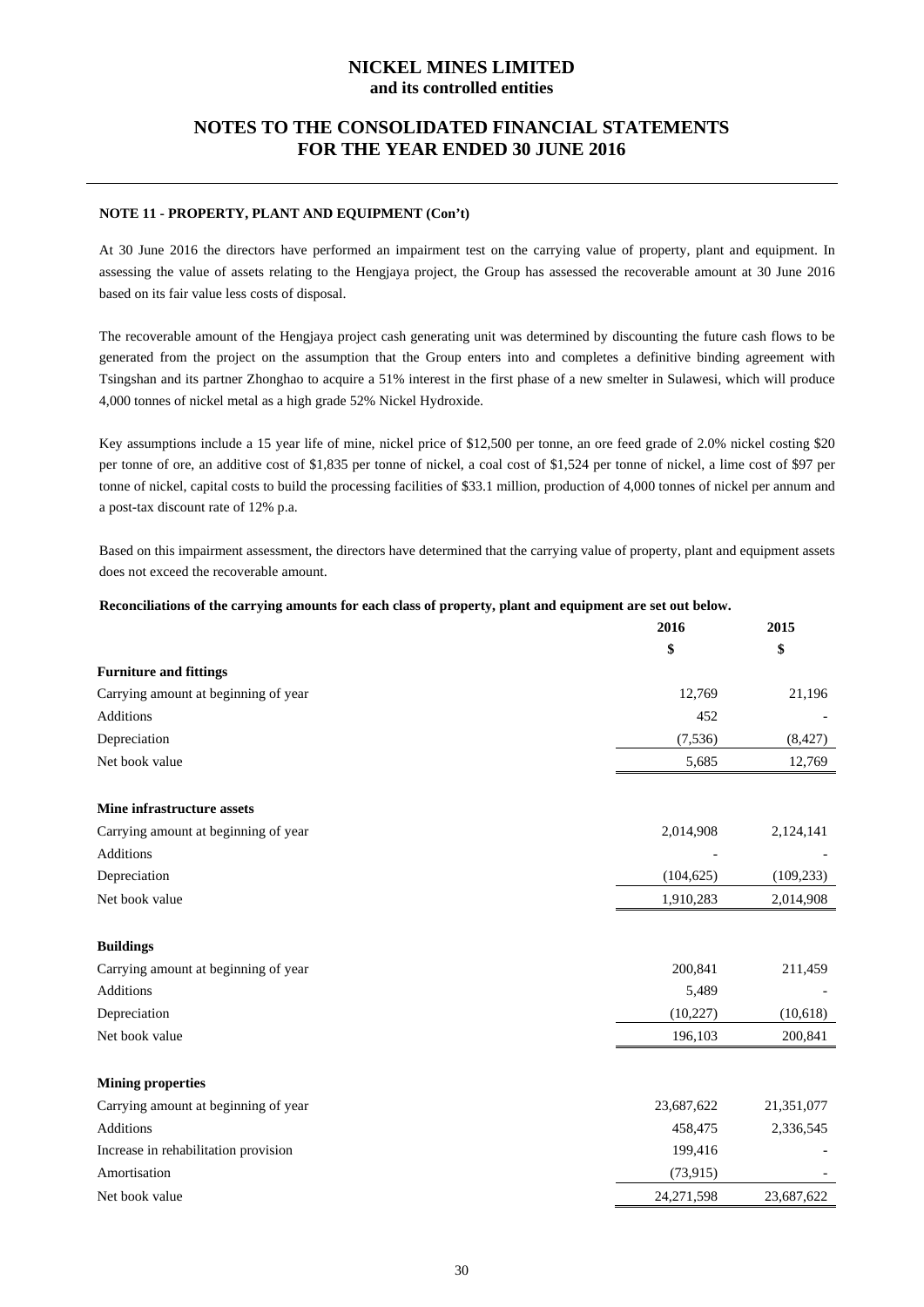### **NOTES TO THE CONSOLIDATED FINANCIAL STATEMENTS FOR THE YEAR ENDED 30 JUNE 2016**

#### **NOTE 11 - PROPERTY, PLANT AND EQUIPMENT (Con't)**

| 2016       | 2015       |
|------------|------------|
| \$         | \$         |
|            |            |
| 19,344     | 36,748     |
| 7,821      | 521        |
| (13,504)   | (17, 925)  |
| 13,661     | 19,344     |
|            |            |
| 211,313    | 362,540    |
| 264        | 176        |
| (134, 332) | (151, 403) |
| 77,245     | 211,313    |
|            |            |
|            |            |

#### **NOTE 12 - TRADE AND OTHER PAYABLES**

| <b>Current</b>                           |           |           |
|------------------------------------------|-----------|-----------|
| Creditors                                | 4,451,767 | 3,753,178 |
| Deferred project acquisition payments    | 2,800,000 | 2,800,000 |
| Taxes payable <sup>(1)</sup>             | 506,646   | 99,182    |
| Agency fee payable <sup>(2)</sup>        | 774,005   |           |
| Accruals                                 | 893,946   | 877,867   |
|                                          | 9,426,364 | 7,530,227 |
|                                          |           |           |
| Non-current                              |           |           |
| Withholding taxes payable <sup>(3)</sup> |           | 1,572,073 |
|                                          |           | 1,572,073 |

(1) Subsequent to the end of the year a review of the R&D claims made by the Company for the 2015 financial year concluded that the claims do not meet the criteria of eligible R&D expenditure. Consequently the Company has taken up an accrual of \$487,212, equal to the estimated amount repayable were it to be determined that there was no eligible R&D expenditure claimable. There is uncertainty in relation to interest and penalties, if any, which may be payable in relation to these R&D claims. In the event that interest and penalties are payable, the Directors do not consider these amounts to be material to the 30 June 2016 financial statements.

<sup>(2)</sup> Under the Amendment Agreement to Reschedule Debt ('Debt Agreement') detailed in Note 13 the Company agreed to a fixed repayment schedule of the Agency Fee of PT Hengjaya Sukses Pratama ('HSP'). Under a scope of work HSP earns the Agency Fee for sales and marketing requirements in relation to the first 440,000 wmt of nickel ore produced by Hengjaya, a threshold that was reached during the year and assisting in negotiating the terms of sales contracts with all potential customers and connected parties in relation to or connected with the sale and marketing of nickel ore produced or developed by Hengjaya. In addition HSP is responsible for obtaining for PT Hengjaya all federal, provincial and local government approvals, including but not limited to forestry, mining, export, port, land access and community relations permits and approvals, and all other approvals as may be required by PT Hengjaya for PT Hengjaya to develop and operate the Hengjaya mine.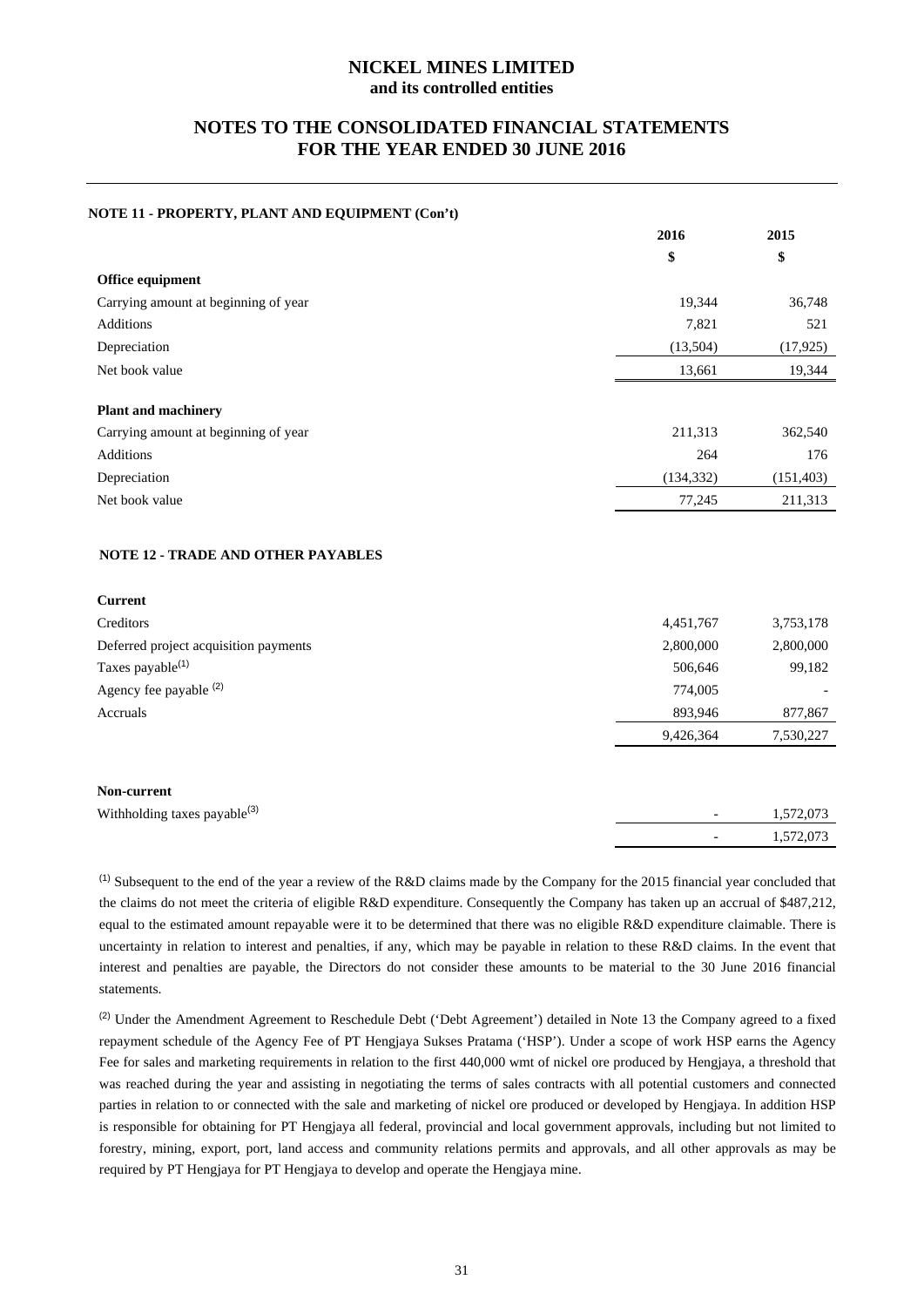# **NOTES TO THE CONSOLIDATED FINANCIAL STATEMENTS FOR THE YEAR ENDED 30 JUNE 2016**

#### **NOTE 12 - TRADE AND OTHER PAYABLES (Con't)**

Under the repayment schedule the amount due and payable by the Company to HSP is as follows:

- a) US\$2,000,000 of the Agency Fee to HSP's nominated entity at the time the 'Round 2 fundraising' completes (see Note
- 13).
- b) the balance of the Agency Fee to HSP's nominated entity payable from net cash flow at the Hengjaya mine as follows:
- i) \$150,000 per month for 6 months from 1 January 2016
- ii) \$200,000 per month for 6 months from 1 July 2016
- iii) \$350,000 per month for 6 months from 1 January 2017
- iv) \$300,000 per month for 6 months from 1 July2016

Interest will be incurred on any overdue amount at a rate of 12% per annum.

During the year ended 30 June 2016 \$150,000 of Agency Fee was paid, leaving a balance of US\$750,000 due and payable, as well as \$24,005 of interest.

 $^{(3)}$  As detailed in Note 13, during the year ended 30 June 2016 the Company waived all interest accrued on the facility between Nickel Mines Facility and PT Hengjaya Mineralindo in prior years, resulting in a reversal of \$4,543,251 of intergroup interest charges being reversed, which consequently eliminated any withholding tax charges relating to these accrued interest amounts.

Through various amendments to the original agreement entered into in December 2009 for the Company to acquire 80% of the share capital of PT Hengjaya Mineralindo ('PT Hengjaya') in Indonesia, the transfer of 80% of the PT Hengjaya to Nickel Mines was effected in March 2012 with deferred payments totalling US\$7.35 million to be paid to the sellers based on the achievement of certain milestones. These deferred payments will be payable to PT Hengjaya Sukses Pratama ('HSP'), the Company's Indonesian partner in the Hengjaya project upon achievement of various project milestones.

In November 2012 the first milestone payment of US\$1,350,000 plus associated interest charges of US\$163,775 was made to HSP. The milestone was the listing of the Hengjaya licence on the Clean and Clear List issued by the Director General of Mineral and Coal, the Ministry of Energy and Mineral Resources.

In June 2013 the second milestone was achieved, upon the signing of the final 'Pinjam Pakai' forestry permit of Hengjaya's production forest area. 50% of the total milestone payment of US\$3,000,000 was paid in January 2013 upon granting of the 'in principle' forestry permit. The balance became due on 20 July 2013. In July 2014 US\$200,000 was paid and then in January 2015 US\$1,500,000 plus associated interest charges of US\$410,548 was paid. The additional US\$200,000 paid in July 2014 will be offset against the US\$3,000,000 final milestone payment when it becomes due and payable.

The third and final milestone payment of US\$3,000,000 becomes due and payable one month following the conversion of the HL protected forest area into Other Utilisation Area and the granting of all other licences, approvals and steps as deemed necessary to allow the exploitation, open cut mining and production operation in that area. Confirmation of the downgrade of the HL protected forest area into Other Utilisation Area was received in August 2014. Before production can commence from this area a 'Pinjam Pakai' forestry permit must be obtained. The Company believes there are no further technical requirements needed to be satisfied and that the forestry permit will be granted upon completion of an administration process. If payment is not made at the date the milestone payment becomes due and payable interest will be incurred on the overdue amount at a rate of 18% per annum.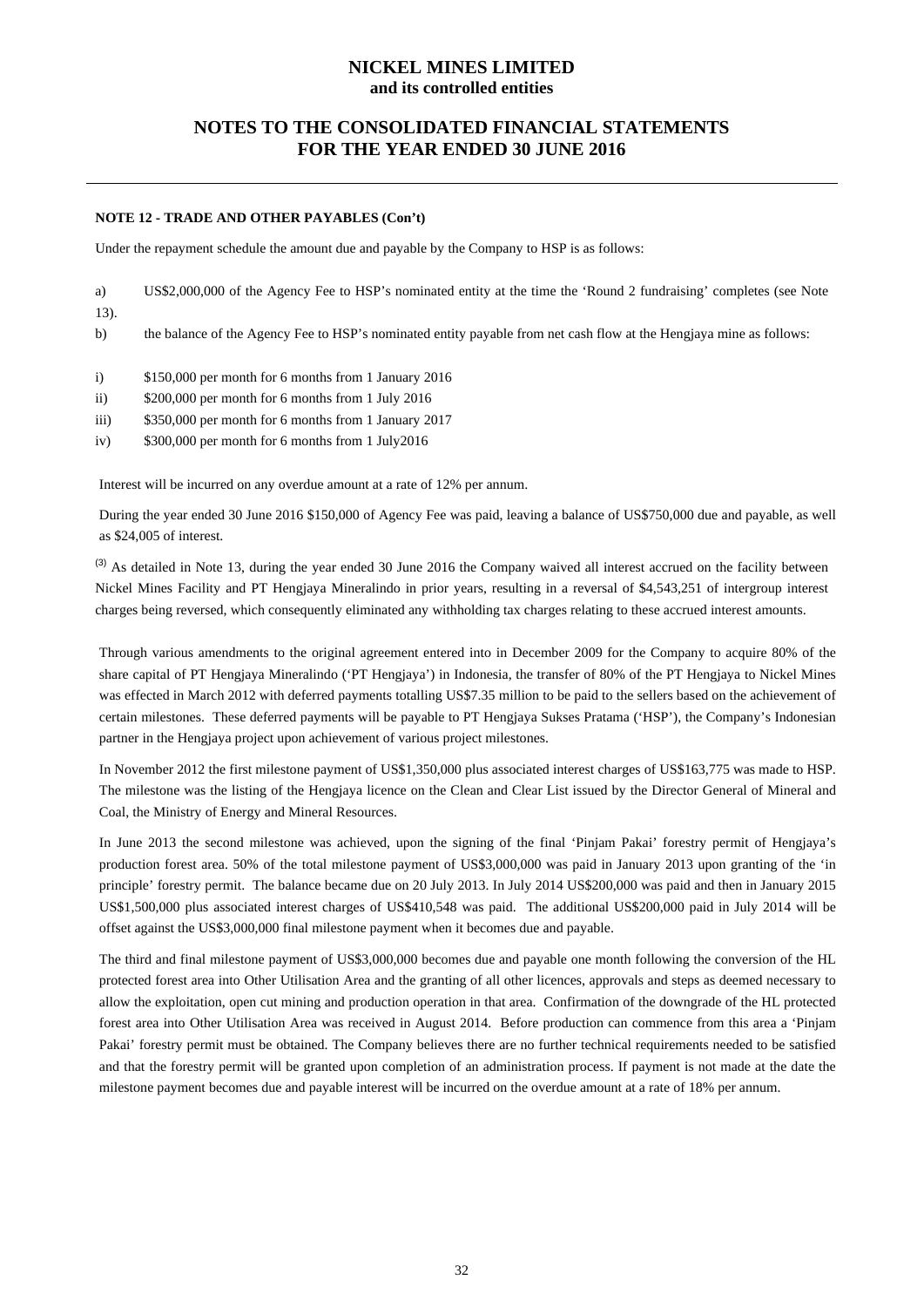### **NOTES TO THE CONSOLIDATED FINANCIAL STATEMENTS FOR THE YEAR ENDED 30 JUNE 2016**

|                                                   | 2016       | 2015       |
|---------------------------------------------------|------------|------------|
| <b>NOTE 13 - BORROWINGS AND CONVERTIBLE NOTES</b> | \$         | \$         |
| <b>Current</b>                                    |            |            |
| Loans from related parties                        | 1,227,383  | 1,118,637  |
|                                                   | 1,227,383  | 1,118,637  |
| Non-current                                       |            |            |
| Convertible note                                  | 3,900,000  | 3,600,000  |
| Loan - PT Hengjaya Sukses Pratama                 | 8,151,024  | 8,151,024  |
|                                                   | 12,051,024 | 11,751,024 |

#### *Borrowings*

During the prior year ended 30 June 2015 entities related to Norman Seckold, a Director, advanced A\$77,000 and \$200,000 to the Group. No further funds were advanced to the group during the year ended 30 June 2016. The loans were unsecured and at call. Interest on the funds advanced to the Company were calculated at a rate of 10% p.a. from the date funds were advanced and totalled A\$10,428 and \$20,055 for the year (2015 – A\$9,544 and \$19,288). Interest on \$100,000 advanced to PT Hengjaya during the prior financial year is being calculated at a rate of 15% p.a. and totalled \$23,241 during the year (2015 – \$20,022). Outstanding amounts at 30 June 2016, including related interest charges, total A\$124,178 and US\$407,155 (2015 - A\$113,749 and US\$363,860).

During the prior year ended 30 June 2015 an entity related to Justin Werner, a Director, advanced A\$30,000 and \$50,000 to the Group. No further funds were advanced to the group during the year ended 30 June 2016. The loans were unsecured and at call. Interest on the funds advanced to the Company were calculated at a rate of 10% p.a. from the date funds were advanced and totalled A\$3,008 and \$13,036 (2015 - A\$2,392 and \$12,699). Interest on \$100,000 advanced to PT Hengjaya during the prior financial year is being calculated at a rate of 15% p.a. and totalled \$23,241 during the year (2015 – \$20,022). Outstanding amounts at 30 June 2016, including related interest charges, totalled A\$35,400 and \$323,777 (2015 - A\$32,392 and \$287,501).

During the prior year ended 30 June 2015 any entity related to Peter Nightingale, a Director, advanced A\$160,000 to the Group. No further funds were advanced to the group during the year ended 30 June 2016. The loans were unsecured and at call. Interest on the funds advanced to the Company were calculated at a rate of 10% p.a. from the date funds were advanced and totalled A\$16,044 (2015 – A\$14,734). Outstanding amounts at 30 June 2016, including related interest charges, totalled A\$190,778.

During the prior year ended 30 June 2015 MIS advanced A\$269,272 to the Group. No further funds were advanced to the group during the year ended 30 June 2016. The loans were unsecured and at call. Interest on the funds advanced to the Company were calculated at a rate of 10% p.a. from the date funds were advanced and totalled A\$28,719 (2015 – A\$3,871). Outstanding amounts at 30 June 2016, including related interest charges, total A\$318,264 (2015 - A\$289,545).

During the years ended 30 June 2016 and 30 June 2015 PT Hengjaya Sukses Pratama ('HSP') did not contribute further funding towards the exploration, evaluation and development of the Hengjaya project.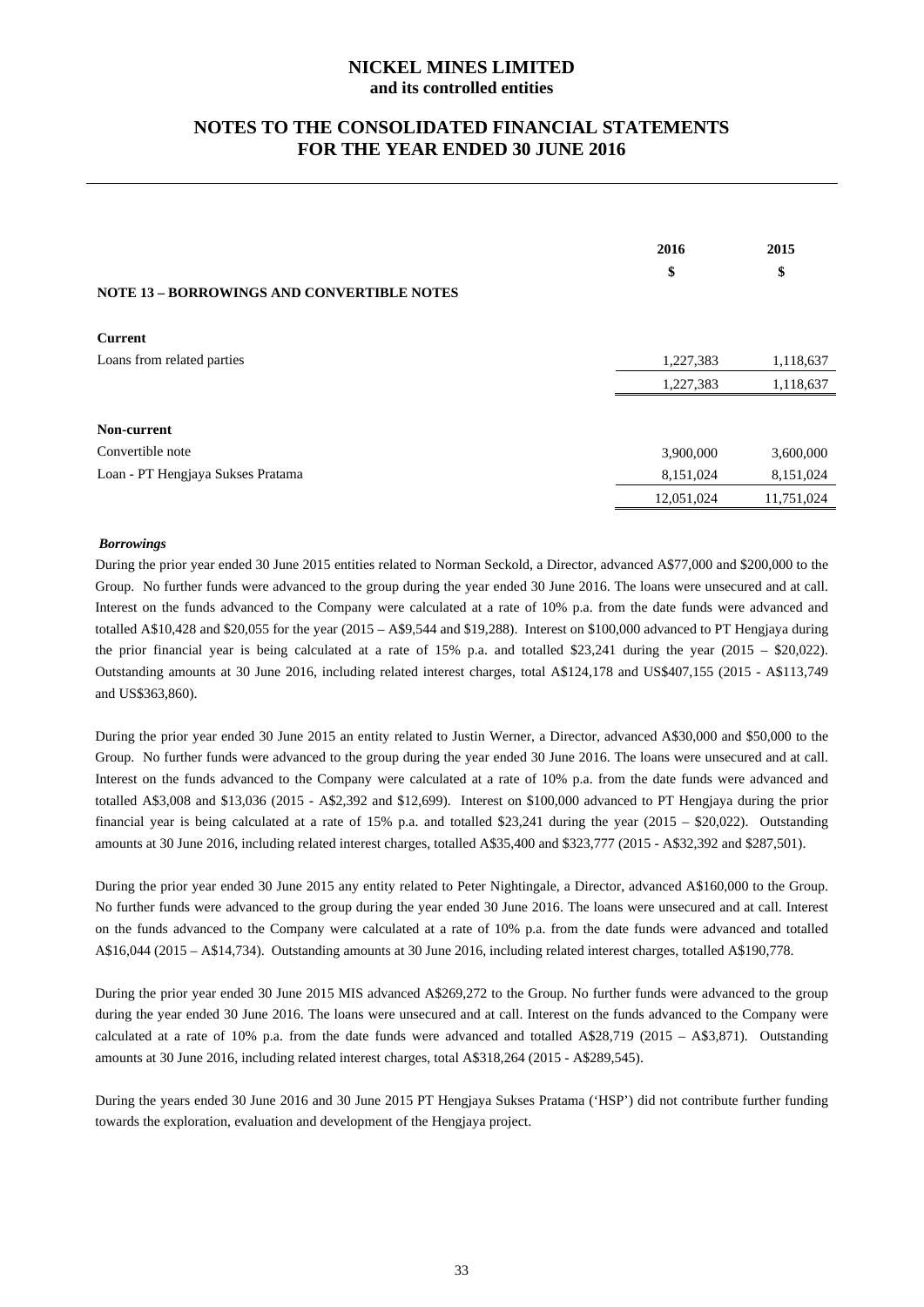# **NOTES TO THE CONSOLIDATED FINANCIAL STATEMENTS FOR THE YEAR ENDED 30 JUNE 2016**

#### **NOTE 13 – BORROWINGS AND CONVERTIBLE NOTES (Con't)**

During 2013 the Company and HSP, the Company's Indonesian operating partner, had entered into a loan agreement to provide funding to enable the exploration, evaluation and development of the Hengjaya project. Under the terms of the agreement two facilities were established, the Nickel Mines Facility and the HSP Facility. During the year the Company contributed funding totalling \$585,690 (2015 - \$2,885,848) and monies advanced form part of the Nickel Mines Facility. During the year ended 30 June 2016 the Company waived all interest accrued on the Nickel Mines Facility in prior years, resulting in a reversal of \$4,543,251 of intergroup interest charges on the Nickel Mines facility.

During the year ended 30 June 2015 the Company and HSP entered into an Amendment Agreement to Reschedule Debt ('Debt Agreement'). Under the Debt Agreement the Company agreed to replace PT Hengjaya as the borrower in regards the amount owed to HSP under the HSP facility agreement. i.e. \$8,151,024. The Company agreed it would use its best endeavours to repay this amount as follows:

- i) \$4,000,000 by the issuance of shares in the Company at IPO at the price at which Nickel Mines completes its 'Round 2 fundraising' and
- ii) \$4,151,024 to HSP's nominated entity at the time the 'Round 2 fundraising' completes.

'Round 2 fundraising' is anticipated to take place prior to the IPO of the Company on the Singapore Exchange. Pricing of the 'Round 2 fundraising' will be by way of a convertible note mechanism and the issue of price of any shares issued as part of the 'Round 2 fundraising' is dependent upon the market capitalisation of the Company upon listing. Should the IPO not proceed the scheduled repayment date as per the original loan agreement is March 2018.

At the same time HSP agreed to unconditionally and irrevocably waived all interest accrued on the HSP facility, provided the payments outlined above are met. This resulted in a contribution from owner of \$2,715,275, which was recognised direct in equity in 2015.

#### *Convertible notes*

*Liabilities measured at fair value through profit and loss* 

|                                                                 | 2016      | 2015      |
|-----------------------------------------------------------------|-----------|-----------|
|                                                                 | \$.       | \$        |
| Opening balance                                                 | 3,600,000 |           |
| Proceeds from the issue of convertible notes                    | -         | 3,000,000 |
| Net change in fair value of financial liabilities at fair value | 300,000   | 600,000   |
|                                                                 | 3,900,000 | 3,600,000 |

In January 2015 the Company, PT Hengjaya and Woodburn Holdings Limited ('Woodburn') entered into a Convertible Loan Facility Agreement ('Loan Facility'). Key terms of the Loan Facility are as follows:

- Principal amount \$3,000,000 which was fully drawn down in February 2015.
- The convertible loan has a term of 30 months.
- Interest, accruing at a rate of 12% per annum from the date of drawdown until the date of full repayment of principal and interest, is only charged in the event of a default. No interest is chargeable if conversion occurs.
- Drawings under the Loan Facility will be applied towards subscription of shares in the Initial Public Offering ('IPO') or Reverse Take Over ('RTO') of the Company or an unconditional trade sale.
- Conversion shall take place three business days after IPO/RTO approval or the unconditional trade sale.
- The conversion price is dependent upon the valuation of the Company at the time of listing on the Singapore Exchange.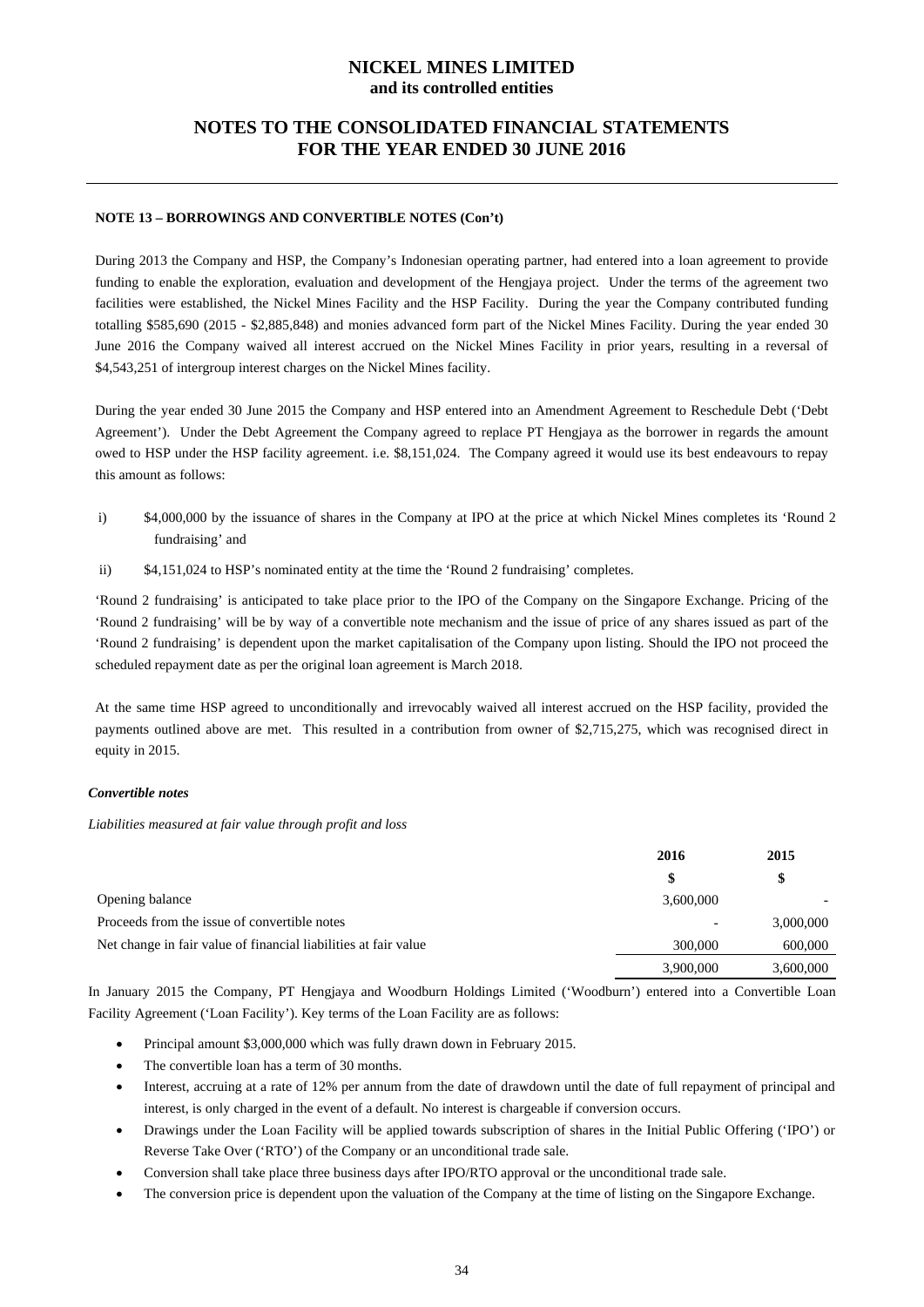# **NOTES TO THE CONSOLIDATED FINANCIAL STATEMENTS FOR THE YEAR ENDED 30 JUNE 2016**

#### **NOTE 13 – BORROWINGS AND CONVERTIBLE NOTES (Con't)**

The Loan Facility is classified as a financial liability measured at fair value through profit and loss in its entirely due to the number of shares to be issued on conversion being dependent on the valuation of the Company at the time of listing on the Singapore Exchange.

#### **NOTE 14 - ISSUED CAPITAL**

|                                                                     | Number of<br>shares | \$           |
|---------------------------------------------------------------------|---------------------|--------------|
| Ordinary shares on issue at 30 June 2014 - fully paid (Represented) | 281,670,864         | 23,327,617   |
| Issue of shares                                                     | 31,140,771          | 2,557,267    |
| Costs of issue                                                      |                     | (185, 807)   |
| Ordinary shares on issue at 30 June 2015 - fully paid               | 312,811,635         | 25,699,077   |
| Issue of shares                                                     | 3,768,881           | 411,618      |
| Costs of issue                                                      |                     | (7,526)      |
| Ordinary shares on issue at 30 June 2016 - fully paid               | 316,580,516         | 26, 103, 169 |

During the year ended 30 June 2016 the Group issued 3,768,881 shares at A\$0.15 each for cash totalling A\$565,332 (\$411,618). There were no amounts unpaid on the shares issued. Share issue costs totalled \$7,526.

During the year ended 30 June 2015 the Group issued 31,140,771 shares at A\$0.10 each for cash totalling A\$3,114,077 (\$2,557,267). There were no amounts unpaid on the shares issued. Share issue costs totalled A\$238,215 (\$185,807).There were no amounts unpaid at year end (2015 - \$nil).

#### **Options**

There were no options granted, exercised or lapsed unexercised during the year ended 30 June 2016 or year ended 30 June 2015.

#### **Dividends**

There were no dividends paid or declared during the year ended 30 June 2016 or year ended 30 June 2015.

#### **Ordinary shares**

The Company does not have authorised capital or par value in respect of its issued shares. All issued shares are fully paid. The holders of ordinary shares are entitled to receive dividends as declared from time to time.

#### **NOTE 15 - CONTROLLED ENTITIES**

Particulars in relation to controlled entities:

|                                      | Ordinary shares -     | Ordinary shares -        |  |
|--------------------------------------|-----------------------|--------------------------|--|
|                                      | <b>Group interest</b> | <b>Group interest</b>    |  |
|                                      | 2016                  | 2015                     |  |
|                                      | $\frac{6}{9}$         | $\%$                     |  |
| <b>Parent Entity</b>                 |                       |                          |  |
| Nickel Mines Limited                 |                       |                          |  |
| Controlled entities                  |                       |                          |  |
| Nitro Pte. Ltd.                      | 100                   | $\overline{\phantom{a}}$ |  |
| PT Hengjaya Mineralindo              | 80                    | 80                       |  |
| <b>Shelf Exploration Pty Limited</b> | 100                   | 100                      |  |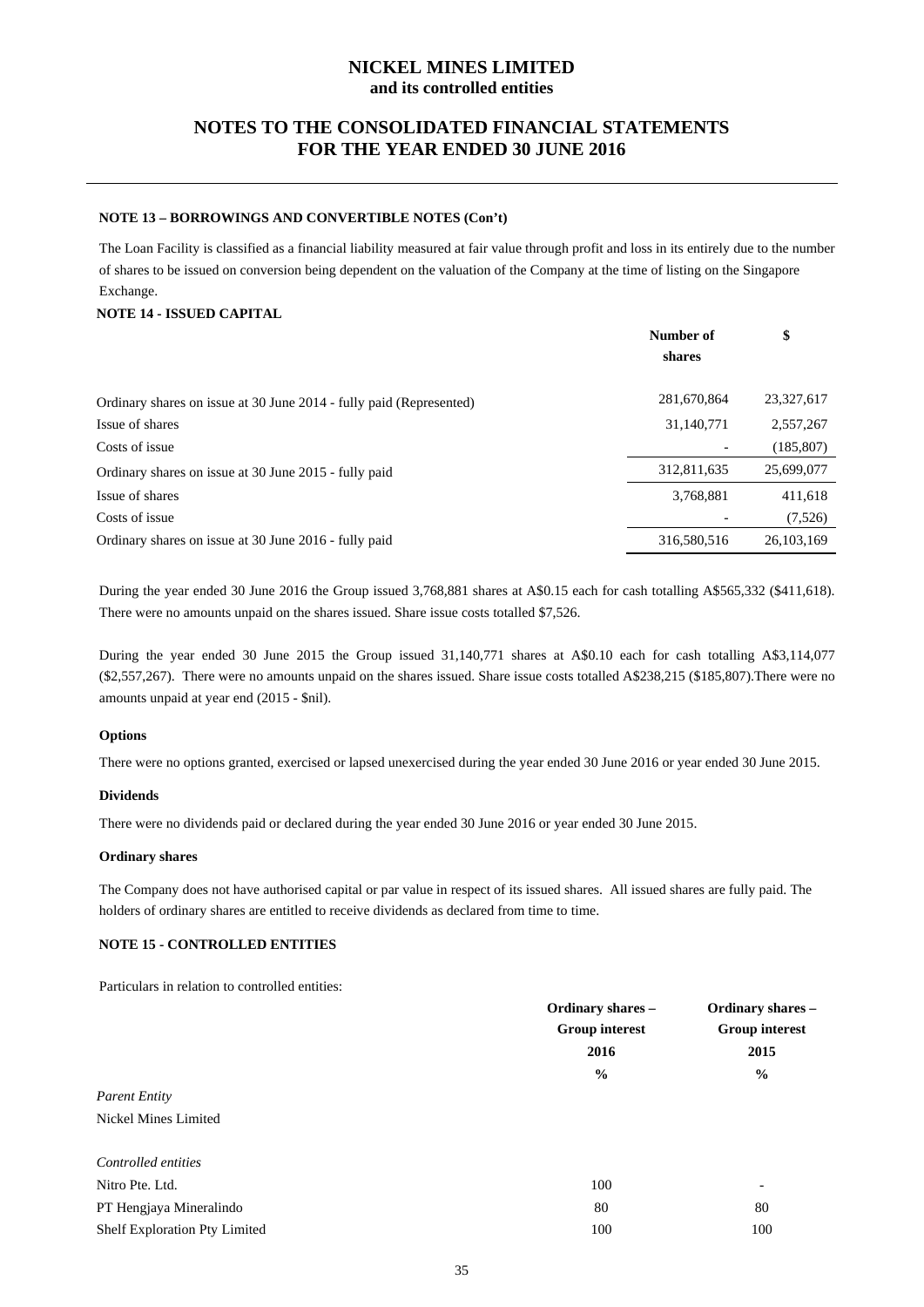# **NOTES TO THE CONSOLIDATED FINANCIAL STATEMENTS FOR THE YEAR ENDED 30 JUNE 2016**

#### **NOTE 15 - CONTROLLED ENTITIES (Con't)**

- Shelf Exploration Pty Limited is incorporated in Australia and a wholly owned controlled entity.
- The Company holds an 80% interest in PT Hengjaya Mineralindo, which is incorporated in Indonesia.
- Nitro. Pte. Ltd. was incorporated in Singapore during the year and is a wholly owned controlled entity.

#### **NOTE 16 - RELATED PARTIES**

.

During the prior year ended 30 June 2015 entities related to Norman Seckold, a Director, advanced A\$77,000 and \$200,000 to the Group. No further funds were advanced to the group during the year ended 30 June 2016. The loans were unsecured and at call. Interest on the funds advanced to the Company were calculated at a rate of 10% p.a. from the date funds were advanced and totalled A\$10,428 and \$20,055 for the year (2015 – A\$9,544 and \$19,288). Interest on \$100,000 advanced to PT Hengjaya during the prior financial year is being calculated at a rate of 15% p.a. and totalled \$23,241 during the year (2015 – \$20,022). Outstanding amounts at 30 June 2016, including related interest charges, total A\$124,178 and US\$407,155 (2015 - A\$113,749 and US\$ 363,860).

During the prior year ended 30 June 2015 an entity related to Justin Werner, a Director, advanced A\$30,000 and \$50,000 to the Group. No further funds were advanced to the group during the year ended 30 June 2016. The loans were unsecured and at call. Interest on the funds advanced to the Company were calculated at a rate of 10% p.a. from the date funds were advanced and totalled A\$3,008 and \$13,036 (2015 - A\$2,392 and \$12,699). Interest on \$100,000 advanced to PT Hengjaya during the prior financial year is being calculated at a rate of 15% p.a. and totalled \$23,241 during the year (2015 – \$20,022). Outstanding amounts at 30 June 2016, including related interest charges, totalled A\$35,400 and \$323,777 (2015 - A\$32,392 and \$287,501).

During the prior year ended 30 June 2015 any entity related to Peter Nightingale, a Director, advanced A\$160,000 to the Group. No further funds were advanced to the group during the year ended 30 June 2016. The loans were unsecured and at call. Interest on the funds advanced to the Company were calculated at a rate of 10% p.a. from the date funds were advanced and totalled A\$16,044 (2015 – A\$14,734). Outstanding amounts at 30 June 2016, including related interest charges, totalled A\$190,778.

During the year ended 30 June 2016, Peter Nightingale and Norman Seckold had an interest in an entity, MIS Corporate Pty Limited ('MIS'), which provided full administrative services, including administrative and accounting staff both within Australia and Indonesia, rental accommodation, services and supplies, to the Group. Fees charged by MIS Corporate Pty Limited during the year amounted to A\$87,697 (2015 - A\$253,290). Outstanding amounts at 30 June 2016 total A\$319,308 (2015 - A\$366,690). During the prior year ended 30 June 2015 MIS advanced A\$269,272 to the Group. No further funds were advanced to the group during the year ended 30 June 2016. The loans were unsecured and at call. Interest on the funds advanced to the Company were calculated at a rate of 10% p.a. from the date funds were advanced and totalled A\$28,719 (2015 – A\$3,871). Outstanding amounts at 30 June 2016, including related interest charges, total A\$318,264 (2015 - A\$289,545).

Apart from the details disclosed in this note, no Director has entered into a material contract with the Group during the year and there were no material contracts involving director's interests subsisting at year end.

During the year ended 30 June 2016 the Company contributed funding totalling \$585,690 (2015 - \$2,885,848) towards the exploration, evaluation and development of the Hengjaya project. The amount outstanding under the Nickel Mines Facility at 30 June 2016 totalled \$10,312,864 (2015 - \$13,508,767). As detailed in Note 13, during the year ended 30 June 2016 the Company waived all interest accrued on the Nickel Mines Facility in prior years, resulting in a reversal of \$3,781,593 of intergroup interest charges on the Nickel Mines facility being reversed.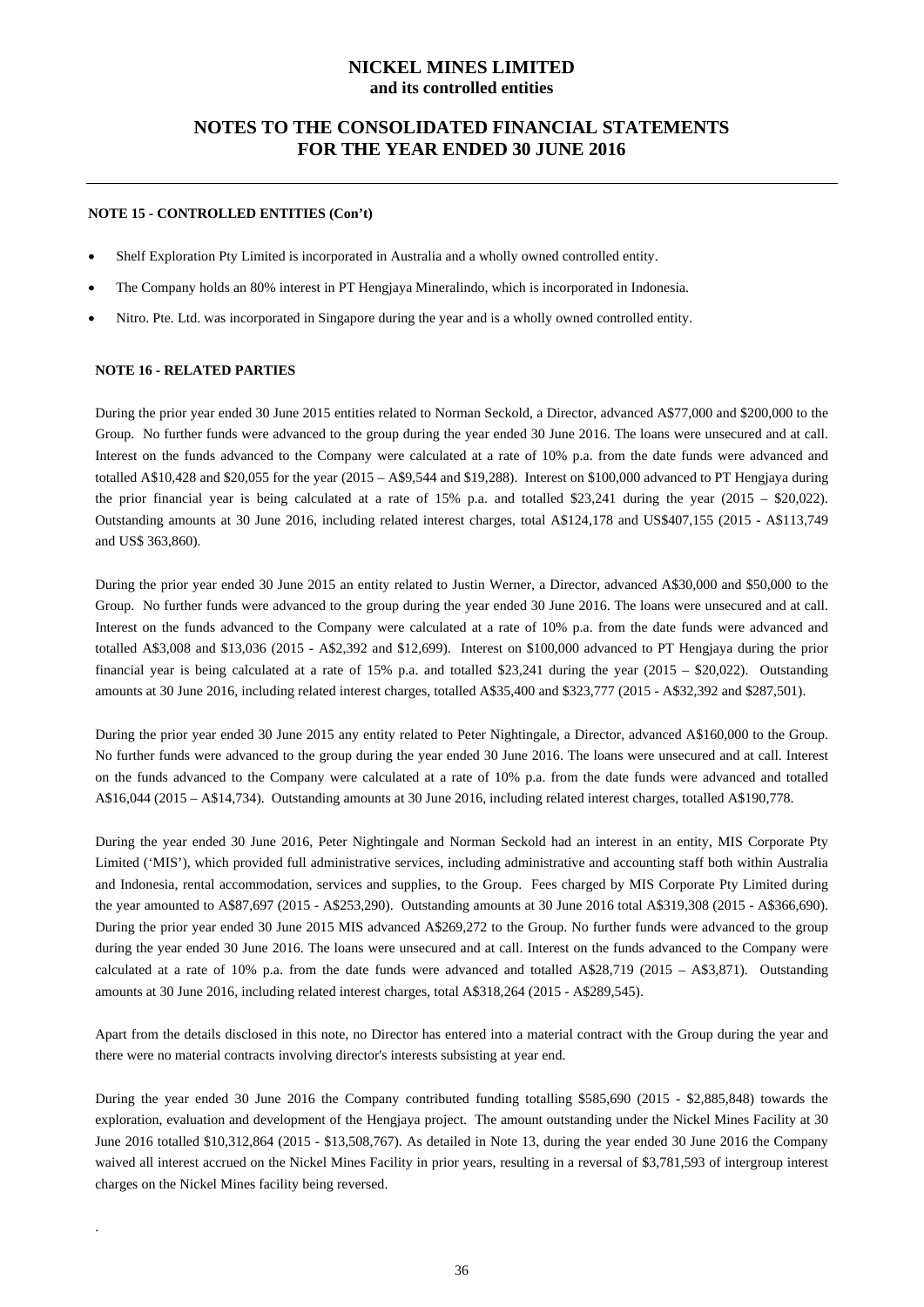# **NOTES TO THE CONSOLIDATED FINANCIAL STATEMENTS FOR THE YEAR ENDED 30 JUNE 2016**

|                                                                                                               | 2016        | 2015        |
|---------------------------------------------------------------------------------------------------------------|-------------|-------------|
| <b>NOTE 17 - STATEMENT OF CASH FLOWS</b>                                                                      | \$          | \$          |
| (a) Reconciliation of cash and cash equivalents                                                               |             |             |
| Cash and cash equivalents at the end of the year as shown in the Statements of                                |             |             |
| Cash Flows is reconciled to the related items in the Balance Sheets as follows:                               |             |             |
| <b>Bank</b> balances                                                                                          | 218,207     | 423,731     |
| (b) Reconciliation of net loss from ordinary activities after tax to net cash<br>used in operating activities |             |             |
| Loss from ordinary activities after tax                                                                       | (1,520,727) | (4,726,671) |
| Non-cash items                                                                                                |             |             |
| Depreciation and amortisation                                                                                 | 344,140     | 600         |
| Foreign exchange loss/(gain)                                                                                  | 12,783      | (441, 317)  |
| Borrowing costs                                                                                               | 145,908     | 1,242,038   |
| Impairment - receivable                                                                                       |             | 103,065     |
| Inventory write-down                                                                                          | 805,315     | 275,170     |
| Net change in fair value of financial liabilities                                                             | 300,000     | 600,000     |
| <b>Changes in assets and liabilities</b>                                                                      |             |             |
| Trade and other receivables                                                                                   | (707, 812)  | (146,381)   |
| Inventory                                                                                                     | (189, 502)  | 225,782     |
| Provisions                                                                                                    | 198,387     | (22,909)    |
| Trade and other payables                                                                                      | 536,003     | 2,009,491   |
| Net cash used in operating activities                                                                         | (75,505)    | (881, 132)  |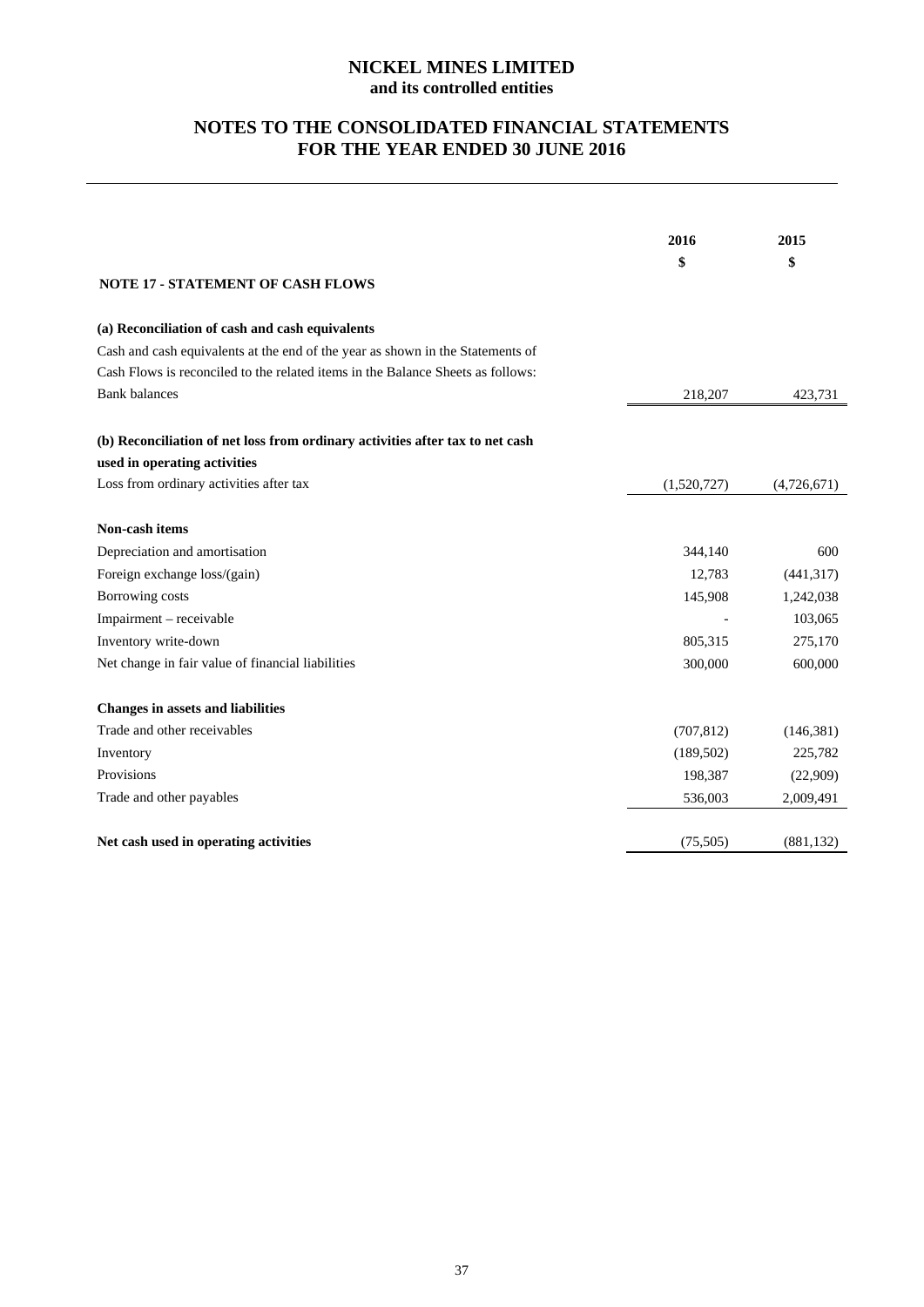# **NOTES TO THE CONSOLIDATED FINANCIAL STATEMENTS FOR THE YEAR ENDED 30 JUNE 2016**

#### **NOTE 18 - KEY MANAGEMENT PERSONNEL DISCLOSURES**

There are no key management personnel of the Group that are not Directors.

Anthony McClure, a Director, was not compensated for his services during the year ended 30 June 2016 (2015 - nil). Outstanding amounts at 30 June 2016 total A\$100,000 (2015 - A\$100,000).

Peter Nightingale, a Director, was not compensated for his services during the year ended 30 June 2016 (2015 - nil). Outstanding amounts at 30 June 2016 total A\$76,500 (2015 - A\$76,500).

Justin Werner, a Director, was compensated \$100,083 for his services during the year ended 30 June 2016 (2015 – nil) for directors fees. Outstanding amounts at 30 June 2016 total A\$164,083 (2015 - A\$64,000).

No other key management personnel were remunerated for their services during the year ended 30 June 2016 or year ended 30 June 2015. There are no service contracts with key management personnel, and no bonuses or other performance related compensation paid.

#### **Movement in shares 2016**

| Key management personnel | 1 July 2015 | <b>Purchased</b>         | Sold                     | <b>30 June 2016</b> |
|--------------------------|-------------|--------------------------|--------------------------|---------------------|
| Norman Seckold           | 115,272,673 | $\overline{\phantom{a}}$ | $\overline{\phantom{a}}$ | 115,272,673         |
| Peter Nightingale        | 16,286,787  | $\overline{\phantom{0}}$ | $\overline{\phantom{a}}$ | 16,286,787          |
| James Crombie            | 5,775,000   |                          | $\overline{\phantom{0}}$ | 5,775,000           |
| <b>Anthony McClure</b>   | 4,125,000   | $\overline{\phantom{a}}$ | -                        | 4,125,000           |
| Justin Werner            | 21,099,491  | $\overline{\phantom{0}}$ | -                        | 21,099,491          |
| Terence Willsteed        | 3,000,000   | $\overline{\phantom{0}}$ | $\overline{\phantom{0}}$ | 3,000,000*          |
|                          |             |                          |                          |                     |

\* Number held at the date he ceased to be a director.

#### **Movement in shares 2015**

| Key management personnel | 1 July 2014  | <b>Purchased</b>         | Sold                     | 30 June 2015 |
|--------------------------|--------------|--------------------------|--------------------------|--------------|
| Norman Seckold           | 104,793,339  | 10,479,334               |                          | 115,272,673  |
| Peter Nightingale        | 14,806,170   | 1,480,617                | $\overline{\phantom{0}}$ | 16,286,787   |
| James Crombie            | 5.250,000    | 525,000                  |                          | 5,775,000    |
| <b>Anthony McClure</b>   | 4,125,000    |                          | $\overline{\phantom{0}}$ | 4,125,000    |
| Justin Werner            | 19, 181, 355 | 1,918,136                | $\overline{\phantom{0}}$ | 21,099,491   |
| Terence Willsteed        | 3,000,000    | $\overline{\phantom{0}}$ | $\overline{\phantom{0}}$ | 3,000,000    |

No shares were granted to key management personnel during the reporting period as compensation (2015 – Nil).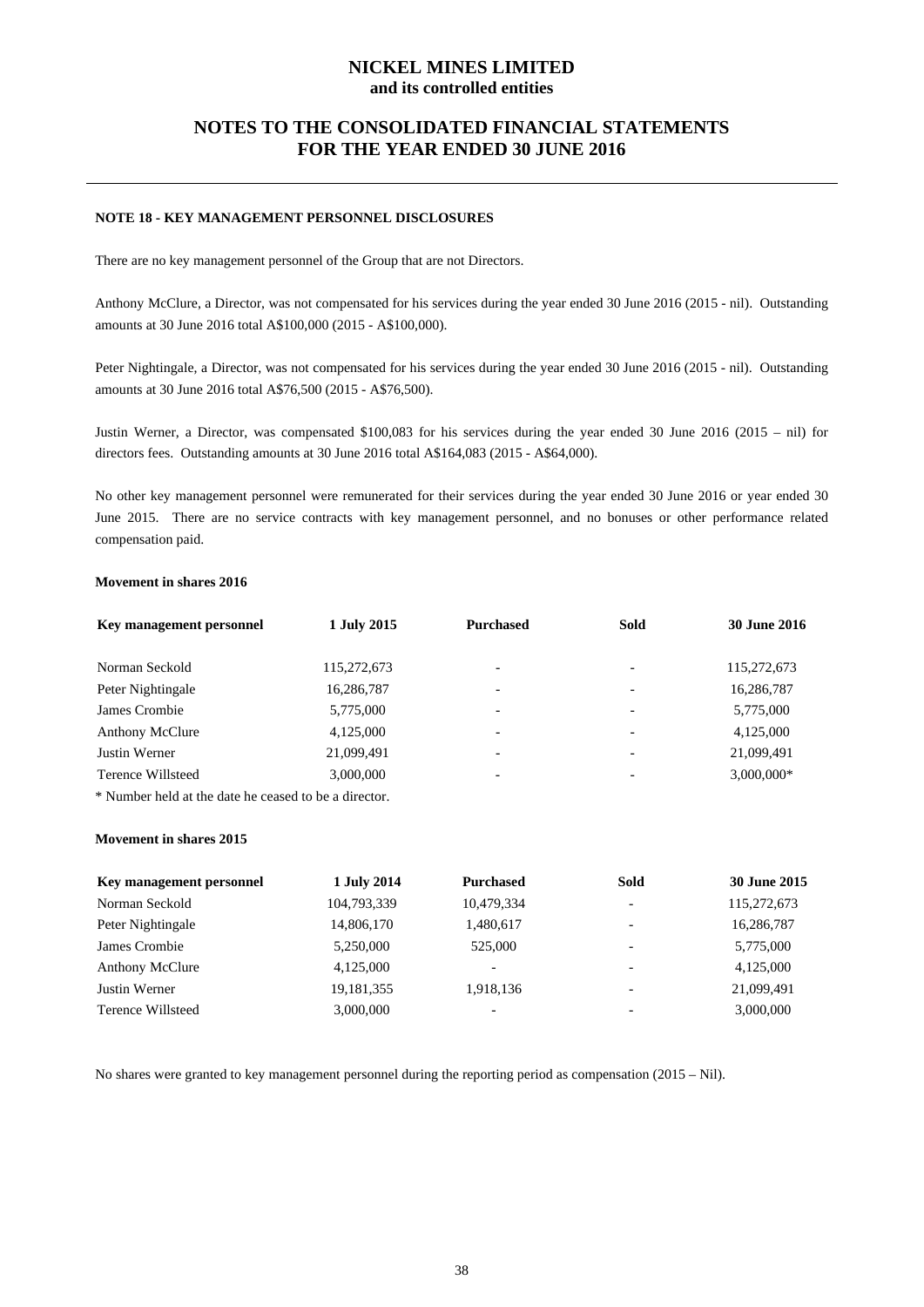# **NOTES TO THE CONSOLIDATED FINANCIAL STATEMENTS FOR THE YEAR ENDED 30 JUNE 2016**

#### **NOTE 19 - FINANCIAL INSTRUMENTS DISCLOSURE**

The Board of Directors has overall responsibility for the establishment and oversight of the risk management framework. Risk management policies are established to identify and analyse the risks faced by the Group, to set appropriate risk limits and controls, and to monitor risks and adherence to limits. These policies are reviewed regularly to reflect changes in market conditions and the Group's activities.

The main risks arising from the Group's financial instruments are credit risk, liquidity risk, currency risk and interest rate risk. The summaries below presents information about the Group's exposure to each of these risks, their objectives, policies and processes for measuring and managing risk, the management of capital and financial instruments.

#### **Credit risk**

Credit risk arises mainly from the risk of counterparties defaulting on the terms of their agreements. The carrying amounts of the following assets represent the Group's maximum exposure to credit risk in relation to financial assets:

|                             |              | 2016      | 2015    |  |
|-----------------------------|--------------|-----------|---------|--|
|                             |              | \$        | \$      |  |
| Cash and cash equivalents   | 17           | 218,207   | 423,731 |  |
| Trade and other receivables | $\mathbf{r}$ | 833,919   | 260,640 |  |
|                             |              | 1,052,126 | 684,371 |  |

The Group mitigates credit risk on cash and cash equivalents by dealing with regulated banks in Australia and Indonesia. Credit risk of trade and other receivables is very low as it consists predominantly of nickel ore sales receivable from one customer, amounts recoverable from the Australian Taxation Authority and interest receivable from call deposits held with regulated banks.

#### *Impairment losses*

None of the Group's material trade and other receivables are past due.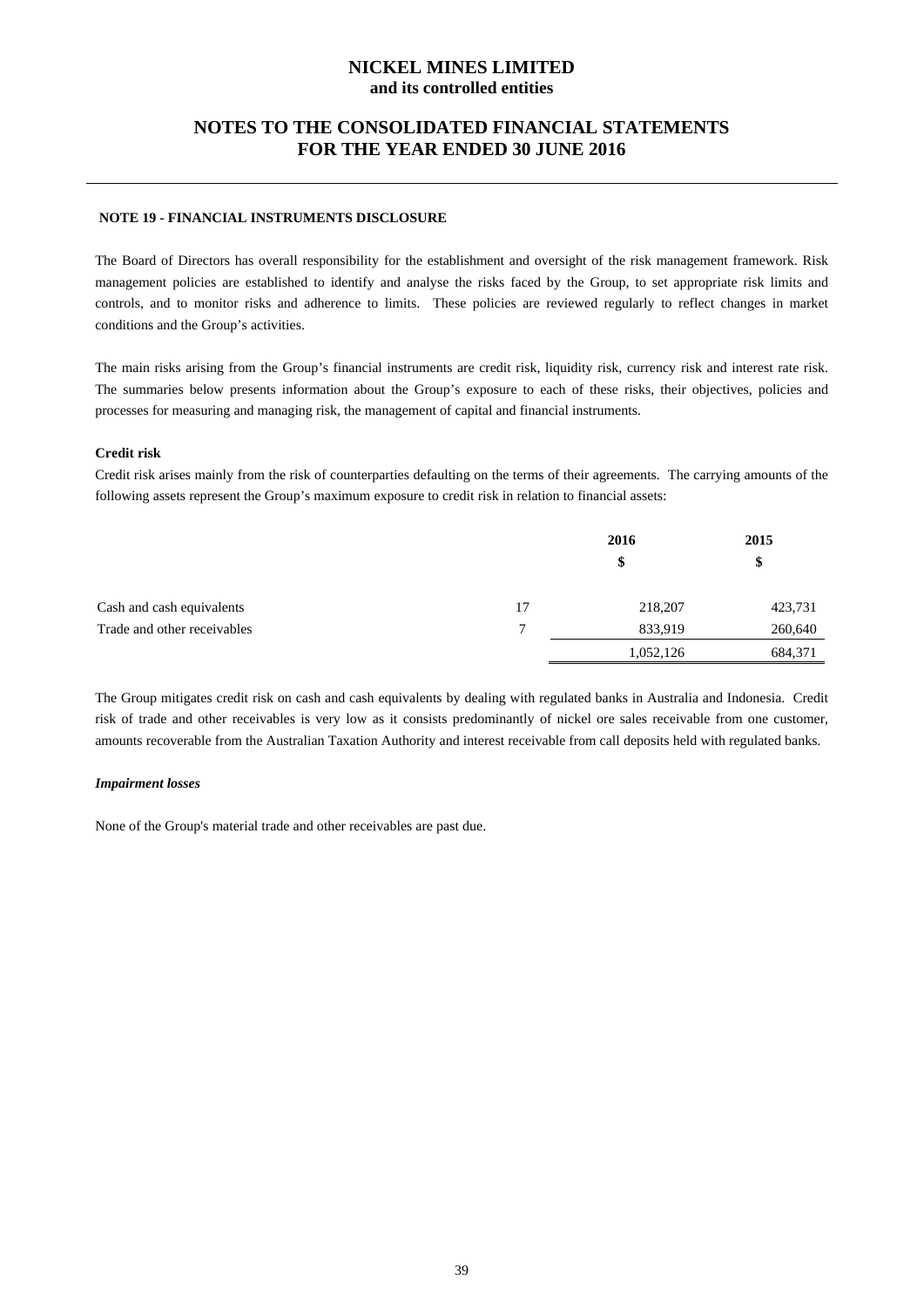# **NOTES TO THE CONSOLIDATED FINANCIAL STATEMENTS FOR THE YEAR ENDED 30 JUNE 2016**

#### **NOTE 19 - FINANCIAL INSTRUMENTS DISCLOSURE (Con't)**

#### **Liquidity risk**

Liquidity risk is the risk that the Group will not be able to meet its financial obligations as they fall due. The Group's approach to managing liquidity is to ensure, as far as possible, that it will always have sufficient liquidity to meet its liabilities when due, under both normal and stressed conditions, without incurring unacceptable losses or risking damage to the Group's reputation. Refer Going Concern discussion in note 4.

The following are the contractual maturities of financial liabilities, including estimated interest payments:

|                                    |            |                         |                          | <b>Between</b> one |            |
|------------------------------------|------------|-------------------------|--------------------------|--------------------|------------|
|                                    | Carrying   | <b>Contractual cash</b> |                          | and five           | More than  |
|                                    | amount     | flows                   | Less than one year       | vears              | five years |
| <b>Consolidated</b>                | \$         | \$                      | \$                       | \$                 | \$         |
|                                    |            |                         |                          |                    |            |
| 30 June 2016                       |            |                         |                          |                    |            |
| Trade and other payables           | 6,626,364  | 6,626,364               | 6,626,364                |                    |            |
| Loan – PT Hengjaya Sukses Pratama  | 8,151,024  | 8,151,024               |                          | 8,151,024          |            |
| Loans from related parties         | 1,227,393  | 1,366,903               | 1.366.903                |                    |            |
| Convertible note <sup>1</sup>      | 3,900,000  | 3,900,000               | $\overline{\phantom{a}}$ | 3,900,000          |            |
| acquisition<br>Deferred<br>project |            |                         |                          |                    |            |
| payments                           | 2,800,000  | 2,800,000               | 2,800,000                |                    |            |
| <b>Total liabilities</b>           | 22,704,781 | 22,844,291              | 10,793,267               | 12.051.024         |            |

<sup>1</sup> The contractual cash flows for the convertible note of \$3,900,000 is only payable in the event that the IPO does not proceed and the liability is settled in cash.

#### **30 June 2015**

| Trade and other payables           | 4,631,045  | 4,631,045  | 4,631,045 |            |  |
|------------------------------------|------------|------------|-----------|------------|--|
| Loan – PT Hengjaya Sukses Pratama  | 8,151,024  | 8,151,024  |           | 8,151,024  |  |
| Loans from related parties         | 1,118,637  | 1,244,958  | 1,244,958 |            |  |
| $Loans - other$                    | 3.600,000  | 3,900,000  |           | 3.900,000  |  |
| acquisition<br>Deferred<br>project |            |            |           |            |  |
| payments                           | 2,800,000  | 2,800,000  | 2,800,000 |            |  |
| Total liabilities                  | 20,300,706 | 20,727,027 | 8,676,003 | 12,051,024 |  |
|                                    |            |            |           |            |  |

Ultimate responsibility for liquidity management rests with the Board of Directors. The Group manages liquidity risk by maintaining adequate funding where possible and monitoring of future rolling cash flow forecasts of its operations, which reflect management's expectations of expected settlement of financial assets and liabilities.

#### **Currency risk**

The Group functional currency in 2016 was assessed as being United States dollars. The Group is exposed to foreign currency risks due to the fact that the domestic ore sales of its subsidiary PT Hengjaya are in Indonesian Rupiah, liabilities of the Group are denominated in both Indonesian Rupiah and Australian dollars and the rights issue to shareholders and an additional placement during the year were denominated in Australian dollars.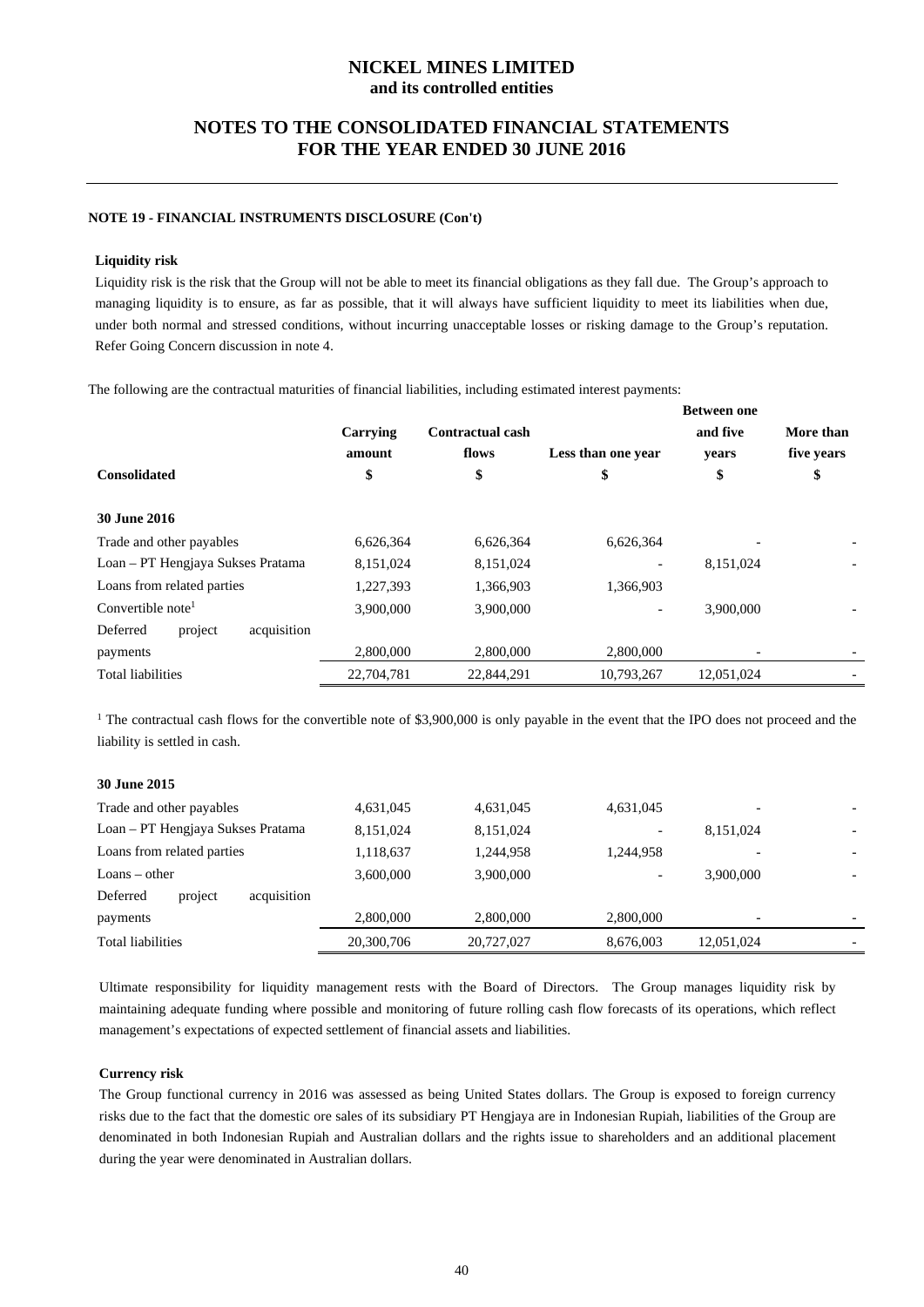# **NOTES TO THE CONSOLIDATED FINANCIAL STATEMENTS FOR THE YEAR ENDED 30 JUNE 2016**

#### **NOTE 19 - FINANCIAL INSTRUMENTS DISCLOSURE (Con't)**

The Group's gross financial position exposure to foreign currency risk at 30 June 2016 is as follows:

- IDR2,642,244,866 (\$200,474) cash in hand:
- A $$324$  ( $$241$ ) cash in hand;
- A\$668,620 (\$496,451) of borrowings;
- IDR 10,968,891,169 (\$832,238) of accounts receivable;
- IDR 5,302,853,628 (\$402,341) of provisions;
- IDR 256,137,112 (\$19,434) of taxes payable;
- IDR 21,117,290,471 (\$1,602,222) of trade and other payables;
- A\$994,588 (\$738,483) of trade and other payables
- A\$656,178 (\$487,213) of tax provision payable; and
- A $$2,265$  ( $$1,682$ ) of receivables

The Group's gross financial position exposure to foreign currency risk at 30 June 2015 is as follows:

- IDR 565,681,041 (\$42,430) cash in hand;
- A\$429,978 (\$329,148) cash in hand;
- A\$610,421 (\$467,254) of borrowings;
- IDR 2,990,138,579 (\$224,266) of accounts receivable;
- IDR 2,719,318,682 (\$203,954) of provisions;
- IDR 22,282,848,630 (\$1,671,255) of taxes payable;
- IDR 10,501,503,567 (\$787,632) of trade and other payables
- A\$918,686 (\$703,254) of trade and other payables; and
- A\$47,519 (\$36,374) of receivables

The following significant exchange rates applied during the year:

|            | Average rate |        |        | Reporting date spot rate |
|------------|--------------|--------|--------|--------------------------|
| <b>USD</b> | 2016         | 2015   | 2016   | 2015                     |
| IDR        | 13.618       | 12.455 | 13.180 | 13,333                   |
| <b>AUD</b> | 1.3726       | .2008  | 1.3468 | 3059،،                   |

The following sensitivity analysis is based on the exchange rate risk exposures at balance date.

At 30 June 2016 if the exchange rate between the United States dollar and the Indonesian Rupiah and the Australian Dollar had moved, as illustrated in the table below, with all other variables held constant, the post-tax loss and equity would have been affected as follows:

Judgement of reasonable possible movements:

|                                       | Post tax loss<br>(Higher)/Lower<br>2016<br>\$ | <b>Total equity</b><br>(Higher)/Lower<br>2016<br>\$ |
|---------------------------------------|-----------------------------------------------|-----------------------------------------------------|
| + 10% higher USD to IDR exchange rate | (44, 619)                                     | (44, 619)                                           |
| - 5% lower USD to IDR exchange rate   | 22,309                                        | 22,309                                              |
| + 10% higher USD to AUD exchange rate | 221,976                                       | 221,976                                             |
| - 5% lower USD to AUD exchange rate   | (110,998)                                     | (110,998)                                           |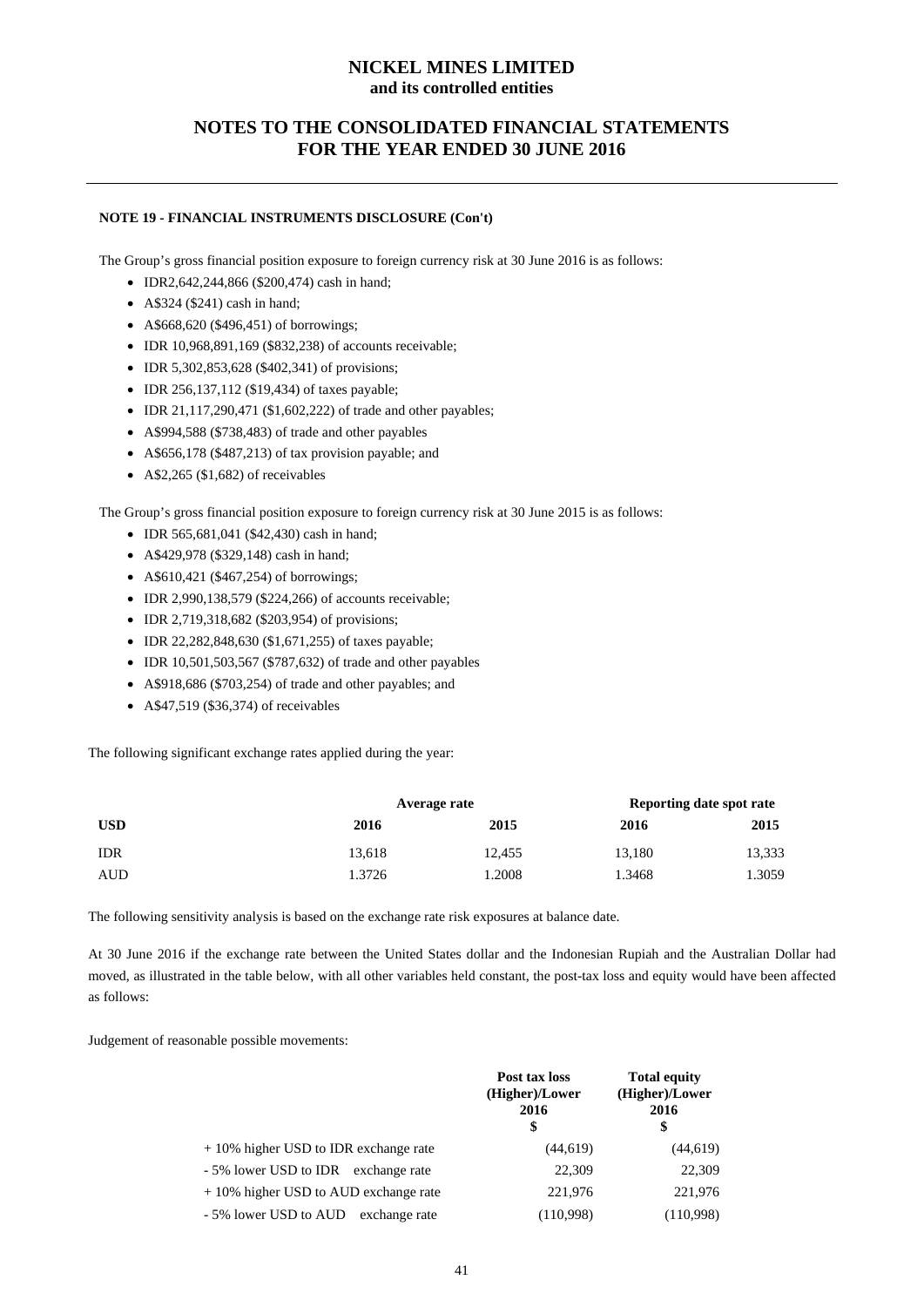# **NOTES TO THE CONSOLIDATED FINANCIAL STATEMENTS FOR THE YEAR ENDED 30 JUNE 2016**

### **NOTE 19 - FINANCIAL INSTRUMENTS DISCLOSURE (Con't) Currency risk (Con't)**

At 30 June 2015, a judgement of reasonable possible movements was as follows:

|                                         | Post tax loss<br>(Higher)/Lower<br>2015<br>\$ | <b>Total equity</b><br>(Higher)/Lower<br>2015<br>\$ |
|-----------------------------------------|-----------------------------------------------|-----------------------------------------------------|
| $+10\%$ higher USD to IDR exchange rate | 239,615                                       | 239,615                                             |
| - 5% lower USD to IDR exchange rate     | (119,807)                                     | (119,807)                                           |
| $+10\%$ higher USD to AUD exchange rate | 137.382                                       | 137,382                                             |
| - 5% lower USD to AUD exchange rate     | (68, 691)                                     | (68, 691)                                           |

#### **Interest rate risk**

The Group's exposure to market interest rate relates to cash assets.

At balance date, the Group had the following mix of financial assets and liabilities exposed to variable interest rate risk:

|                           | 2016    | 2015    |
|---------------------------|---------|---------|
| <b>Financial assets</b>   |         |         |
| Cash and cash equivalents | 218,207 | 423.731 |

#### *Sensitivity analysis*

A change of 100 basis points in interest rates at the reporting date would have increased/(decreased) loss for the period by the amounts shown below. This analysis assumes that all other variables remain constant. The analysis is performed on the same basis for the comparative period.

|                   | 2016<br>\$ | 2015<br>\$ |
|-------------------|------------|------------|
| Loss for the year | (3,210)    | (2, 428)   |

#### **Capital management**

The Board's policy is to maintain a strong capital base so as to maintain investor, creditor and market confidence and to sustain future development of the business.

The Board ensures, where possible, costs are not incurred in excess of available funds and will seek to raise additional funding through issues of shares for the continuation of the Group's operation. There were no changes in the Group's approach to capital management during the year.

The Group is not subject to externally imposed capital requirements.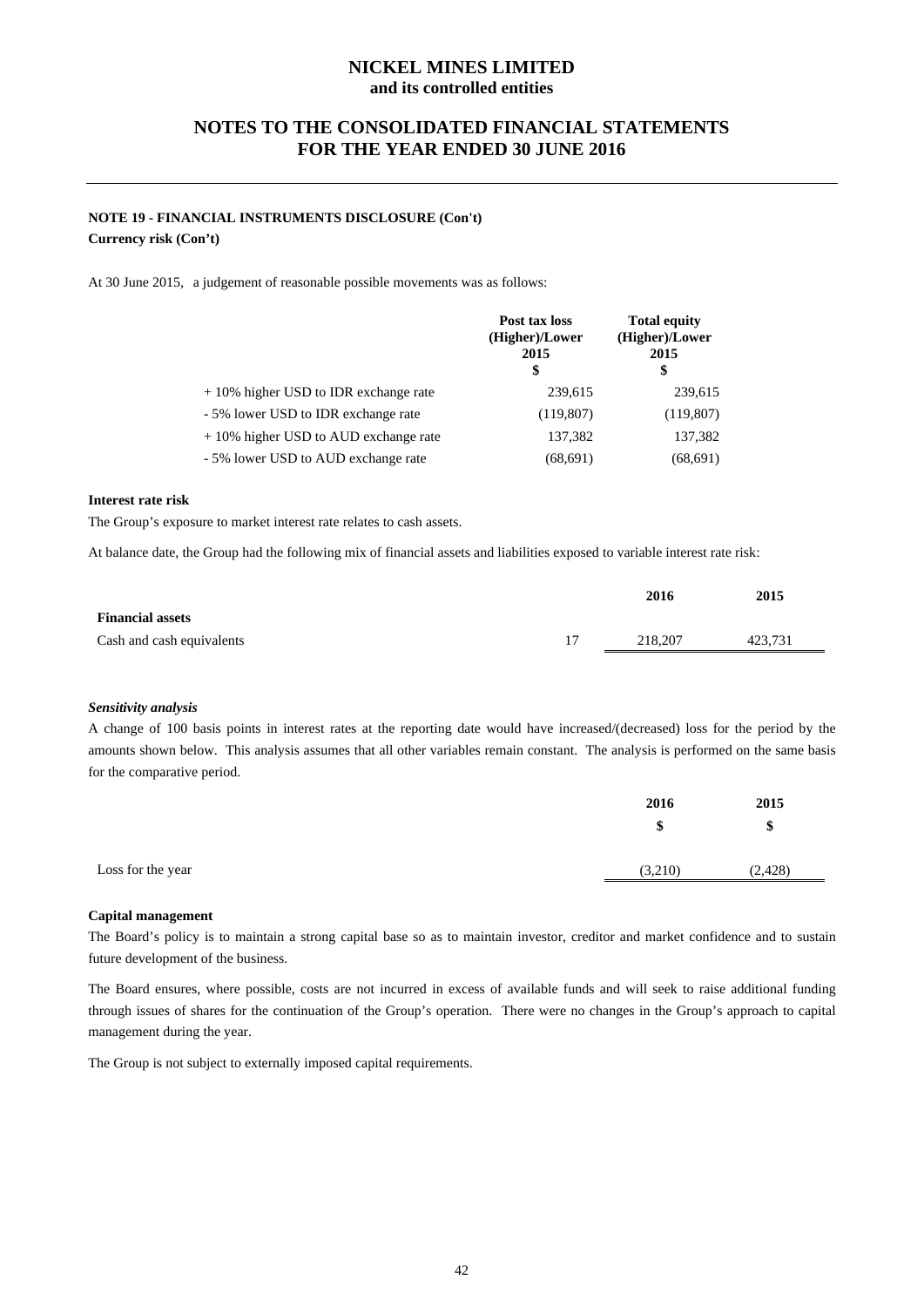# **NOTES TO THE CONSOLIDATED FINANCIAL STATEMENTS FOR THE YEAR ENDED 30 JUNE 2016**

#### **NOTE 19 - FINANCIAL INSTRUMENTS DISCLOSURE (Con't)**

#### **Convertible notes classified as fair value through profit and loss**

Converting notes classified as fair value through profit or loss have been designated as a Level 3 financial instrument. The different levels have been defined as follows:

- Level 1: quoted prices (unadjusted) in active markets for identical assets or liabilities
- Level 2: inputs other than quoted prices included within Level 1 that are observable for the asset or liability, either directly (i.e. as prices) or indirectly (i.e. derived from prices)
- Level 3: inputs for the asset or liability that are not based on observable market data (unobservable inputs

#### **Sensitivity analysis on fair value of convertible notes:**

The fair value of convertible notes measured at fair value through profit or loss is calculated using a valuation technique that considers the probability of the IPO resulting in conversion of the notes, and following key inputs and assumptions at 30 June 2016:

|                                                       | 2016        | 2015        |
|-------------------------------------------------------|-------------|-------------|
| Principal                                             | \$3,000,000 | \$3,000,000 |
| Maturity date                                         | July 2017   | July 2017   |
| Risk-free interest rate (based on USD Treasury Bonds) | $0.6054\%$  | 0.6054%     |
| Risk adjusted discount rate                           | 20%         | 20%         |
| Fair value at 30 June 2016                            | \$3,900,000 | \$3,600,000 |

At 30 June 2016, if the risk adjusted discount rate had moved, as illustrated in the table below, with all other variables held constant, the post-tax loss and equity would have been affected as follows:

|                                           | Post tax loss<br>(Higher)/Lower<br>2016<br>\$ | <b>Total equity</b><br>(Higher)/Lower<br>2016<br>\$ |
|-------------------------------------------|-----------------------------------------------|-----------------------------------------------------|
| $+5\%$ higher risk adjusted discount rate | 127,500                                       | (127,500)                                           |
| - 5% lower risk adjusted discount rate    | (137,500)                                     | 137,500                                             |

|                                         | Post tax loss<br>(Higher)/Lower<br>2015 | <b>Total equity</b><br>(Higher)/Lower<br>2015<br>\$. |
|-----------------------------------------|-----------------------------------------|------------------------------------------------------|
| + 5% higher risk adjusted discount rate | 200,000                                 | (200,000)                                            |
| - 5% lower risk adjusted discount rate  | (225,000)                               | 225,000                                              |

The higher the probability of the IPO occurring, the higher the probability of conversion of the note, and therefore the higher the fair value of the convertible note. Because of the difficulty in assessing a reasonably possible change in the probability of the IPO occurring until the underwriting of the agreement, no sensitivity analysis has been included in relation to this probability.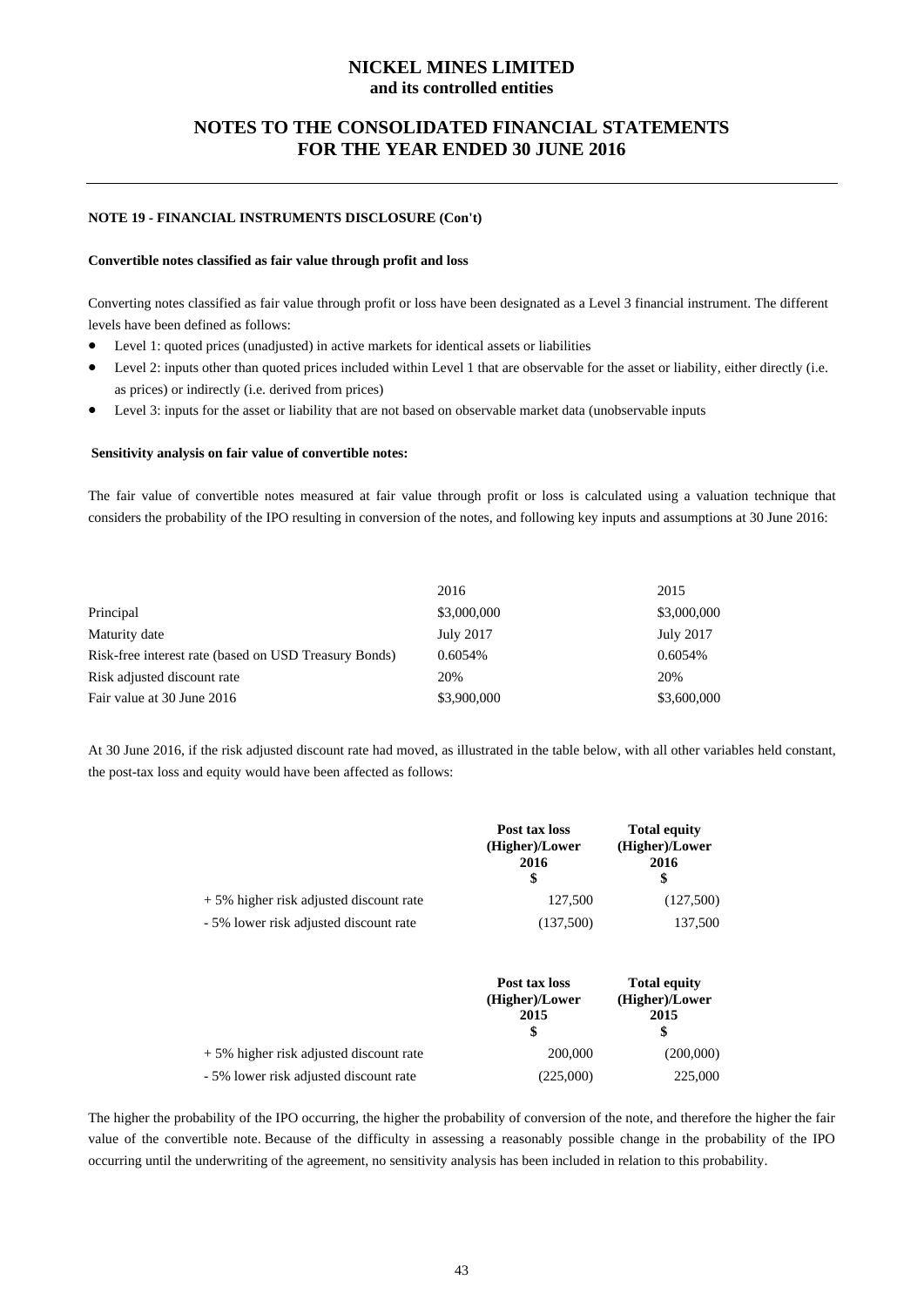# **NOTES TO THE CONSOLIDATED FINANCIAL STATEMENTS FOR THE YEAR ENDED 30 JUNE 2016**

### **NOTE 20 - PARENT ENTITY DISCLOSURE**

As at, and throughout the financial year ended 30 June 2016 the parent entity of the Group was Nickel Mines Limited.

|                                                     | <b>Parent Entity</b> | <b>Parent Entity</b> |
|-----------------------------------------------------|----------------------|----------------------|
|                                                     | 2016                 | 2015                 |
|                                                     | \$                   | \$                   |
| Result of the parent entity                         |                      |                      |
| Net profit/(loss)                                   | (5,345,762)          | 245,472              |
| Other comprehensive income                          |                      |                      |
| Total comprehensive profit                          | (5,345,762)          | 245,472              |
|                                                     |                      |                      |
| Financial position of the parent entity at year end |                      |                      |
| Current assets                                      | 4,220                | 375,662              |
| Non-current assets                                  | 11,595,442           | 14,926,054           |
| Total assets                                        | 11,599,662           | 15,301,716           |
|                                                     |                      |                      |
| <b>Current liabilities</b>                          | 2,924,011            | 1,432,748            |
| Non-current liabilities                             | 12,051,024           | 12,302,671           |
| <b>Total liabilities</b>                            | 14,975,036           | 13,735,419           |
|                                                     |                      |                      |
| Net Assets/(Liabilities)                            | (3,375,373)          | 1,566,297            |
|                                                     |                      |                      |
| <b>Equity</b>                                       |                      |                      |
| Share Capital                                       | 26,103,169           | 25,699,077           |
| <b>Accumulated losses</b>                           | (29, 478, 542)       | (24, 132, 780)       |
| <b>Total Equity</b>                                 | (3,375,373)          | 1,566,297            |

At balance sheet date the company has no capital commitments or contingencies (2015 - \$nil).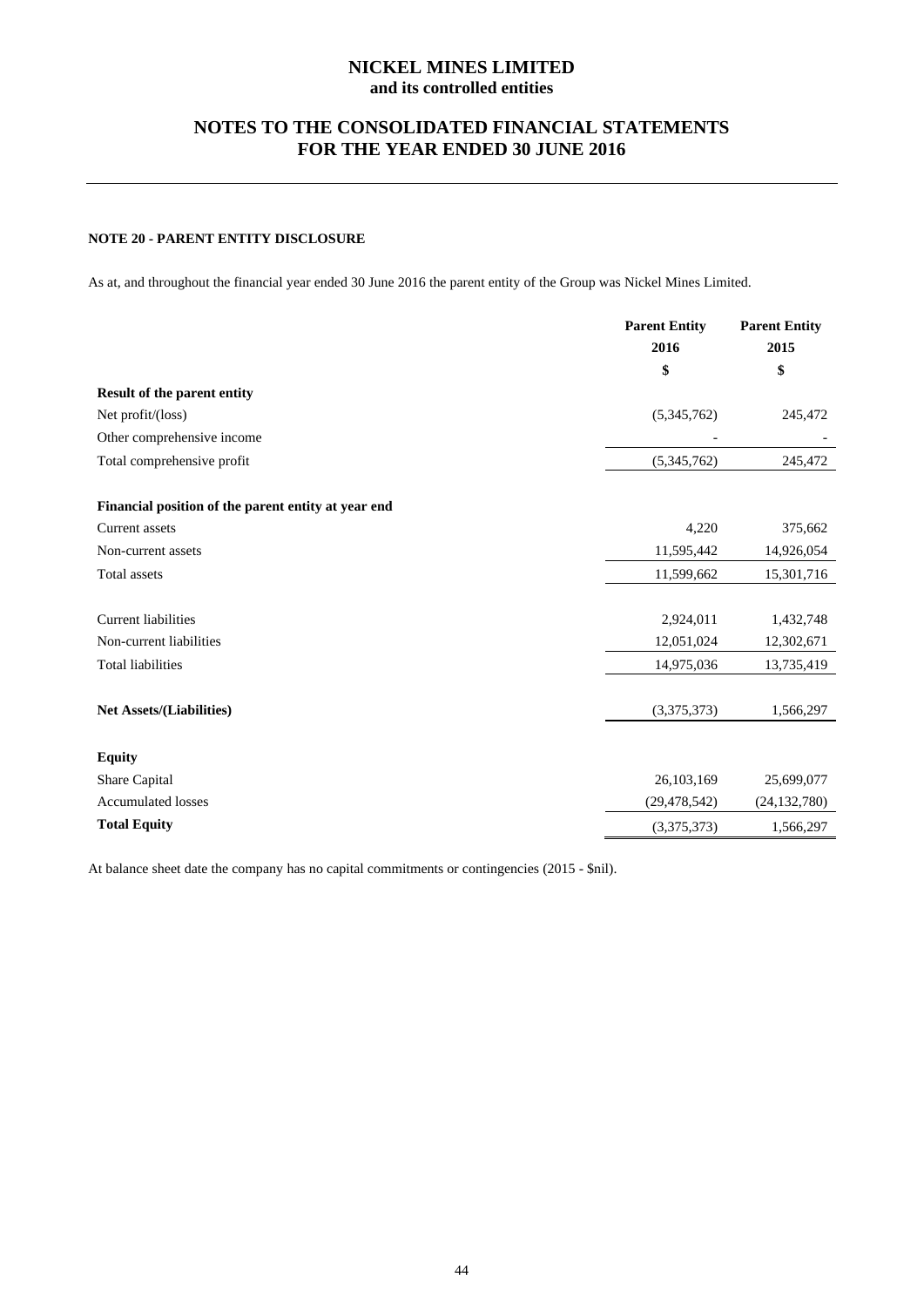# **NOTES TO THE CONSOLIDATED FINANCIAL STATEMENTS FOR THE YEAR ENDED 30 JUNE 2016**

#### **NOTE 21 -SEGMENT INFORMATION**

Segment information is presented in respect of the Group's management and internal reporting structure.

Segment results, assets and liabilities include items directly attributable to a segment as well as those that can be allocated on a reasonable basis. Unallocated items comprise mainly income earning assets and revenue, interest bearing loans, borrowings and expenses, and corporate assets and expenses.

Segment capital expenditure is the total cost incurred during the period to acquire segment assets that are expected to be used for more than one period in that geographic region.

#### **Geographical segments**

For the year ended 30 June 2016, the Group had one segment, being mine development in Indonesia.

The Group has one reportable geographical segment as follows:

|                                             | <b>Indonesia</b> | <b>Unallocated</b> | <b>Total</b>   |
|---------------------------------------------|------------------|--------------------|----------------|
|                                             | \$               | \$                 | \$             |
| 30 June 2016                                |                  |                    |                |
| <b>External revenues</b>                    | 4,538,523        |                    | 4,538,523      |
| Reportable segment loss/(profit) before tax | 1,577,781        | 315,246            | 1,893,027      |
| Interest income                             | 11,552           | 1,306              | 12,858         |
| Depreciation and amortisation               | 40,434           | 59                 | 40,493         |
| Reportable segment assets                   | 28,090,322       | 4,220              | 28,094,542     |
| Reportable segment liabilities              | (21, 828, 210)   | (1,458,250)        | (23, 286, 460) |
| 30 June 2015                                |                  |                    |                |
| <b>External revenues</b>                    | 224,266          |                    | 224,266        |
| Reportable segment loss/(profit) before tax | 4,972,143        | (797, 119)         | 4,175,024      |
| Interest income                             | 5,903            | 8,404              | 14,307         |
| Depreciation and amortisation               |                  | (600)              | (600)          |
| Reportable segment assets                   | 27,798,861       | 375,726            | 28,174,587     |
| Reportable segment liabilities              | (20, 643, 167)   | (2,084,396)        | (22, 727, 563) |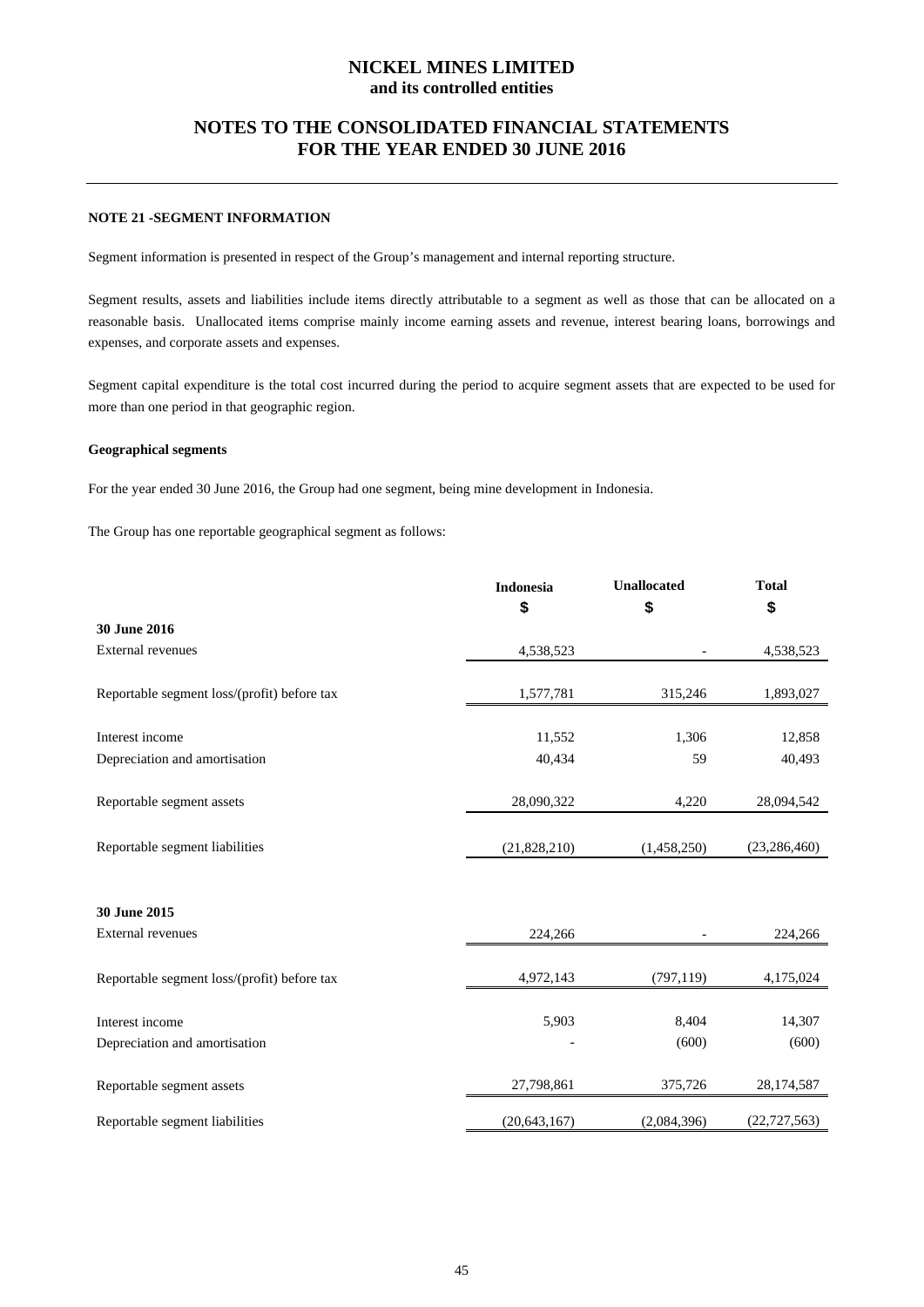# **NOTES TO THE CONSOLIDATED FINANCIAL STATEMENTS FOR THE YEAR ENDED 30 JUNE 2016**

#### **NOTE 22 – SUBSEQUENT EVENTS**

Subsequent to the end of the year a review of the R&D claims made by the Company for the 2015 financial year concluded that the claims do not meet the criteria of eligible R&D expenditure. Consequently the Company has taken up an accrual of \$487,212, equal to the estimated amount repayable were it to be determined that there was no eligible R&D expenditure claimable. There is uncertainty in relation to interest and penalties, if any, which may be payable in relation to these R&D claims. The Company is in the process of finalising a voluntary tax amendment and repayment arrangement with the Australian Taxation Office.

Subsequent to the end of the year the Group has negotiated an updated offtake agreement with PT Sulawesi Mining Investment, a subsidiary of the Tsingshan Group, to supply 50,000 wet metric tonnes per month of nickel ore at a cut off grade of 1.90% nickel for twelve months.

Other than the matters detailed above, there has not arisen in the interval between the end of the financial year and the date of this report any other item, transaction or event of a material and unusual nature likely, in the opinion of the Directors of the Company, to affect significantly the operations of the Group, the results of those operations, or the state of affairs of the Group, in future financial years.

### **NOTE 23 – AUDITOR REMUNERATION**

During the year ended 30 June 2016 KPMG, the Group's auditor, performed certain other services in addition to their statutory audit duties.

The Board has considered the non-audit services provided during the prior year by the auditor and is satisfied that the provision of those non-audit services during the year by the auditor is compatible with, and did not compromise, the auditor independence requirements of the Corporations Act 2001 for the following reasons:

- all non-audit services were subject to the corporate governance procedures adopted by the Group and have been reviewed by the Board to ensure they do not impact the integrity and objectivity of the auditor; and
- the non-audit services provided do not undermine the general principles relating to auditor independence as set out in APES 110 Code of Ethics for Professional Accountants, as they did not involve reviewing or auditing the auditor's own work, acting in a management or decision making capacity for the Group, acting as an advocate for the Group or jointly sharing risks and rewards.

Details of the amounts paid to the auditor of the Group, KPMG, and its related practices for audit and non-audit services provided during the year are set out below:

|                                                        | 2016    | 2015   |
|--------------------------------------------------------|---------|--------|
|                                                        | \$      | \$     |
| <b>Statutory Audit</b>                                 |         |        |
| Auditors of the Company                                |         |        |
| Audit and review of financial reports – KPMG Australia | 57,984  | 42,085 |
| Audit and review of financial reports – KPMG Indonesia | 37,082  | 30,000 |
| Services other than statutory audit                    |         |        |
| - taxation services in relation to Singaporean IPO     | 15,975  | 19,676 |
|                                                        | 111,041 | 91,761 |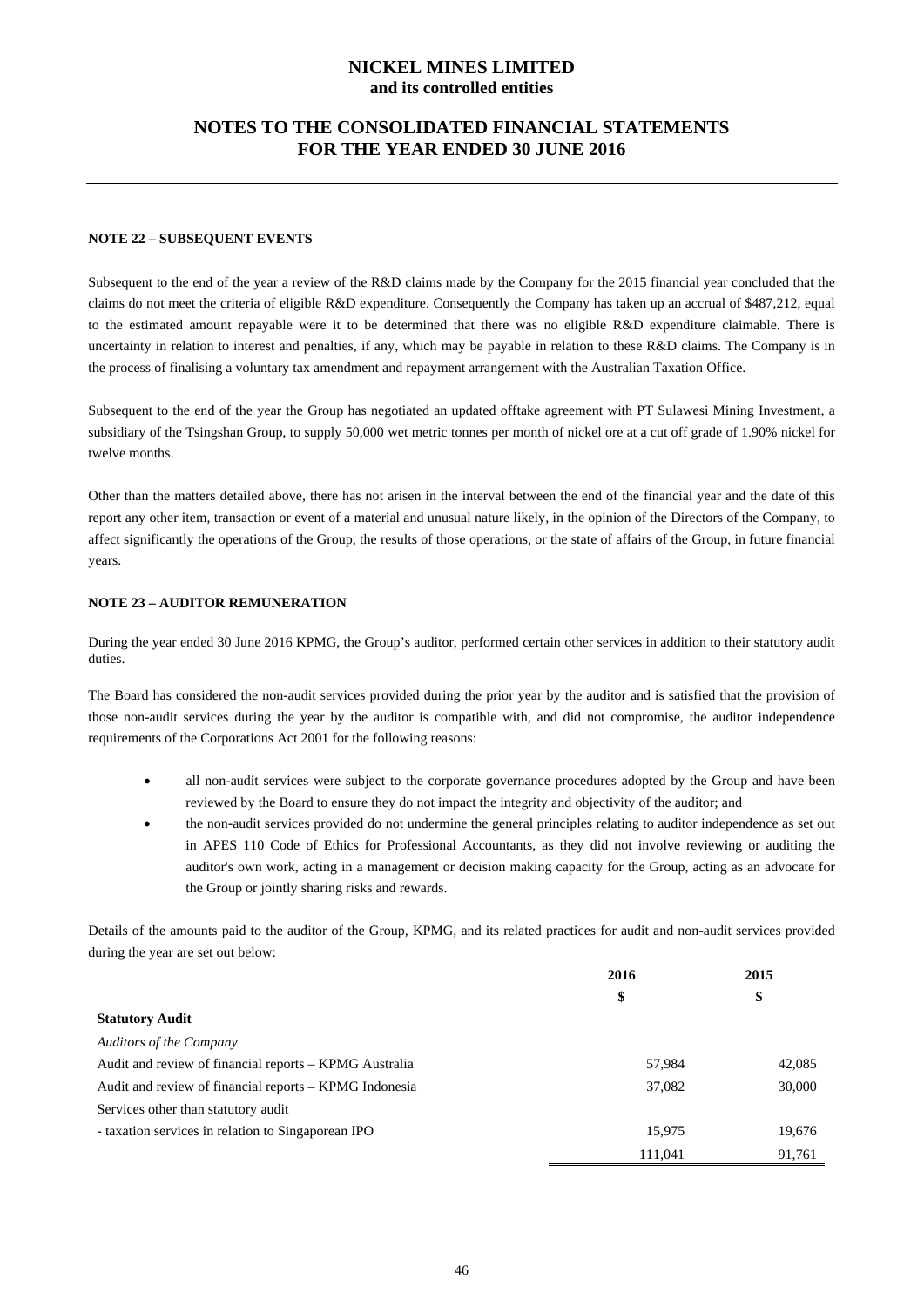# **DIRECTORS' DECLARATION**

In the opinion of the Directors of Nickel Mines Limited ('the Company'):

- (a) the financial statements and notes set out on pages 13 to 46, are in accordance with the Corporations Act 2001, including:
	- (i) giving a true and fair view of the Group's financial position as at 30 June 2016 and of its performance for the year ended on that date; and
	- (ii) complying with Australian Accounting Standards, (including the Australian Accounting Interpretations) and the Corporations Regulations 2001; and
- (b) the financial report also complies with International Financial Reporting Standards as disclosed in note 2.
- (c) there are reasonable grounds to believe that the Company will be able to pay its debts as and when they become due and payable.

Signed at Sydney this 31st day of October 2016 in accordance with a resolution of the Board of Directors:

**Chairman** Director

**Norman Seckold** Peter Nightingale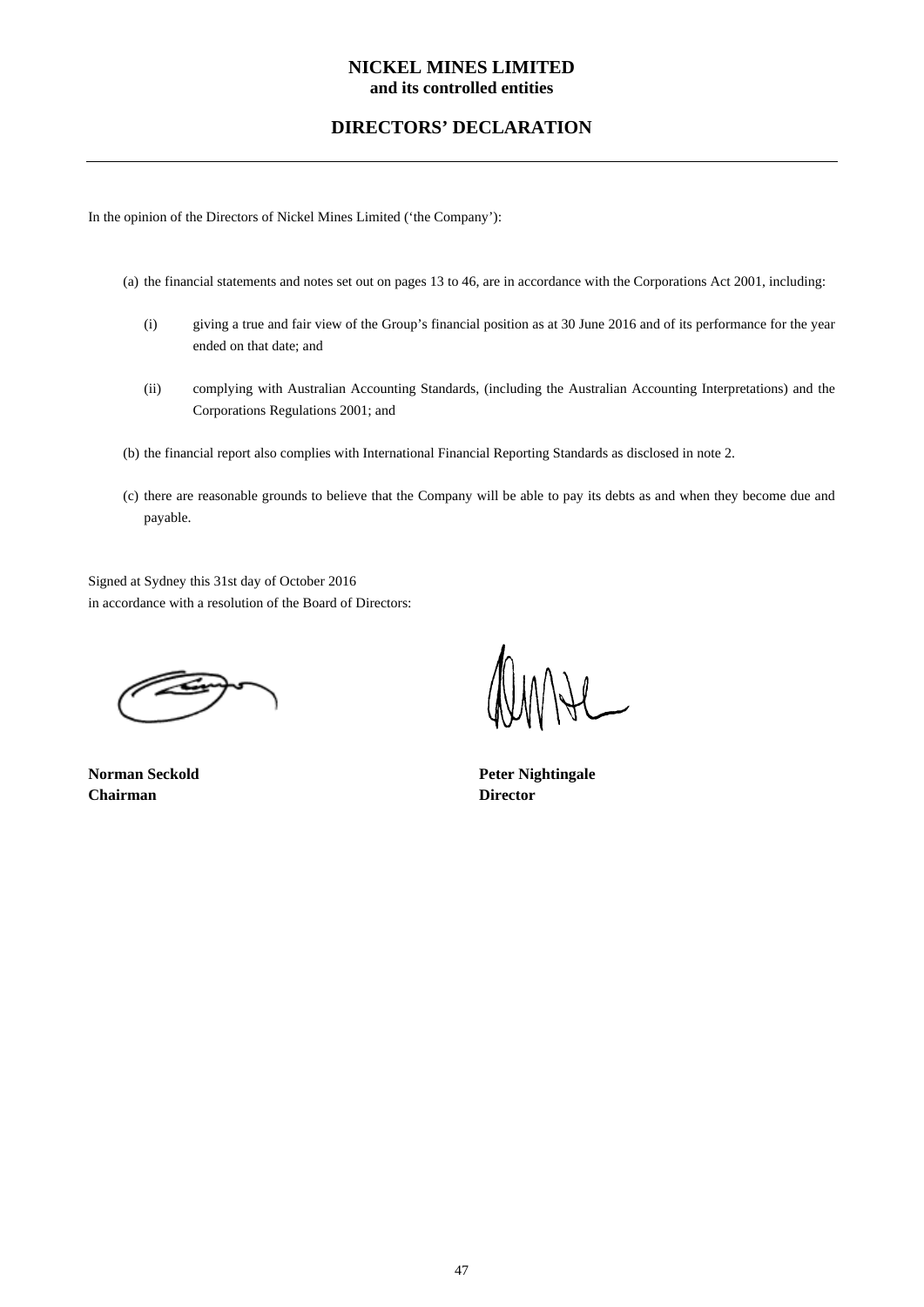

#### **INDEPENDENT AUDITOR'S REPORT TO THE MEMBERS OF NICKEL MINES LIMITED**

We have audited the accompanying financial report of Nickel Mines Limited (the "Company"), which comprises the consolidated statement of financial position as at 30 June 2016, and the consolidated statement of profit or loss and comprehensive income, consolidated statement of changes in equity and consolidated statement of cash flows for the year ended on that date, notes 1 to 23 comprising a summary of significant accounting policies and other explanatory information and the directors' declaration of the Group comprising the Company and the entities it controlled at the year's end or from time to time during the financial year.

#### *Directors' responsibility for the financial report*

The directors of the Company are responsible for the preparation of the financial report that gives a true and fair view in accordance with Australian Accounting Standards and the *Corporations Act 2001* and for such internal control as the directors determine is necessary to enable the preparation of the financial report that is free from material misstatement, whether due to fraud or error. In Note 2, the directors also state, in accordance with Australian Accounting Standard AASB 101 *Presentation of Financial Statements*, that the financial statements of the Group, comply with International Financial Reporting Standards.

#### *Auditor's responsibility*

Our responsibility is to express an opinion on the financial report based on our audit. We conducted our audit in accordance with Australian Auditing Standards. These Auditing Standards require that we comply with relevant ethical requirements relating to audit engagements and plan and perform the audit to obtain reasonable assurance whether the financial report is free from material misstatement.

An audit involves performing procedures to obtain audit evidence about the amounts and disclosures in the financial report. The procedures selected depend on the auditor's judgement, including the assessment of the risks of material misstatement of the financial report, whether due to fraud or error. In making those risk assessments, the auditor considers internal control relevant to the Group's preparation of the financial report that gives a true and fair view in order to design audit procedures that are appropriate in the circumstances, but not for the purpose of expressing an opinion on the effectiveness of the Group's internal control. An audit also includes evaluating the appropriateness of accounting policies used and the reasonableness of accounting estimates made by the directors, as well as evaluating the overall presentation of the financial report.

We performed the procedures to assess whether in all material respects the financial report presents fairly, in accordance with the *Corporations Act 2001* and Australian Accounting Standards, a view which is consistent with our understanding of the Group's financial position and of its performance.

We believe that the audit evidence we have obtained is sufficient and appropriate to provide a basis for our audit opinion.

#### *Independence*

In conducting our audit, we have complied with the independence requirements of the *Corporations Act 2001*.

KPMG, an Australian partnership and a member firm of the KPMG network of independent member firms affiliated with KPMG International Liability limited by a scheme approved under<br>Cooperative ("KPMG International"), a Swiss entity. Professional Standards Legislation. Cooperative ("KPMG International"), a Swiss entity.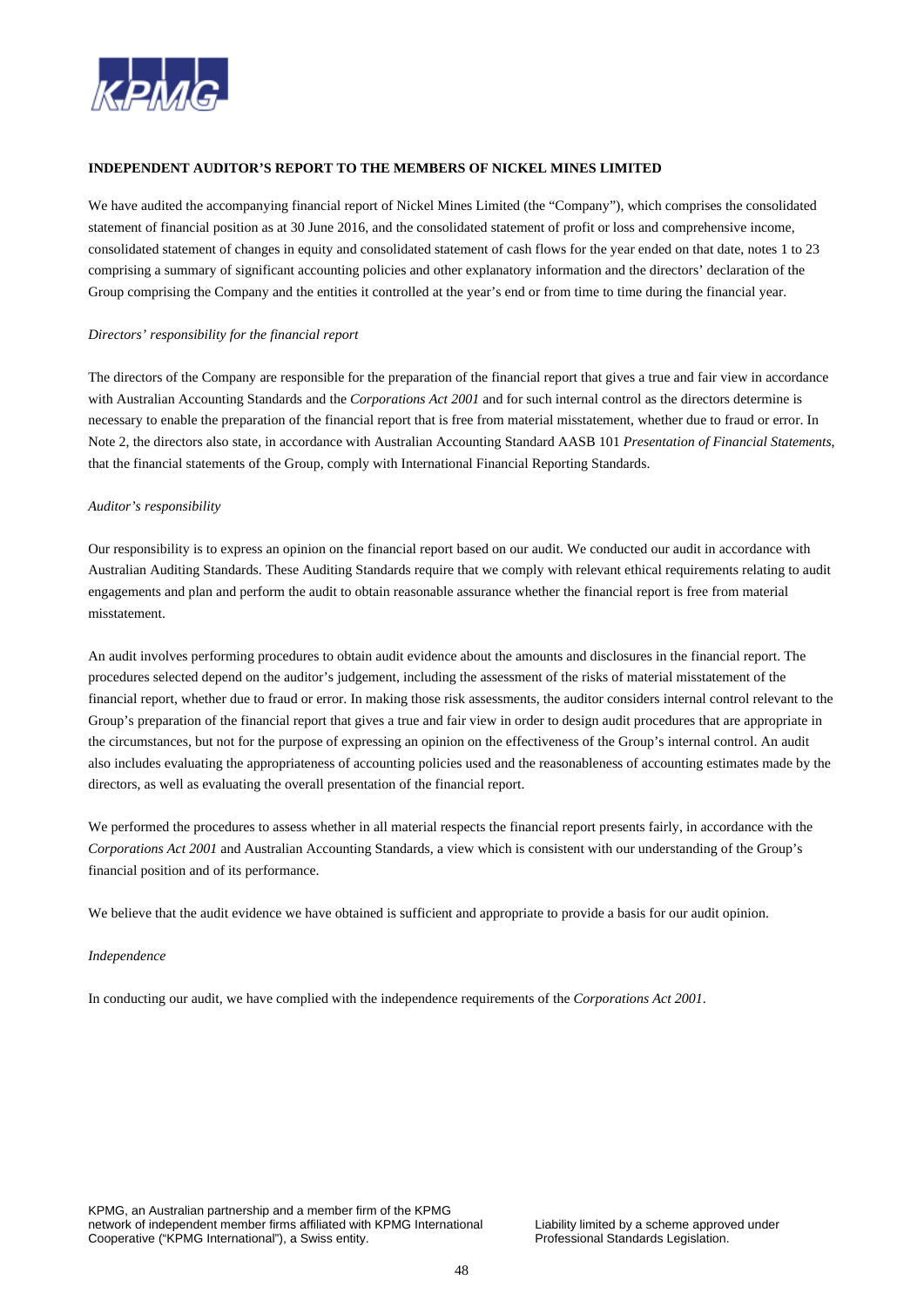

#### *Auditor's opinion*

#### In our opinion:

- (a) the financial report of the Group is in accordance with the *Corporations Act 2001*, including:
	- (i) giving a true and fair view of the Group's financial position as at 30 June 2016 and of its performance for the year ended on that date; and
	- (ii) complying with Australian Accounting Standards and the Corporations Regulations 2001.
- (b) the financial report also complies with International Financial Reporting Standards as disclosed in Note 2.

#### *Material uncertainties regarding continuation as a going concern*

Without modifying our opinion, we draw attention to Note 4 'Going Concern' in the financial report. The conditions disclosed in Note 4, including the need to generate positive cash flows from operations and/or raise additional funding, indicate the existence of a material uncertainty which may cast significant doubt about the Group's ability to continue as a going concern and therefore, whether it will realise its assets and settle its liabilities in the normal course of business and at the amounts stated in the financial report.

KANG

**KPMG** 

**Adam Twemlow Partner** 

31 October 2016